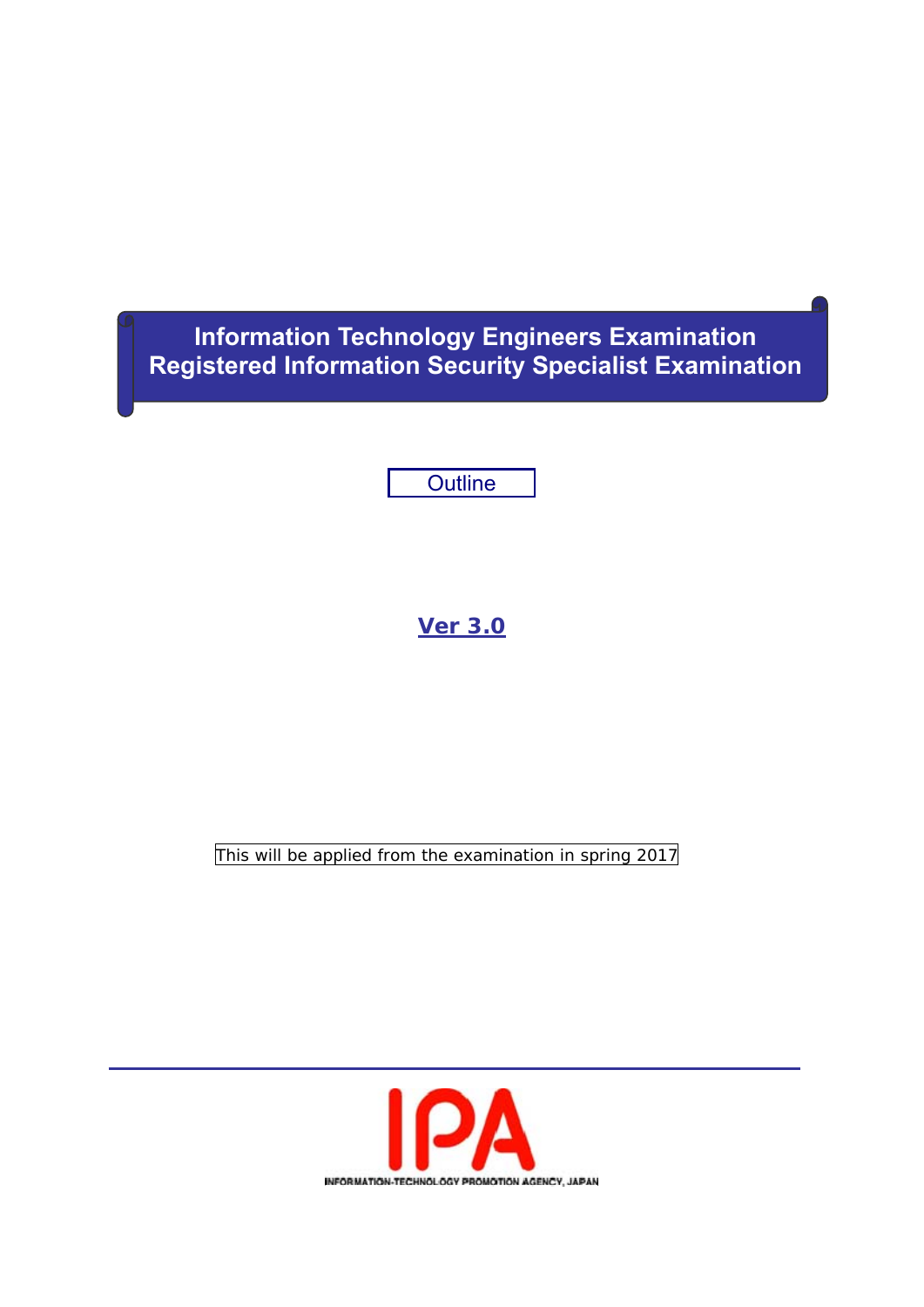The company and products names in this report are trademarks or registered trademarks of the respective companies. Also, this report does not specify  $\mathbb{R}$  and  $TM$ .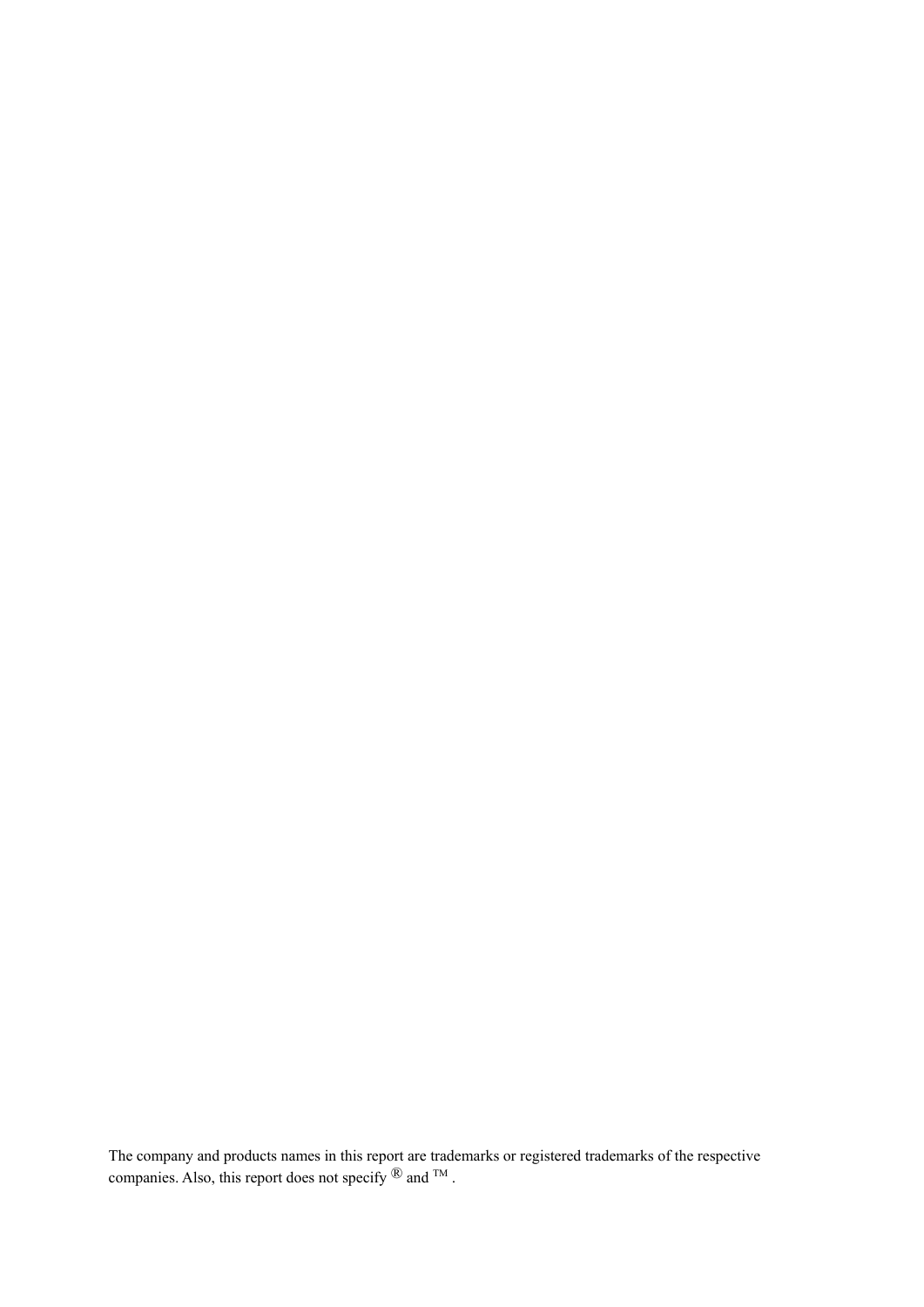# **Contents**

| (2) Information Security Management Examination, Fundamental Information Technology Engineers<br>Examination, Applied Information Technology Engineers Examination, Advanced Examinations, and RISS |  |
|-----------------------------------------------------------------------------------------------------------------------------------------------------------------------------------------------------|--|
|                                                                                                                                                                                                     |  |
|                                                                                                                                                                                                     |  |
|                                                                                                                                                                                                     |  |
| [Scope of Questions in Morning Examination (Information Security Management Examination)] 25                                                                                                        |  |
| [Scope of Questions in Morning Examination (Fundamental Information Technology Engineers                                                                                                            |  |
| Examination, Applied Information Technology Engineers Examination, Advanced Examinations, and RISS                                                                                                  |  |
|                                                                                                                                                                                                     |  |
|                                                                                                                                                                                                     |  |
|                                                                                                                                                                                                     |  |
|                                                                                                                                                                                                     |  |
|                                                                                                                                                                                                     |  |
|                                                                                                                                                                                                     |  |
|                                                                                                                                                                                                     |  |
|                                                                                                                                                                                                     |  |
|                                                                                                                                                                                                     |  |
|                                                                                                                                                                                                     |  |
|                                                                                                                                                                                                     |  |
|                                                                                                                                                                                                     |  |
|                                                                                                                                                                                                     |  |
|                                                                                                                                                                                                     |  |
| (3) Information Technology Terms and Specifications of Programming Languages used in Examination                                                                                                    |  |
|                                                                                                                                                                                                     |  |
|                                                                                                                                                                                                     |  |
| Annex Breakdown of Number of Questions per Field in the Fundamental Information Technology Engineer                                                                                                 |  |
|                                                                                                                                                                                                     |  |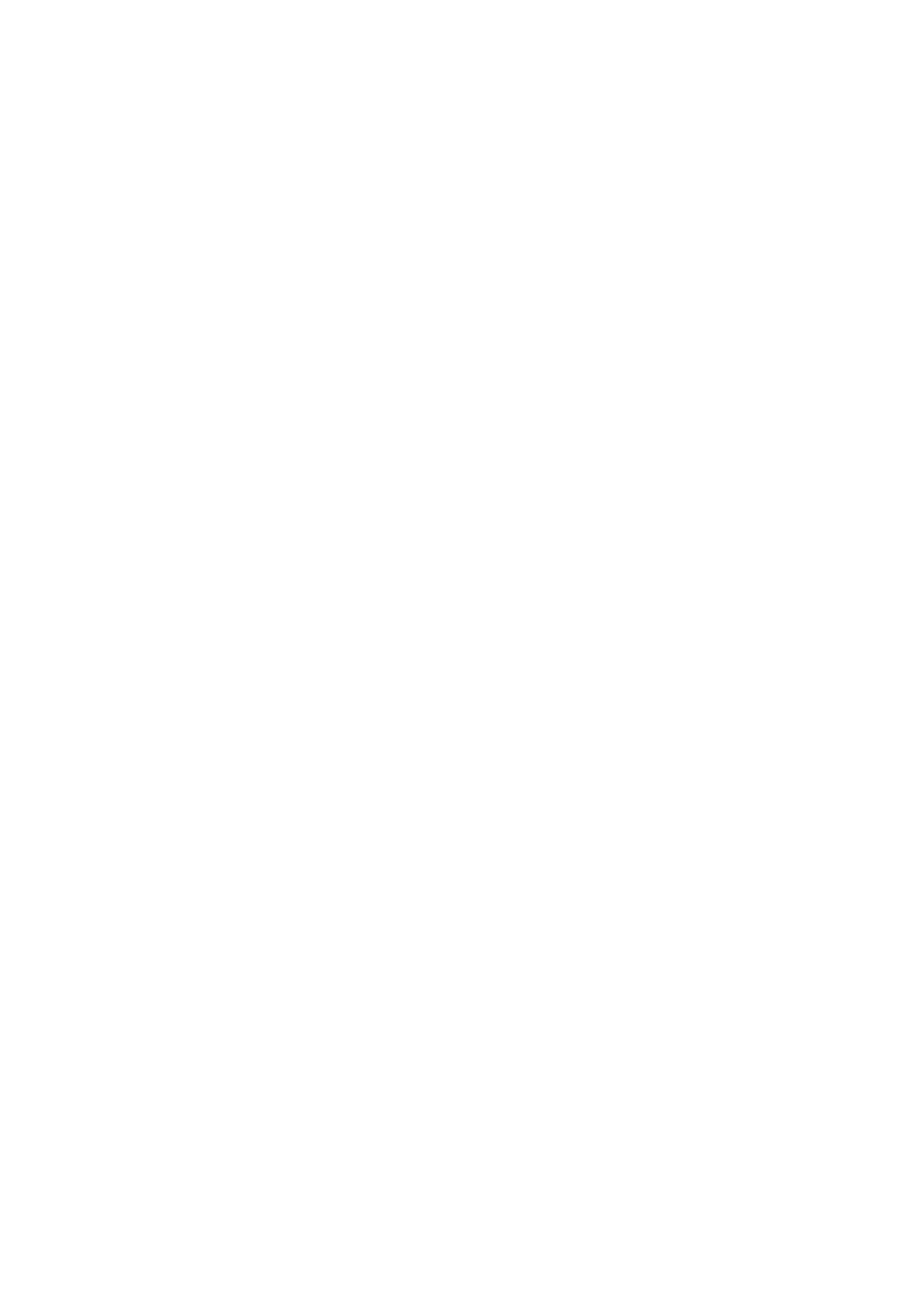### 1. Examination categories

As shown below, the Information Technology Engineers Examination and registered Information Security Specialist Examination are conducted. The Information Technology Engineers Examiation consists of the "IT Passport Examination", the "Information Security Management Examination", the "Fundamental Information Technology Information Engineer Examination", the "Applied Information Technology Engineer Examination", and the Advanced Examinations (the "IT Strategist Examination", the "Systems Architect Examination", the "Project Manager Examination", the "Network Specialist Examination", the "Database Specialist Examination", the "Embedded Systems Specialist Examination", the "IT service Manager Examination", and the "Systems Auditor Examination").

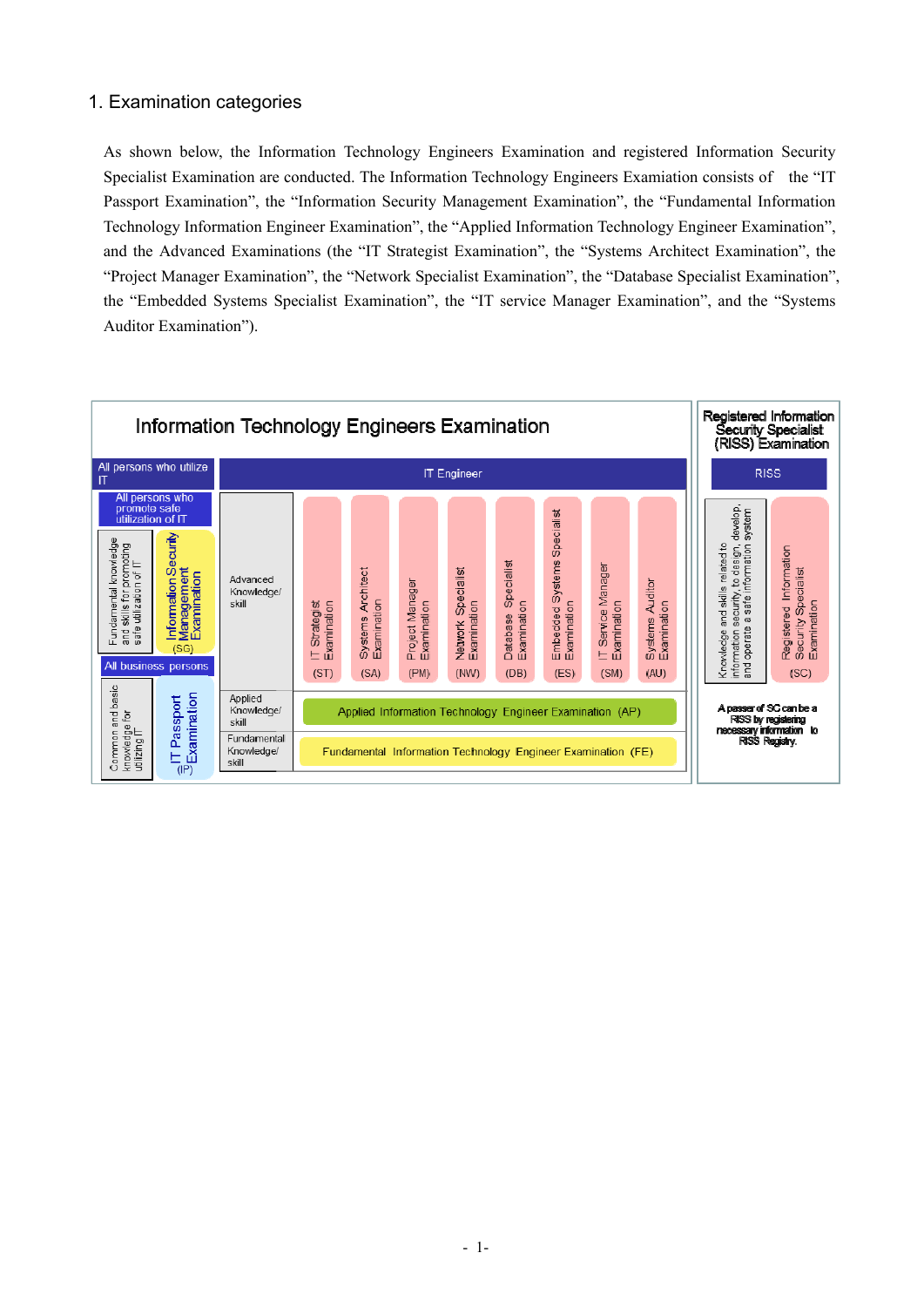### 2. Typical examinees

The typical examinees, tasks and roles, the expected technology level, and the corresponding levels for each examination category are shown below.

| Typical<br>examinees | Individuals who have basic knowledge of information technology that all business workers          |
|----------------------|---------------------------------------------------------------------------------------------------|
|                      | should commonly possess, and who are doing information technology related tasks, or trying to     |
|                      | utilize information technology in their tasks in charge.                                          |
|                      | Individuals who have acquired common basic knowledge of information technology that a             |
|                      | business worker should possess, and utilize information technology in their tasks as well as      |
|                      | perform the following activities:                                                                 |
| Tasks and            | a) Understand information devices and systems to use, and utilize them.                           |
| Roles                | b) Understand the tasks in charge, identify problems of those tasks, and act to provide required  |
|                      | solutions.                                                                                        |
|                      | c) Perform acquisition and utilization of information safely.                                     |
|                      | d) Support task analysis and systemization activities under the guidance of superiors.            |
|                      | The following basic knowledge is required as a business worker in order to determine              |
|                      | information devices and systems, and to perform his/her tasks in charge as well as facilitate     |
|                      | systemization.                                                                                    |
|                      | a) Knowledge of computer systems and networks to determine the information devices and            |
|                      | systems to use, and knowledge of how to utilize office tools.                                     |
| Expected             | b) Knowledge of corporate activity and related tasks in order to understand the tasks in charge.  |
| Technology           | Also, in order to identify issues of the tasks in charge and provide required solutions,          |
| Level                | systematic thinking and logical thinking as well as knowledge of problem analysis and             |
|                      | problem solving methodologies are required.                                                       |
|                      | c) Ability to act in accordance with relevant laws and regulations as well as various information |
|                      | security provisions in order to utilize information safely.                                       |
|                      | d) Knowledge of development and operations of information systems in order to support             |
|                      | analysis and systemization of tasks.                                                              |
|                      | Corresponds with Level 1 of the Common Career/Skill Framework for the 5 Human Resource            |
| Correspond-          | Models (Strategist, Systems Architect, Service Manager, Project Manager, and Technical            |
| ing Level            | Specialist)                                                                                       |

### (1) Information Technology Passport Examination [IP]

# (2) Information Security Management Examination [SG]

|           | Individuals working as information security leaders in a department that uses information           |
|-----------|-----------------------------------------------------------------------------------------------------|
|           | systems, who understand the purpose and details of information security measures required for       |
| Typical   | performing operations of the department and information security regulations set forth by the       |
| Examinees | organization (internal regulations of the organization, including information security policy), and |
|           | who ensure, maintain, and improve information security for safe use of information and              |
|           | information systems.                                                                                |
|           | Individuals perform the following tasks and roles for ensuring, maintaining, and improving          |
|           | information security in the department that uses information systems:                               |
|           | a) Performing operations required for maintaining information security of information assets in     |
|           | the department.                                                                                     |
|           | b) Identifying information assets of the department, conducting information security                |
| Tasks and | assessment, and summarizing measures against risks.                                                 |
| Roles     | c) Clarifying information security measures related to information assets of the department and     |
|           | requirements for continuation of information security.                                              |
|           | d) For procuring information systems, clarifying information security requirements necessary        |
|           | to the department that uses the information systems. Also, for outsourcing business                 |
|           | operations, clarifying the requirements of information security measures in the contract and        |
|           | verifying the status of their implementation.                                                       |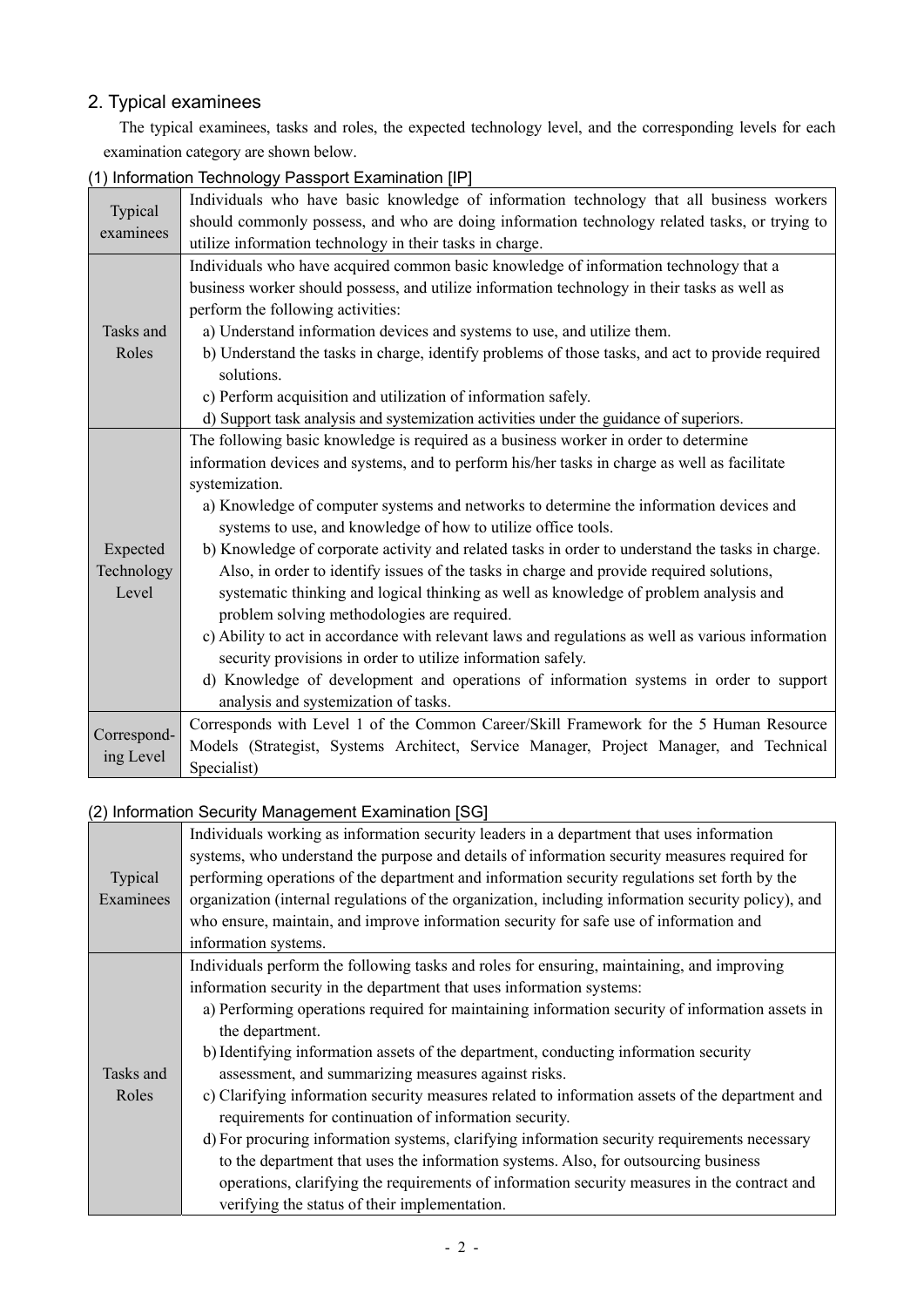|             | e) Ensuring information security in the department.                                               |
|-------------|---------------------------------------------------------------------------------------------------|
|             | f) Preventing information security incidents such as internal fraud by raising information        |
|             | security awareness and compliance of other members in the department.                             |
|             | g) In the event of occurrence or likelihood of occurrence of an information security incident,    |
|             | taking appropriate measures based on information security regulations, laws and ordinances,       |
|             | guidelines, standards, etc.                                                                       |
|             | h) Proposing opinions and issues to the relevant divisions concerning information security in     |
|             | the department or the overall organization.                                                       |
|             | The following knowledge and practical skills are required in order to ensure, maintain, and       |
|             | improve information security in the department that uses information systems;                     |
|             | a) Capability to independently execute a part of information security management for the          |
|             | department.                                                                                       |
| Expected    | b) Capability to appropriately deal with an information security incident as information security |
| Technology  | leaders in the event of occurrence or likelihood of occurrence of an incident.                    |
| Level       | c) Capability to understand basic terms and contents related to overall information technology.   |
|             | d) Capabilities to collect case examples and trends from information security organizations and   |
|             | other companies and to evaluate the necessity of applying them to the department's                |
|             | environment, with basic knowledge of information security technology and information              |
|             | security regulations.                                                                             |
| Correspond- | Corresponds with Level 2 of Common Career/Skill Framework                                         |
| ing Level   |                                                                                                   |

### (3) Fundamental Information Technology Engineer Examination [FE]

| Typical     | Individuals who have basic fundamental knowledge and skills required to be an advanced IT         |
|-------------|---------------------------------------------------------------------------------------------------|
| examinees   | human resource, and who possess practical utilization abilities.                                  |
|             | Individuals engaged in the planning of basic strategy or in the implementation of IT solutions,   |
|             | products or services, and who perform either of the following activities under the guidance of    |
|             | superiors.                                                                                        |
| Tasks and   | 1. Participate in strategic planning that utilizes information technology in response to issues   |
| Roles       | that a consumer (company management, social system) faces.                                        |
|             | 2. Build a highly reliable and productive system through design and development of systems,       |
|             | or through optimally combining (integrating) generic products. Also, contribute to the            |
|             | realization of stable operational services of systems.                                            |
|             | 1. With regard to strategic planning utilizing information technology, the following knowledge    |
|             | and skills are required, depending on the tasks in charge.                                        |
|             | a) Understanding of the basics of target business fields and tasks and capability to utilize this |
|             | understanding in his/her tasks in charge.                                                         |
|             | b) Capability to perform projection, analysis and evaluation of information strategies under the  |
|             | guidance of superiors.                                                                            |
| Expected    | c) Capability to participate in making proposals under the guidance of superiors.                 |
| Technology  |                                                                                                   |
| Level       | 2. With regard to design, development and operation of systems, the following knowledge and       |
|             | skills are required depending on the tasks in charge.                                             |
|             | a) Understanding of the basics of information technology in general and capability to utilize     |
|             | this understanding in his/her tasks in charge.                                                    |
|             | b) Capability to design, develop and operate systems under the guidance of superiors.             |
|             | c) Capability to design software under the guidance of superiors.                                 |
|             | d) Understanding of policies of superiors and ability to develop software on his/her own.         |
| Correspond- | Corresponds with Level 2 of the Common Career/Skill Framework for the 5 Human Resource            |
| ing Level   | Models (Strategist, Systems Architect, Service Manager, Project Manager, and Technical            |
|             | Specialist)                                                                                       |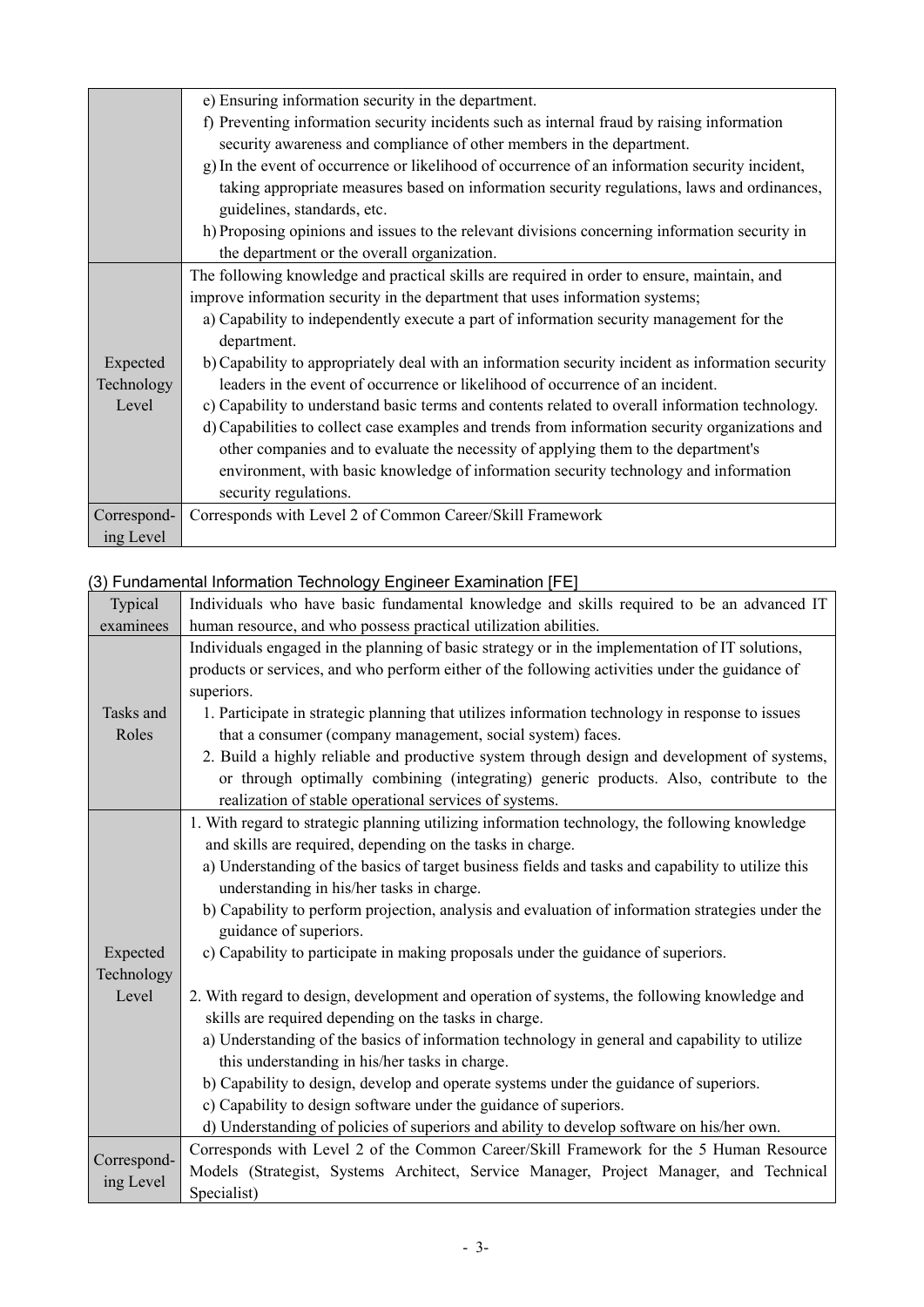|             | (4) Applied Information Technology Engineer Examination [AP]                                                                    |
|-------------|---------------------------------------------------------------------------------------------------------------------------------|
| Typical     | Individuals who have applied knowledge and skills required to be an advanced IT human                                           |
| Examinees   | resource, and who have established their own direction as an advanced IT human resource.                                        |
|             | Individuals engaged in the planning of basic strategy or the implementation of IT solutions,                                    |
|             | products or services, and who perform either of the following activities independently.                                         |
| Tasks and   | 1. Devise strategy that utilizes information technology in response to issues that a consumer                                   |
| Roles       | (company management, social system) faces.                                                                                      |
|             | 2. Construct a highly reliable, productive system through the design and development of                                         |
|             | systems, or through optimally combining (integrating) generic products. Also realize stable<br>operational services of systems. |
|             | 1. With regard to strategic planning that utilizes information technology, the following knowledge                              |
|             | and skills are required, depending on the tasks in charge.                                                                      |
|             | a) Capability to understand the managements' policies, accurately grasp the external                                            |
|             | environment surrounding the management, and collect trend information and case studies                                          |
|             | when formulating business and IT strategies.                                                                                    |
|             | b) Capability to conduct gap analysis, etc. based on predetermined monitoring indicators when                                   |
|             | evaluating management and IT strategies.                                                                                        |
|             | c) Capability to participate in discussing proposals and making parts of proposal documents.                                    |
| Expected    | 2. With regard to system design, development and operation, the following knowledge and skills                                  |
| Technology  | are required depending on the tasks in charge.                                                                                  |
| Level       | a) Capability to organize system requirements and conduct surveys of applicable technologies                                    |
|             | when designing architectures.                                                                                                   |
|             | b) Capability to ensure stable operation and provision of services in the field concerned as a                                  |
|             | member of teams such as administration, operation, and service desk teams.                                                      |
|             | c) Capability to manage scope, budget, process, quality, etc. as a project member under a project                               |
|             | manager (leader).                                                                                                               |
|             | d) Capability to understand the policies of superiors and solve technical problems spontaneously                                |
|             | with regard to the design, development, operation, and maintenance of information systems,                                      |
|             | networks, databases, embedded systems, etc.                                                                                     |
| Correspond- | Corresponds with Level 3 of the Common Career/Skill Framework for the 5 Human Resource                                          |
| ing Level   | Models (Strategist, Systems Architect, Service Manager, Project Manager, and Technical                                          |
|             | Specialist)                                                                                                                     |

### (4) Applied Information Technology Engineer Examination [AP]

# (5) Information Technology Strategist Examination [ST]

|           | Individuals who have an established field of expertise as an advanced IT human resource, and        |
|-----------|-----------------------------------------------------------------------------------------------------|
|           | who plan, propose, and promote basic strategies to innovate, sophisticate, and optimize certain     |
| Typical   | processes with regard to business models and activities utilizing information technology, based on  |
| Examinees | the company's management strategies. Or, individuals who supervise the planning and                 |
|           | development of embedded systems, and plan, propose, and promote basic strategies to realize new     |
|           | values.                                                                                             |
|           | Individuals engaged in the planning, promotion, or support of business innovation, operational      |
|           | process innovation, development of innovative products and services utilizing information           |
|           | technology, and who take a leading role in the following while guiding subordinates.                |
|           | a) In accordance with the characteristics of businesses in different industry fields, formulate     |
| Tasks and | business strategies utilizing information technology in order to realize management strategies,     |
| Roles     | and evaluate implementation results.                                                                |
|           | b) In accordance with the characteristics of the businesses in different industry fields, formulate |
|           | information system strategies and overall systemization plans for realizing business                |
|           | strategies, and evaluate implementation results.                                                    |
|           | c) Formulate concepts and plans for individual systemization to realize information system          |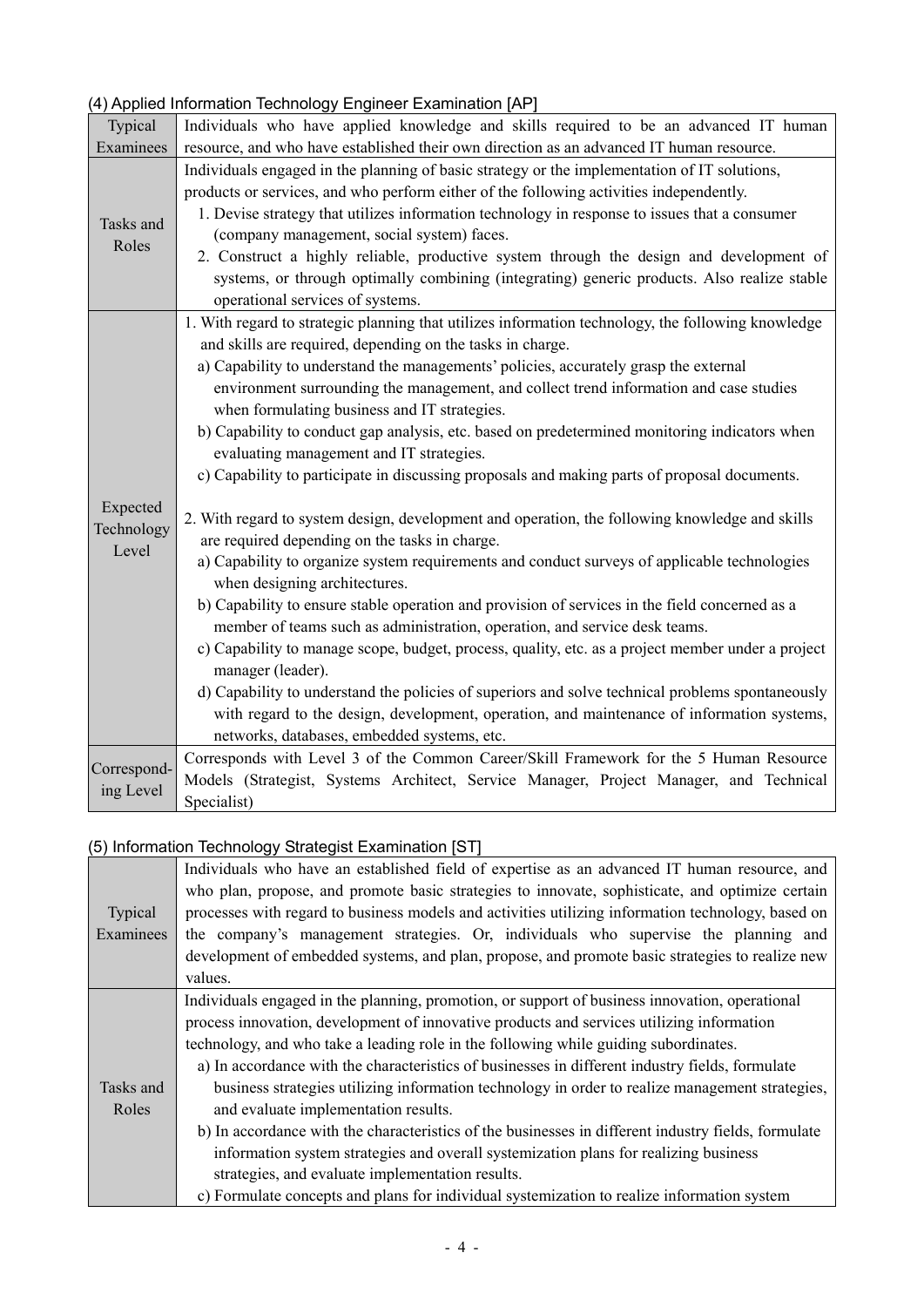|                                 | strategies, and evaluate implementation results.<br>d) Considering the prerequisites and constraints of each business, manage the execution of<br>reform programs comprising multiple individual projects in order to realize information<br>system strategies.<br>e) As well as formulating development strategies for embedded systems, supervise the lifecycle                                                                                                                                                                                                                                                                                                                                                                                                                                                                                                                                                                                                                                                                                                                                                                                                                                                                                                                                                                                                                                                                                                                                                                                                                                                                                                                                                                                                                                                                                                                                                 |
|---------------------------------|-------------------------------------------------------------------------------------------------------------------------------------------------------------------------------------------------------------------------------------------------------------------------------------------------------------------------------------------------------------------------------------------------------------------------------------------------------------------------------------------------------------------------------------------------------------------------------------------------------------------------------------------------------------------------------------------------------------------------------------------------------------------------------------------------------------------------------------------------------------------------------------------------------------------------------------------------------------------------------------------------------------------------------------------------------------------------------------------------------------------------------------------------------------------------------------------------------------------------------------------------------------------------------------------------------------------------------------------------------------------------------------------------------------------------------------------------------------------------------------------------------------------------------------------------------------------------------------------------------------------------------------------------------------------------------------------------------------------------------------------------------------------------------------------------------------------------------------------------------------------------------------------------------------------|
|                                 | covering development, construction, maintenance, etc.                                                                                                                                                                                                                                                                                                                                                                                                                                                                                                                                                                                                                                                                                                                                                                                                                                                                                                                                                                                                                                                                                                                                                                                                                                                                                                                                                                                                                                                                                                                                                                                                                                                                                                                                                                                                                                                             |
| Expected<br>Technology<br>Level | The following knowledge and practical ability are required to execute the formulation, proposal,<br>and promotion of basic strategies utilizing information technology in sections such as business<br>planning, the promotion of operational process innovation, computerization planning, and product<br>and service planning.<br>a) Capability to advise on the analysis of the business environment, the analysis of information<br>technology trends, and the formulation of business models as well as capability to formulate<br>or support business strategies. Also, capability to evaluate the achievement level of the<br>business strategies and provide feedback to management.<br>b) Capability to conduct surveys and analysis of the target business and task environment, and<br>formulate information system strategies and overall systemization plans. Also, capability to<br>evaluate information system strategies and overall systemization plans.<br>c) Capability to conduct survey and analysis of the target business and task environment,<br>formulate concepts and plans for systemization of individual systems based on overall<br>systemization plans, and procure appropriate individual systems. Also, capability to evaluate<br>the implementation results of the systemization concepts and plans.<br>d) Capability to understand the prerequisites for implementing information system strategies<br>and reform programs, and monitor and control the realization of information system<br>strategies. Also, capability to perform causal analysis, formulate and implement<br>countermeasures, etc. with regard to the risks in the realization of information system<br>strategies.<br>e) With regard to the development of new embedded systems, capability to plan competitive<br>systems based on analysis of related technology trends, social constraints and needs, |
|                                 | intellectual property, etc. Also, capability to formulate and promote deployment strategies and                                                                                                                                                                                                                                                                                                                                                                                                                                                                                                                                                                                                                                                                                                                                                                                                                                                                                                                                                                                                                                                                                                                                                                                                                                                                                                                                                                                                                                                                                                                                                                                                                                                                                                                                                                                                                   |
|                                 | development strategies in accordance with added values, extensibility, flexibility, etc.                                                                                                                                                                                                                                                                                                                                                                                                                                                                                                                                                                                                                                                                                                                                                                                                                                                                                                                                                                                                                                                                                                                                                                                                                                                                                                                                                                                                                                                                                                                                                                                                                                                                                                                                                                                                                          |
| Correspond-                     | Prerequisite for Level 4 of the Common Career/Skill Framework Human Resource Model of a                                                                                                                                                                                                                                                                                                                                                                                                                                                                                                                                                                                                                                                                                                                                                                                                                                                                                                                                                                                                                                                                                                                                                                                                                                                                                                                                                                                                                                                                                                                                                                                                                                                                                                                                                                                                                           |
| ing Level                       | Strategist                                                                                                                                                                                                                                                                                                                                                                                                                                                                                                                                                                                                                                                                                                                                                                                                                                                                                                                                                                                                                                                                                                                                                                                                                                                                                                                                                                                                                                                                                                                                                                                                                                                                                                                                                                                                                                                                                                        |

### (6) Systems Architect Examination [SA]

|           | Individuals who have an established field of expertise as an advanced IT human resource, and in  |
|-----------|--------------------------------------------------------------------------------------------------|
| Typical   | response to suggestions from IT strategists, define the requirements that are necessary for the  |
| Examinees | development of information systems or embedded systems, design the architecture to realize the   |
|           | systems, and for information systems, lead development.                                          |
|           | [Information Systems]                                                                            |
|           | Individuals engaged in the structure design of information systems for the realization of        |
|           | information system strategies, the requirements definition needed for development, the design of |
|           | system methods and the development of information systems, and who take a leading role in the    |
|           | following while guiding subordinates.                                                            |
|           | a) Design the structure of the target information system from the perspective of overall         |
| Tasks and | optimization in order to realize information system strategies.                                  |
| Roles     | b) Analyze, organize and document the requirements needed for the development of target          |
|           | information systems, in order to realize overall systemization plans and the individual          |
|           | systemization concepts and plans.                                                                |
|           | c) Design optimal system methods for realizing the requirements of target information systems.   |
|           | d) Based on the requirements and the designed system methods, conduct review of the design,      |
|           | development, testing, operation, and maintenance of software that satisfy the required quality,  |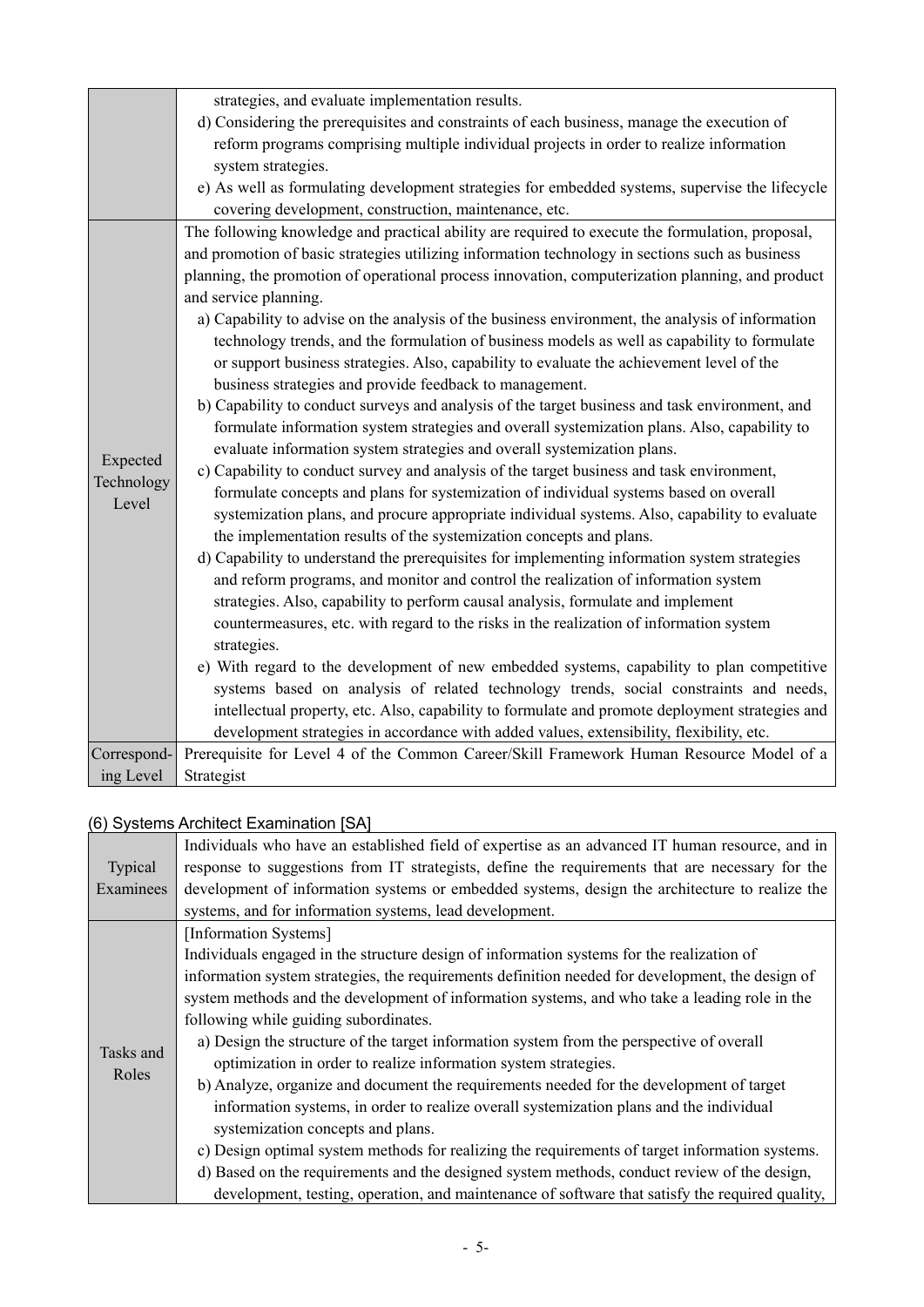| However, for specific technologies such as databases, networks, etc, accept support from                                                                                                    |
|---------------------------------------------------------------------------------------------------------------------------------------------------------------------------------------------|
|                                                                                                                                                                                             |
|                                                                                                                                                                                             |
|                                                                                                                                                                                             |
|                                                                                                                                                                                             |
| Individuals engaged in the survey and analysis of embedded system requirements, deciding                                                                                                    |
| functional specifications, and documenting the required specifications for hardware and software,                                                                                           |
|                                                                                                                                                                                             |
| a) Based on the conceptions and development plans for embedded systems, survey and analyze<br>the functional requirements, technical requirements, environmental prerequisites, and quality |
|                                                                                                                                                                                             |
| specifications, design optimal system architecture, and compile the required specifications for                                                                                             |
|                                                                                                                                                                                             |
| c) Formulate policies regarding the validity of introducing generic modules and the possibilities                                                                                           |
| The following knowledge and practical skills are required to smoothly execute the tasks and roles                                                                                           |
|                                                                                                                                                                                             |
|                                                                                                                                                                                             |
| a) Capability to correctly understand information system strategies and consider the overall                                                                                                |
|                                                                                                                                                                                             |
| b) Capability to utilize both specialist knowledge of all types of task processes and knowledge                                                                                             |
| c) Capability to make abstractions (models) of a company's business activities and reconstruct                                                                                              |
|                                                                                                                                                                                             |
| d) Knowledge about best practices for each industry, the status of task processes in major                                                                                                  |
| companies, and the task processes in many user companies of the same industry, specialist                                                                                                   |
|                                                                                                                                                                                             |
| e) Knowledge related to generic systems such as information system implementation methods,                                                                                                  |
| development methods, and software packages, and capability to select and apply them                                                                                                         |
|                                                                                                                                                                                             |
| f) Knowledge about basic elemental technologies with regard to operating systems, databases,<br>networks, etc. and capability to construct and maintain appropriate information systems,    |
|                                                                                                                                                                                             |
|                                                                                                                                                                                             |
|                                                                                                                                                                                             |
| h) Capability to consider generalization of software and system services, bearing in mind the                                                                                               |
|                                                                                                                                                                                             |
|                                                                                                                                                                                             |
| a) Capability to examine environmental conditions and quality requirements such as safety of                                                                                                |
| where the target embedded systems are used, and determine the functional specifications that                                                                                                |
|                                                                                                                                                                                             |
|                                                                                                                                                                                             |
| functional specifications of target embedded systems and compile the designs as separate                                                                                                    |
|                                                                                                                                                                                             |
| c) Thorough knowledge about real time operating systems and knowledge of generic modules,<br>and capability to consider the possibility of reusing software assets and utilizing them       |
|                                                                                                                                                                                             |
| operation, investment effects and task effects of information systems, and analyze and<br>b) Capability to design appropriate combinations of hardware and software based on the            |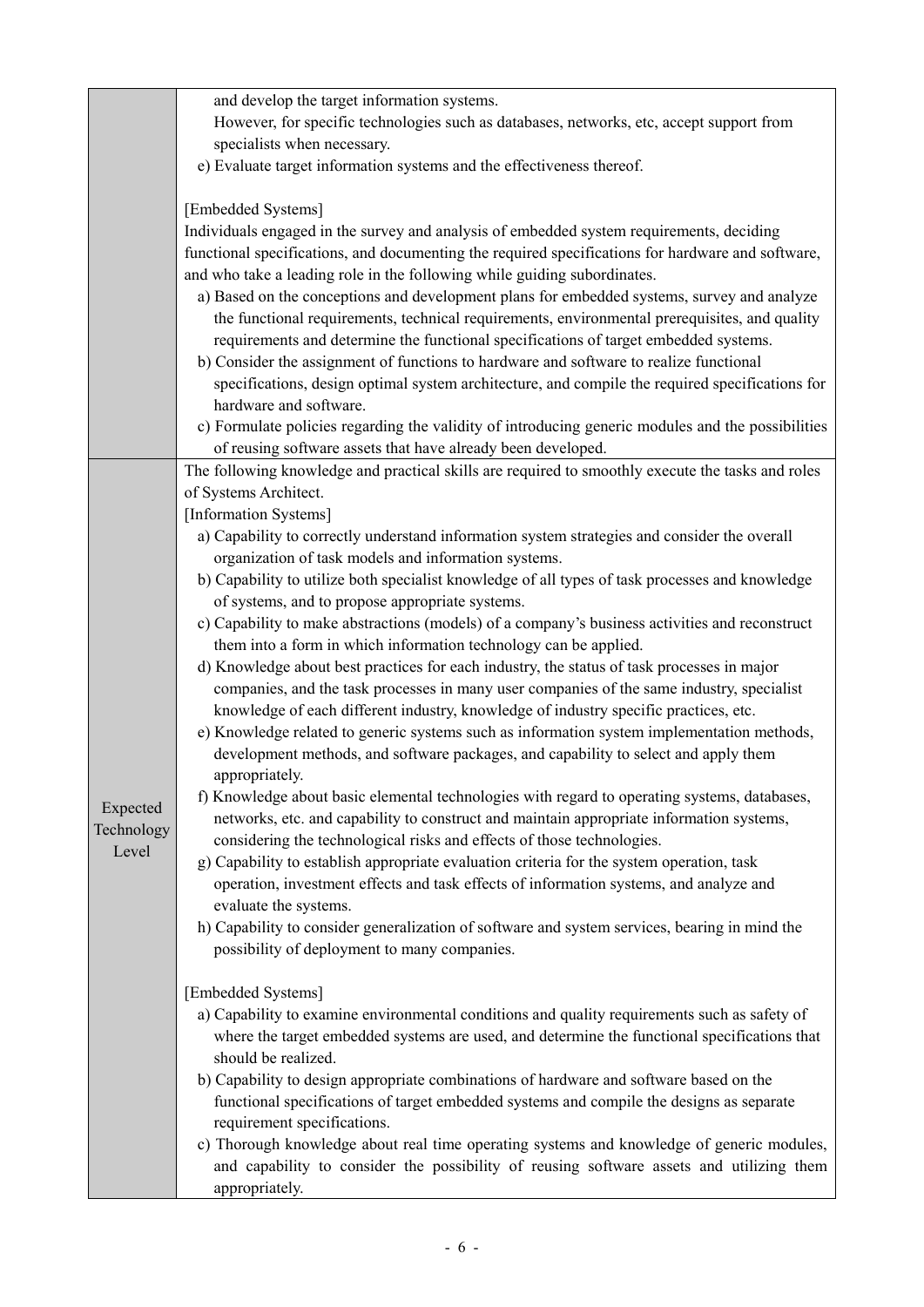| Correspond- Prerequisite for Level 4 of the Common Career/Skill Framework Human Resource Models of |
|----------------------------------------------------------------------------------------------------|
| ing Level Systems Architects and Technical Specialists                                             |

#### (7) Project Manager Examination [PM]

|                        | Individuals who have an established field of expertise as an advanced IT human resource, and                                                                                              |
|------------------------|-------------------------------------------------------------------------------------------------------------------------------------------------------------------------------------------|
| Typical                | who, as a person responsible for a system development project, prepare project plans, secure the                                                                                          |
| Examinees              | required personnel and resources, and control and manage the project while taking responsibility                                                                                          |
|                        | for achievement of the planned budget, delivery date, and quality.                                                                                                                        |
|                        | Individuals engaged in the planning, execution and management of system development projects                                                                                              |
|                        | as the person in charge of the project, and who take a leading role in the following while guiding                                                                                        |
|                        | subordinates.                                                                                                                                                                             |
|                        | a) Support the formulation of individual systemization concepts and plans as required, and                                                                                                |
|                        | prepare project plans for the execution of the relevant projects based on the individual                                                                                                  |
|                        | systemization concepts and plans that were formulated.                                                                                                                                    |
|                        | b) Secure necessary personnel and resources, and establish project organizations.                                                                                                         |
| Tasks and              | c) Manage budget, process, quality, etc. and run the project smoothly. Keep track of the state of                                                                                         |
| Roles                  | progress, pick up and recognize problems and anticipated future issues at an early stage, and                                                                                             |
|                        | implement appropriate measures and actions to achieve project goals.                                                                                                                      |
|                        | d) Report appropriately to senior members and stakeholders on the project execution plans, state                                                                                          |
|                        | of progress, issues, countermeasures, etc, and obtain support and cooperation to run the                                                                                                  |
|                        | project smoothly.                                                                                                                                                                         |
|                        | e) Analyze and evaluate the project plans and achievements at the end of each stage and at the                                                                                            |
|                        | end of projects, or as needed and reflect these in subsequent operations of the projects as well                                                                                          |
|                        | as provide them as reference models for other projects.                                                                                                                                   |
|                        | The following knowledge and practical skills are required to smoothly execute the tasks and roles                                                                                         |
|                        | of Project Manager.                                                                                                                                                                       |
|                        | a) Understanding of the basics regarding organization management and IT systems.                                                                                                          |
|                        | b) Capability to correctly understand the expectations towards the individual systemization                                                                                               |
|                        | concepts and plans as well as the projects, and prepare feasible project plans.                                                                                                           |
| Expected<br>Technology | c) Capability to reliably accomplish project goals under the prerequisites and constraints.<br>d) Capability to manage personnel, resources, budget, process, quality, etc, unify overall |
| Level                  | understanding of the project, and run the project.                                                                                                                                        |
|                        | e) Capability to understand the state of progress of the project and anticipated risks at an early                                                                                        |
|                        | stage, and deal with them appropriately.                                                                                                                                                  |
|                        | f) Capability to appropriately analyze and evaluate project plans and achievements. Also,                                                                                                 |
|                        | capability to utilize the results in the subsequent operation of the projects as well as provide                                                                                          |
|                        | them as reference for other projects.                                                                                                                                                     |
| Correspond-            | Prerequisite for Level 4 of the Common Career/Skill Framework Human Resource Model of a                                                                                                   |
| ing Level              | Project Manager                                                                                                                                                                           |
|                        |                                                                                                                                                                                           |

### (8) Network Specialist Examination [NW]

|           | ndividuals who have an established field of expertise as an advanced IT human resource, and who |  |  |  |  |  |
|-----------|-------------------------------------------------------------------------------------------------|--|--|--|--|--|
|           | utilize specific technologies related to networks and take a central role in the planning,      |  |  |  |  |  |
| Typical   | requirements definition, development, operation, and maintenance of optimal information system  |  |  |  |  |  |
| Examinees | infrastructures while providing technical support for the planning, requirements definition,    |  |  |  |  |  |
|           | development, operation, and maintenance of information systems as a specialist of specific      |  |  |  |  |  |
|           | technologies.                                                                                   |  |  |  |  |  |
|           | Individuals engaged in planning, requirements definition, development, operation, and           |  |  |  |  |  |
| Tasks and | maintenance work for network systems, and who take a leading role in the following while        |  |  |  |  |  |
| Roles     | guiding subordinates.                                                                           |  |  |  |  |  |
|           | a) As network administrator, manage network resources which comprise the foundation of          |  |  |  |  |  |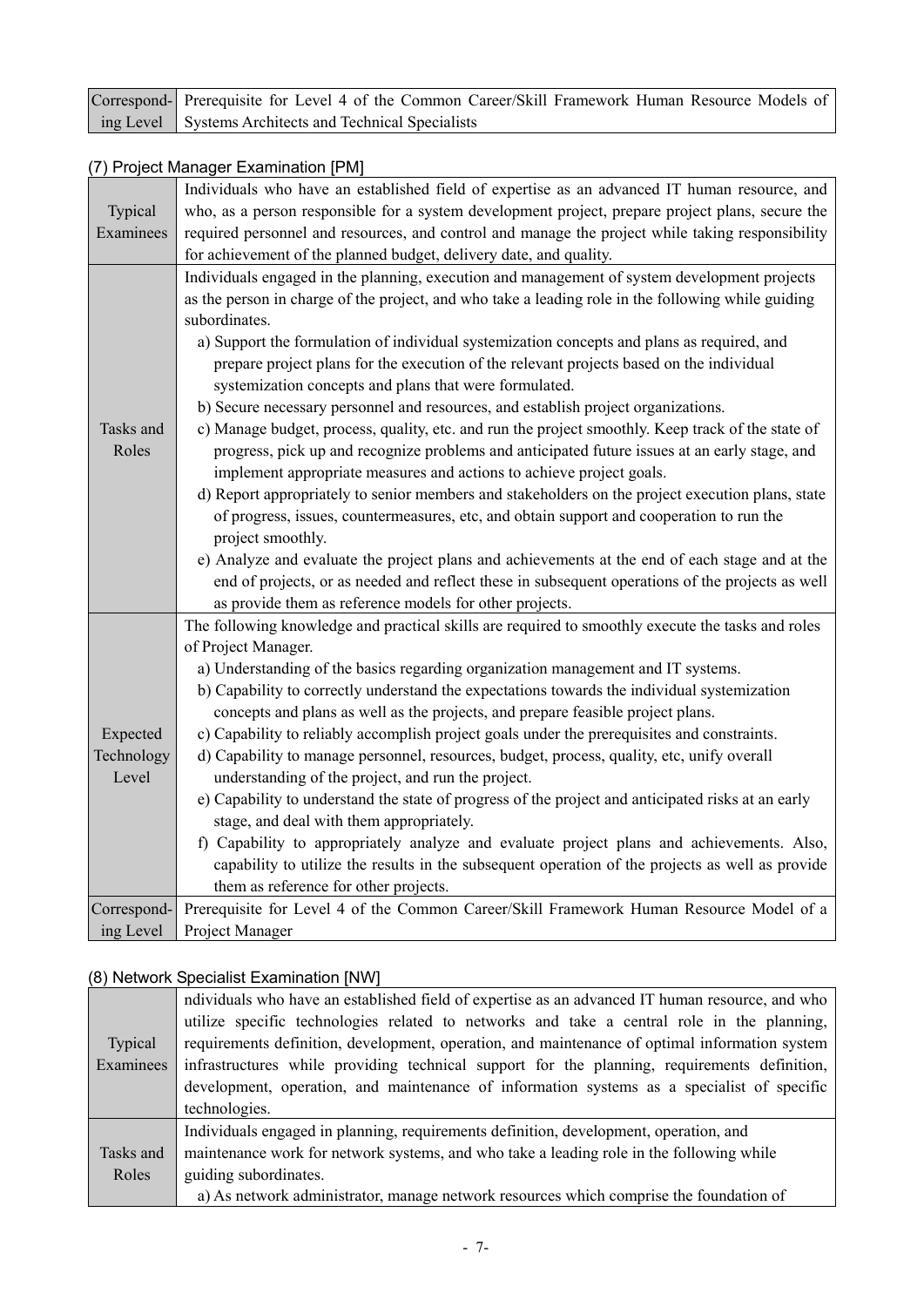|             | information systems.                                                                           |  |  |  |  |  |
|-------------|------------------------------------------------------------------------------------------------|--|--|--|--|--|
|             | b) Analyze requirements of the network systems and perform the planning, requirements          |  |  |  |  |  |
|             | definition, development, operation, and maintenance considering efficiency, reliability, and   |  |  |  |  |  |
|             | safety.                                                                                        |  |  |  |  |  |
|             | c) Provide network related technical support for the planning, requirements definition,        |  |  |  |  |  |
|             | development, operation, and maintenance of information systems.                                |  |  |  |  |  |
|             | The following knowledge and practical skills are required in order to construct and maintain   |  |  |  |  |  |
|             | network systems that conform to objectives.                                                    |  |  |  |  |  |
|             | a) Capability to foresee the trend of network technologies and services, and select applicable |  |  |  |  |  |
|             | technologies and services according to objectives.                                             |  |  |  |  |  |
| Expected    | b) Capability to understand precisely the requirements of the company, organization or         |  |  |  |  |  |
| Technology  | individual applications, and create requirement specifications of network systems.             |  |  |  |  |  |
| Level       | c) Capability to evaluate design techniques such as modeling, protocol technology, reliability |  |  |  |  |  |
|             | design, security technology, network services, and costs etc. that relate to the requirements  |  |  |  |  |  |
|             | specifications, and create optimal logical designs and physical designs.                       |  |  |  |  |  |
|             | d) Capability to utilize network related companies (telecommunications companies, vendors,     |  |  |  |  |  |
|             | construction firms, etc.), and construct and operate network systems.                          |  |  |  |  |  |
| Correspond- | Prerequisite for Level 4 of the Common Career/Skill Framework Human Resource Model of a        |  |  |  |  |  |
| ing Level   | <b>Technical Specialist</b>                                                                    |  |  |  |  |  |

# (9) Database Specialist Examination [DB]

| Typical<br>Examinees            | Individuals who have an established field of expertise as an advanced IT human resource, and<br>who utilize specific technologies related to databases and take a central role in the planning,<br>requirements definition, development, operation, and maintenance of optimal information system<br>infrastructures while providing technical support for the planning, requirements definition,<br>development, operation, and maintenance of information systems as a specialist of specific<br>technologies.                                                                                                                                                                                                                                                                                                                                                                                                                                |  |  |  |  |  |
|---------------------------------|-------------------------------------------------------------------------------------------------------------------------------------------------------------------------------------------------------------------------------------------------------------------------------------------------------------------------------------------------------------------------------------------------------------------------------------------------------------------------------------------------------------------------------------------------------------------------------------------------------------------------------------------------------------------------------------------------------------------------------------------------------------------------------------------------------------------------------------------------------------------------------------------------------------------------------------------------|--|--|--|--|--|
| Tasks and<br>Roles              | Individuals engaged in the planning, requirements definition, development, operation, and<br>maintenance work for data resources and databases, and who take a leading role in the following<br>while guiding subordinates.<br>a) As data administrator, manage data resources for the entire information system.<br>b) Analyze requirements of the database systems and perform planning, requirements definition,<br>development, operation, and maintenance considering efficiency, reliability, and safety.<br>c) Provide database related technical support for the planning, requirements definition,<br>development, operation, and maintenance of individual system development.                                                                                                                                                                                                                                                        |  |  |  |  |  |
| Expected<br>Technology<br>Level | The following knowledge and practical skills are required for the planning, requirements<br>definition, development, operation, and maintenance of high quality databases.<br>a) Capability to foresee the trend of database technologies, and select applicable technologies<br>according to objectives.<br>b) Capability to understand the purposes and techniques of data resource management, and<br>perform standardization of data parts as well as conduct the planning, requirements<br>definition, development, operation, and maintenance of repository systems.<br>c) Capability to understand data modeling techniques, conduct data analysis based on user<br>requirements, and create accurate conceptual data models.<br>d) Capability to understand the characteristics of database management systems, and conduct<br>planning, requirements definition, development, operation, and maintenance of high quality<br>databases. |  |  |  |  |  |
| Correspond-<br>ing Level        | Prerequisite for Level 4 of the Common Career/Skill Framework Human Resource Model of a<br><b>Technical Specialist</b>                                                                                                                                                                                                                                                                                                                                                                                                                                                                                                                                                                                                                                                                                                                                                                                                                          |  |  |  |  |  |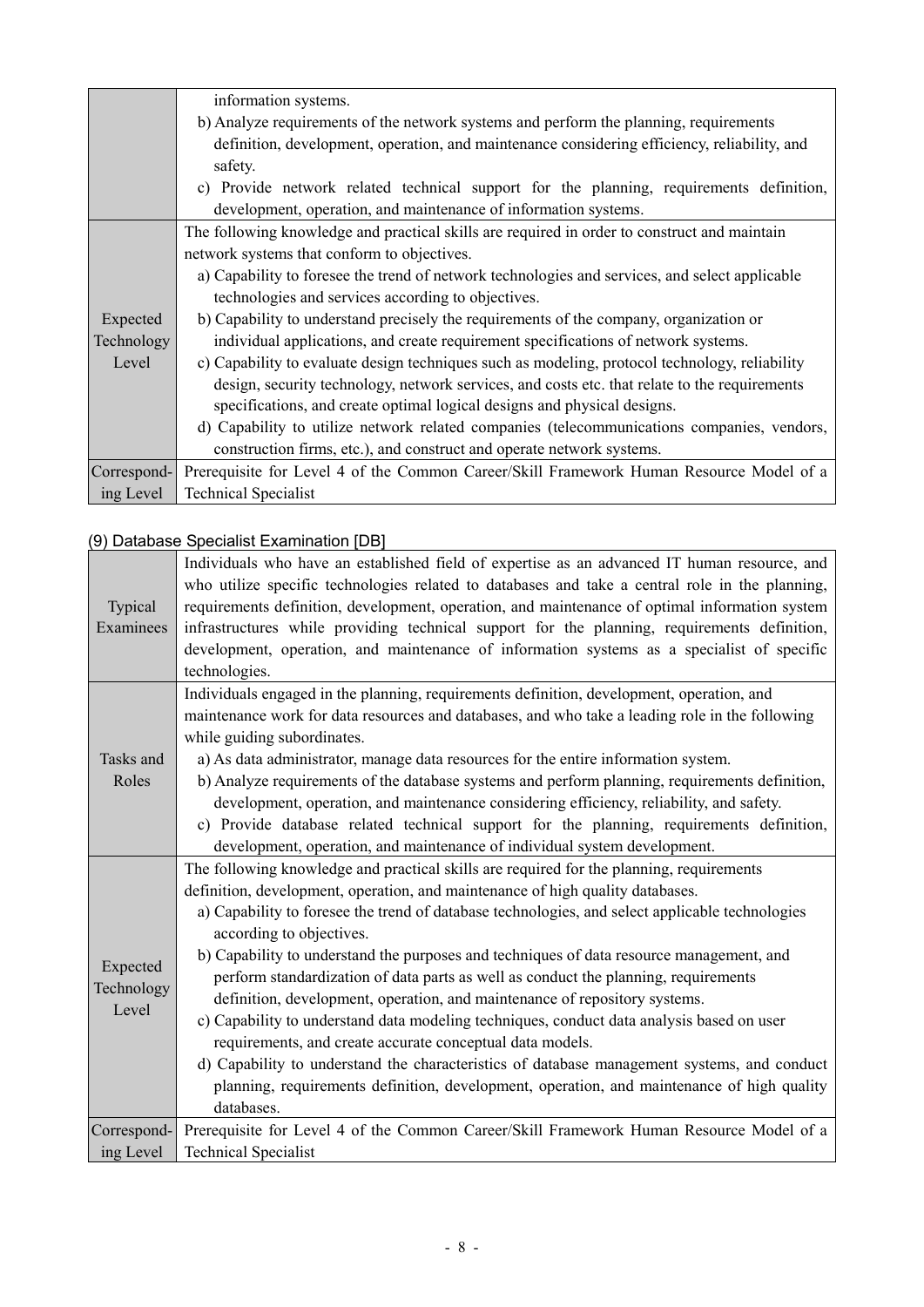# (10) Embedded Systems Specialist Examination [ES]

|             | Individuals who have an established field of expertise as an advanced IT human resource, and     |  |  |  |  |
|-------------|--------------------------------------------------------------------------------------------------|--|--|--|--|
| Typical     | who utilize their broad knowledge and skills related to embedded system development and lead     |  |  |  |  |
| Examinees   | the establishment of optimal embedded system development infrastructure and the design,          |  |  |  |  |
|             | establishment, and production of embedded systems.                                               |  |  |  |  |
|             | Individuals engaged in the development, implementation, and testing in the development process   |  |  |  |  |
|             | of embedded systems based on hardware and software requirement specifications of the             |  |  |  |  |
|             | embedded systems, and who take a leading role in the following while guiding subordinates.       |  |  |  |  |
|             | a) Balance the division of functions based on trade-offs between hardware and software that      |  |  |  |  |
| Tasks and   | realize optimal functional specifications and realtime processing in embedded systems, and       |  |  |  |  |
| Roles       | create design and specification documents.                                                       |  |  |  |  |
|             | b) Lead the execution of tasks of each stage in the embedded systems development process.        |  |  |  |  |
|             | c) Based on advanced specialist knowledge and development experiences in specific technology     |  |  |  |  |
|             | and product fields, obtain technical knowledge from experts in the relevant development          |  |  |  |  |
|             | fields, and incorporate the knowledge into each stage of the development processes.              |  |  |  |  |
|             | d) Prepare and improve the development environment for performing development.                   |  |  |  |  |
|             | The following knowledge and practical skills are required to appropriately decompose the         |  |  |  |  |
|             | required functions, performance, quality, reliability, security, etc. into hardware and software |  |  |  |  |
|             | requirements and realize an optimal embedded system.                                             |  |  |  |  |
|             | a) Capability to realize appropriate combinations of hardware and software based on functional   |  |  |  |  |
|             | specifications and lead the execution of each stage of embedded system development               |  |  |  |  |
| Expected    | processes.                                                                                       |  |  |  |  |
| Technology  | c) Capability to obtain technical knowledge from experts in the relevant development fields and  |  |  |  |  |
| Level       | incorporate the knowledge into each stage of the embedded system development processes,          |  |  |  |  |
|             | based on advanced specialist knowledge and development experiences in specific technology        |  |  |  |  |
|             | and product fields.                                                                              |  |  |  |  |
|             | c) Capability to construct and improve effective development environments for performing         |  |  |  |  |
|             | embedded system development.                                                                     |  |  |  |  |
| Correspond- | Prerequisite for Level 4 of the Common Career/Skill Framework Human Resource Model of a          |  |  |  |  |
| ing Level   | <b>Technical Specialist</b>                                                                      |  |  |  |  |

### (11) Information Technology Service Manager Examination [SM]

|           | Individuals who have an established field of expertise as an advanced IT human resource, and      |  |  |  |  |
|-----------|---------------------------------------------------------------------------------------------------|--|--|--|--|
| Typical   | who with regard to the overall information system, ensure stable operations and act to minimizes  |  |  |  |  |
| Examinees | damage from incidents as well as take efforts such as continuous improvement and quality          |  |  |  |  |
|           | management to provide highly safe and reliable services.                                          |  |  |  |  |
|           | Individuals engaged in the management of IT services with the objective of continually improving  |  |  |  |  |
|           | their quality and cost efficiency, and who take a leading role in the following while guiding     |  |  |  |  |
|           | subordinates.                                                                                     |  |  |  |  |
|           | a) Prepare and execute the processes of service support and service delivery as a leader of teams |  |  |  |  |
|           | such as operation management, operation, and service desk teams, and provides IT services to      |  |  |  |  |
|           | customers at optimal quality and cost.                                                            |  |  |  |  |
| Tasks and | b) Conduct acceptance, operation, etc. of systems within the lifecycle management of              |  |  |  |  |
| Roles     | applications. Also provide stable information system infrastructures including development        |  |  |  |  |
|           | environments, and conduct efficient operation management of systems.                              |  |  |  |  |
|           | c) Conduct continual improvement of IT services and management processes. Report the state        |  |  |  |  |
|           | of implementation of IT services to customers, as well as make efforts to improve customer        |  |  |  |  |
|           | satisfaction.                                                                                     |  |  |  |  |
|           | d) Conduct the operation and management of information security policies and the controlling      |  |  |  |  |
|           | of information security incidents, and effectively manage information security during IT          |  |  |  |  |
|           | service activities.                                                                               |  |  |  |  |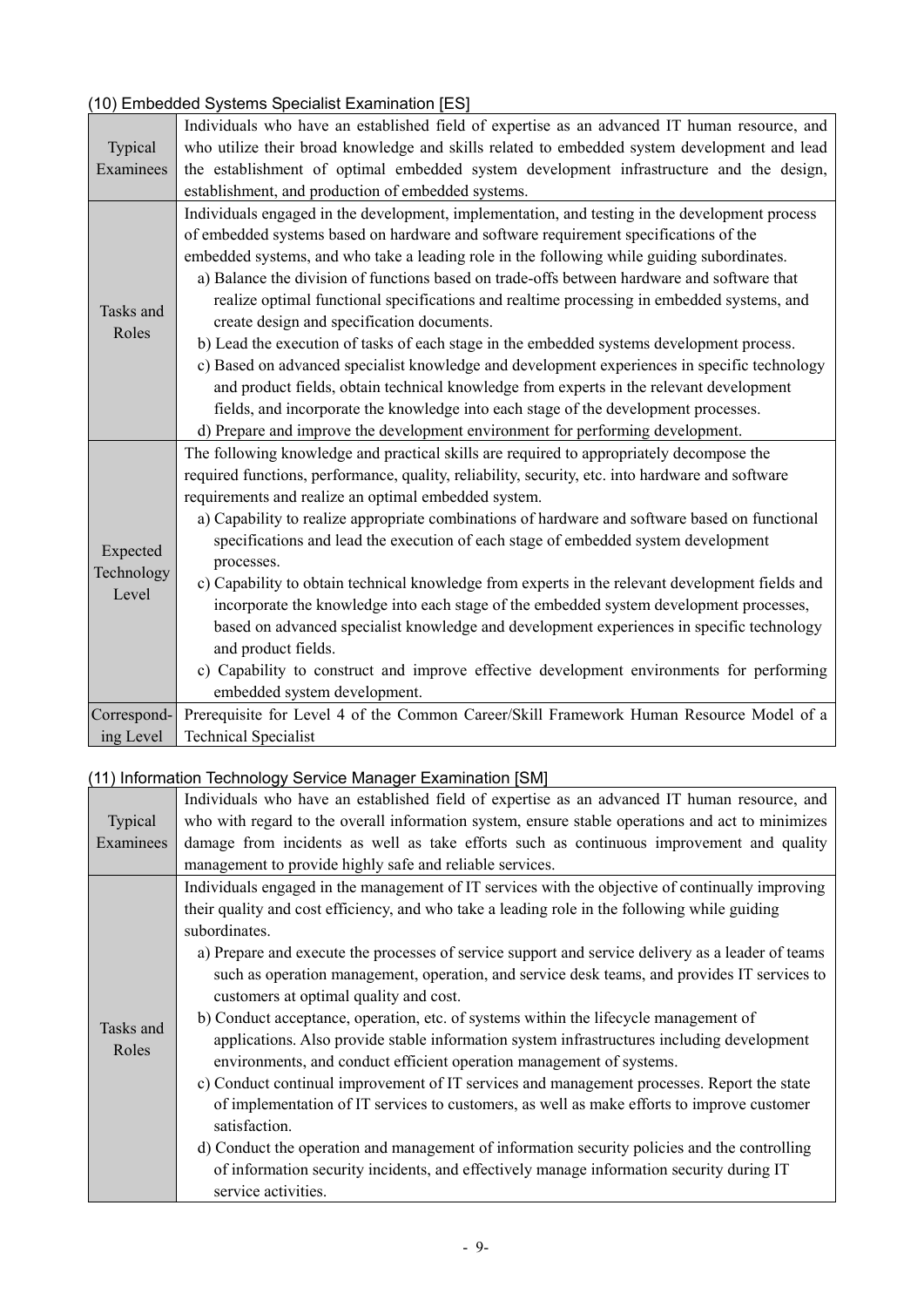|             | e) Conduct installation of hardware that matches customer facility requirements, installation of  |  |  |  |  |  |
|-------------|---------------------------------------------------------------------------------------------------|--|--|--|--|--|
|             | software, customization, maintenance, and repair. Also, conduct facility management of data       |  |  |  |  |  |
|             | centers.                                                                                          |  |  |  |  |  |
|             | The following knowledge and practical skills are required to smoothly execute the tasks and role  |  |  |  |  |  |
|             | of IT Service Manager.                                                                            |  |  |  |  |  |
|             | a) Capability to provide IT services by understanding and implementing the objectives and         |  |  |  |  |  |
|             | contents of each of the process in service support and service delivery.                          |  |  |  |  |  |
|             | b) Capability to implement system operation control, operation methods in case of an incident,    |  |  |  |  |  |
|             | performance management, and configuration management. Management techniques required              |  |  |  |  |  |
|             | for system operation management such as incident management, configuration management,            |  |  |  |  |  |
| Expected    | account management, and performance management, and capability to maintain the quality of         |  |  |  |  |  |
| Technology  | information system infrastructures.                                                               |  |  |  |  |  |
| Level       | c) Capability to prepare a plan, implement and evaluate improvement measures for IT services      |  |  |  |  |  |
|             | as well as provide high quality service reports to customers.                                     |  |  |  |  |  |
|             | d) Knowledge and techniques required to implement highly effective information security           |  |  |  |  |  |
|             | measures, and capability to operate and manage information security.                              |  |  |  |  |  |
|             | e) Capability to install, set up, maintain, and extend functions, and recover from incidents with |  |  |  |  |  |
|             | the aim of stable operation of hardware and software that has been or is to be installed. Also,   |  |  |  |  |  |
|             | knowledge relating to the safety management of data centers and capability to execute facility    |  |  |  |  |  |
|             | management.                                                                                       |  |  |  |  |  |
| Correspond- | Prerequisite for Level 4 of the Common Career/Skill Framework Human Resource Model for a          |  |  |  |  |  |
| ing Level   | Service Manager                                                                                   |  |  |  |  |  |

### (12) Systems Auditor Examination [AU]

|            | Individuals who have an established field of expertise as an advanced IT human resource, and      |  |  |  |  |  |
|------------|---------------------------------------------------------------------------------------------------|--|--|--|--|--|
| Typical    | who from a standpoint independent from auditees, comprehensively inspect and evaluate the risks   |  |  |  |  |  |
| Examinees  | and controls of information systems and embedded systems, report audit results to top             |  |  |  |  |  |
|            | management and others, and recommend improvements.                                                |  |  |  |  |  |
|            | Individuals engaged in the audit of information systems and embedded systems from a position      |  |  |  |  |  |
|            | independent of auditees, and who take a leading role in the following while guiding subordinates. |  |  |  |  |  |
|            | a) Analyze the risks involved in information systems and embedded systems based on broad and      |  |  |  |  |  |
|            | thorough knowledge of information systems, embedded systems and their planning,                   |  |  |  |  |  |
| Tasks and  | development, operation and maintenance, and understand the necessary controls.                    |  |  |  |  |  |
| Roles      | b) By verifying or evaluating the controls relating to information systems and embedded           |  |  |  |  |  |
|            | systems, either provide endorsements or advice, and contribute to the improvement of IT           |  |  |  |  |  |
|            | governance and securement of compliance.                                                          |  |  |  |  |  |
|            | c) Prepare audit plans to implement b) and perform audits. Also, report audit results to top      |  |  |  |  |  |
|            | management and the relevant people, and perform follow-ups.                                       |  |  |  |  |  |
|            | The following knowledge and practical skills are required to promote enhancements so that         |  |  |  |  |  |
|            | information systems and embedded systems are utilized appropriately and safely, and to contribute |  |  |  |  |  |
|            | to the improvement of IT governance and securing of compliance.                                   |  |  |  |  |  |
|            | a) Broad and thorough knowledge of information systems, embedded systems and their                |  |  |  |  |  |
|            | planning, development, operation and maintenance as well as specialist knowledge related to       |  |  |  |  |  |
| Expected   | the risks and controls of realizing those objectives and functions.                               |  |  |  |  |  |
| Technology | b) Capability to evaluate the task processes to which the information systems and embedded        |  |  |  |  |  |
| Level      | systems are applied and the risk to the company strategies, as well as capability to clarify      |  |  |  |  |  |
|            | issues of the controls in place and establish decision criteria to analyze and evaluate the       |  |  |  |  |  |
|            | issues.                                                                                           |  |  |  |  |  |
|            | c) Capability to prepare audit plans in accordance with business requirements, management         |  |  |  |  |  |
|            | policies, regulations, guidelines, contracts, and internal rules for information security, and    |  |  |  |  |  |
|            | protection of privacy and internal controls, etc. in order to contribute to the improvement of    |  |  |  |  |  |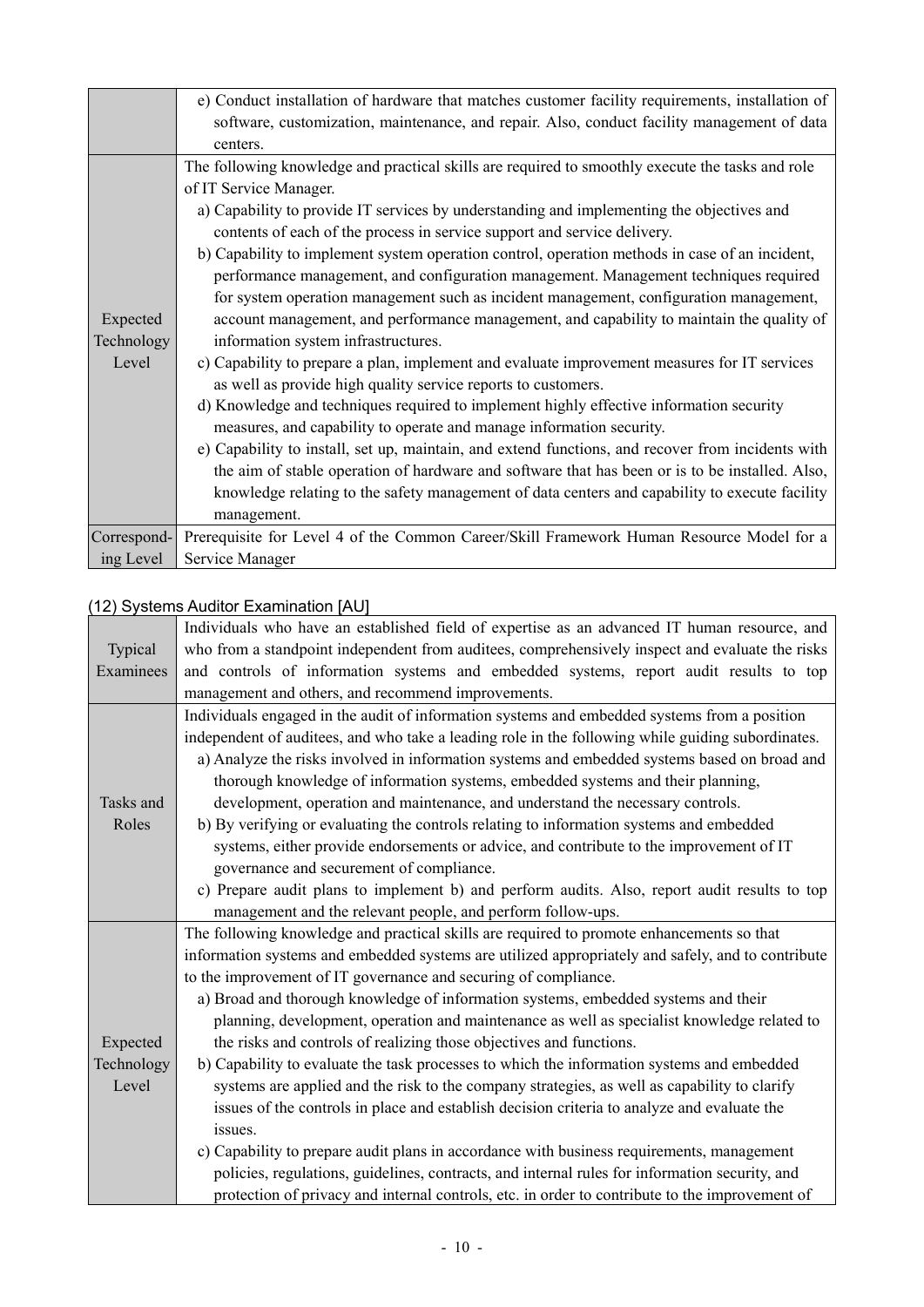|             | IT governance and securing of compliance, etc, as well as appropriately managing audit tasks        |  |  |  |
|-------------|-----------------------------------------------------------------------------------------------------|--|--|--|
|             | based on plans.                                                                                     |  |  |  |
|             | d) Capability to apply auditing techniques in a timely and precise manner in order to implement     |  |  |  |
|             | effective and efficient auditing procedures at the planning, development, and operation stages      |  |  |  |
|             | of information systems and embedded systems.                                                        |  |  |  |
|             | e) Capability to put together audit results as logical reports based on facts, provide valuable and |  |  |  |
|             | convincing recommendations, and perform follow-ups.                                                 |  |  |  |
| Correspond- | Prerequisite for Level 4 of the Common Career/Skill Framework Human Resource Model for a            |  |  |  |
| ing Level   | Service Manager                                                                                     |  |  |  |

# (13) Registered Information Security Specialist Examination [SC]

|            | Individuals who support planning, design, development and operation of an information system in    |  |  |  |  |  |  |
|------------|----------------------------------------------------------------------------------------------------|--|--|--|--|--|--|
| Typical    | a company or an organization, also investigate, analyze, evaluate cybersecurity measures, and      |  |  |  |  |  |  |
| Examinees  | give guidance and advice based on the results, while utilizing the professional knowledge and      |  |  |  |  |  |  |
|            | skills related to cybersecurity.                                                                   |  |  |  |  |  |  |
|            | Individuals engaged in promotion or support tasks for the planning, requirements definition,       |  |  |  |  |  |  |
|            | development, operation, and maintenance of security functions, or the preparation of secure        |  |  |  |  |  |  |
|            | information system foundations, and who take a leading role in the following while guiding         |  |  |  |  |  |  |
|            | subordinates.                                                                                      |  |  |  |  |  |  |
|            | a) Analyze and evaluate threats and vulnerabilities to information systems and promote or          |  |  |  |  |  |  |
| Tasks and  | support the planning, requirements definition, and development of security functions that          |  |  |  |  |  |  |
| Roles      | appropriately avoid or prevent these.                                                              |  |  |  |  |  |  |
|            | b) Analyze the threats to information systems during development projects of information           |  |  |  |  |  |  |
|            | systems or security functions, and support project management appropriately.                       |  |  |  |  |  |  |
|            | c) Support security administration from a technical side in dealing with security violations,      |  |  |  |  |  |  |
|            | application of security patches, and other information system operation processes.                 |  |  |  |  |  |  |
|            | d) Support information security management sections such as in the creation of information         |  |  |  |  |  |  |
|            | security policies and the education of users.                                                      |  |  |  |  |  |  |
|            | As an information security technology specialist, the following knowledge and practical skills are |  |  |  |  |  |  |
|            | required to apply information security technology in cooperation with other specialists as well as |  |  |  |  |  |  |
|            | for the planning, requirements definition, development, operation, and maintenance of secure       |  |  |  |  |  |  |
|            | information systems.                                                                               |  |  |  |  |  |  |
|            | a) Capability to conduct risk analysis of information systems or information system                |  |  |  |  |  |  |
|            | infrastructures, and extract concrete information security requirements compliant with             |  |  |  |  |  |  |
|            | information security policies.                                                                     |  |  |  |  |  |  |
|            | b) For information security measures, basic skills and application skills for multiple specific    |  |  |  |  |  |  |
|            | areas with regard to technological measures, and capability to apply these skills to target        |  |  |  |  |  |  |
|            | systems as well as evaluating their effects.                                                       |  |  |  |  |  |  |
| Expected   | c) For information security measures, basic knowledge and techniques for applicable cases with     |  |  |  |  |  |  |
| Technology | regard to physical and administrative measures, and capability to understand the basic             |  |  |  |  |  |  |
| Level      | approaches to information security management, detailed knowledge of cases where the               |  |  |  |  |  |  |
|            | approaches are applicable, and capability to evaluate them.                                        |  |  |  |  |  |  |
|            | d) For information technology knowledge, basic knowledge of networks, databases, and system        |  |  |  |  |  |  |
|            | development environments, and capability to select necessary elemental technology including        |  |  |  |  |  |  |
|            | encryption, authentication, filtering, and logging in order to ensure confidentiality,             |  |  |  |  |  |  |
|            | accountability, etc. of information systems.                                                       |  |  |  |  |  |  |
|            | e) Basic knowledge as well as knowledge and experience of specific application examples of         |  |  |  |  |  |  |
|            | process management and quality control for information system development.                         |  |  |  |  |  |  |
|            | f) Basic knowledge regarding information security policies, and capability to support              |  |  |  |  |  |  |
|            | information security management sections in policy formulation and user education, etc.            |  |  |  |  |  |  |
|            | g) Basic knowledge of information security related legal requirements, etc. and capability to      |  |  |  |  |  |  |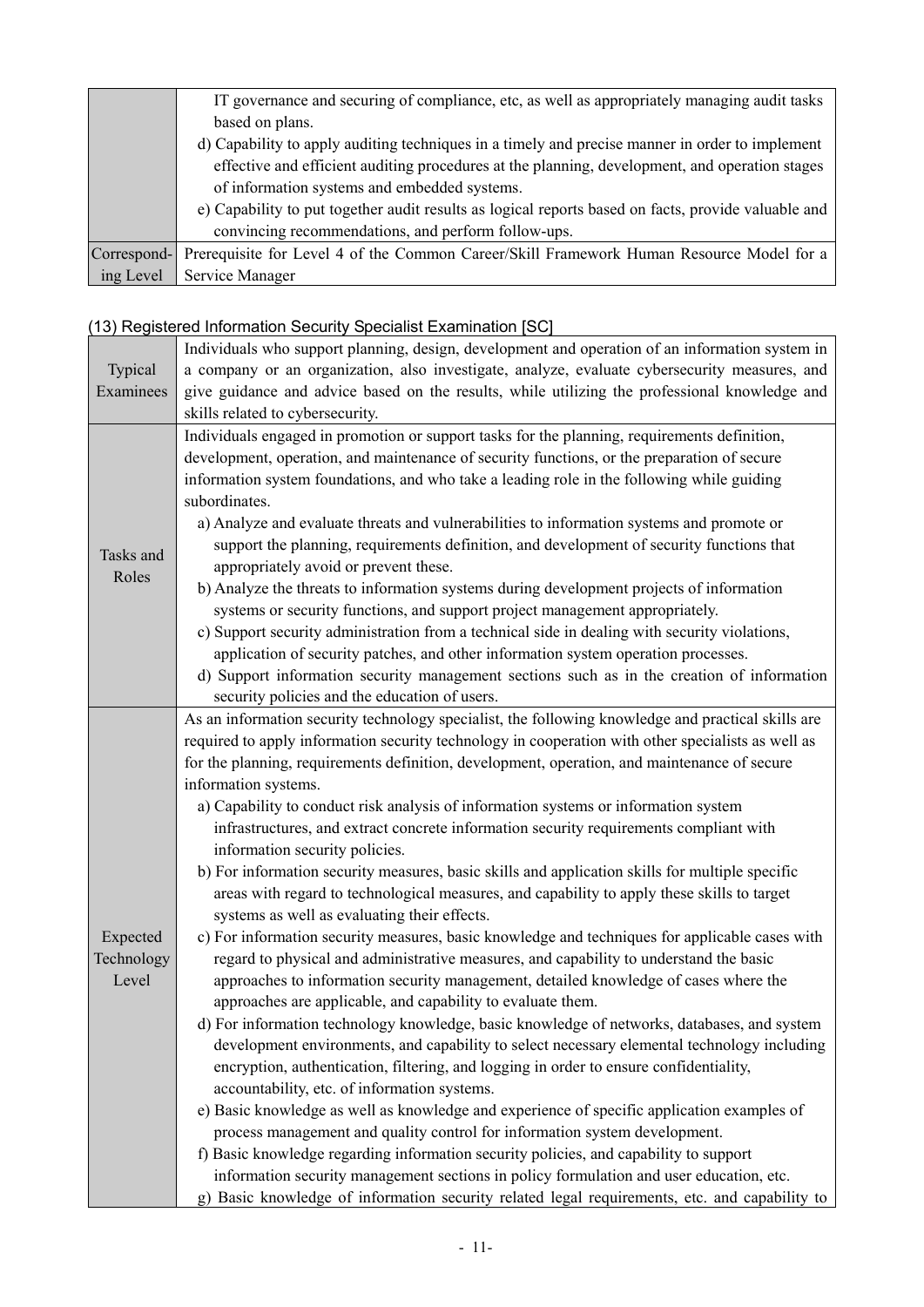| apply them.                                                                                         |
|-----------------------------------------------------------------------------------------------------|
| Correspond- Prerequisite for Level 4 of the Common Career/Skill Framework Human Resource Model of a |
| ing Level   Technical Specialist                                                                    |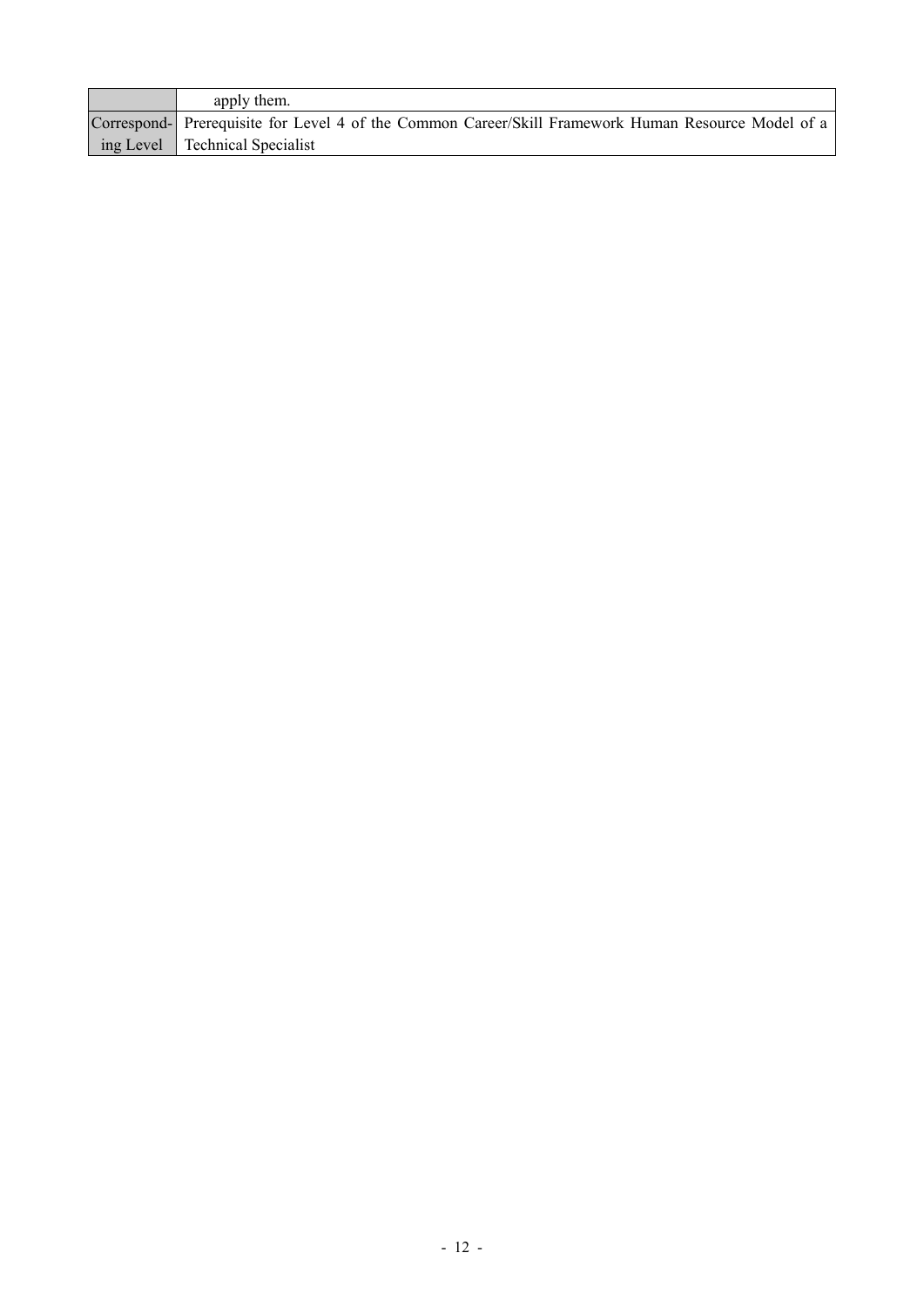### 3. Examination Time, Type, and Number of Questions and Answers

Table below shows the time, type, and number of questions and answers for each examination

#### [Time, Type, and Number of Questions and Answers for Each Examination]

|                             | $120 \text{ mins}$            |                                       |  |  |
|-----------------------------|-------------------------------|---------------------------------------|--|--|
| <b>Examination Category</b> | Exam Type                     | No. of $Qs$<br>No. of As              |  |  |
| IT Passport<br>Examination  | Multiple-Choice<br>(1 from 4) | $100$ (Note)<br>Short question<br>100 |  |  |

(Note) Out of the 100 questions, the 92 questions are used for the total evaluation, while the rest 8 questions are used to evaluate the questions to be given in the future. The number of questions for evaluation in each filed are as follows: 32 Strategy questions, 18 Management questions and 42 Technology questions.

|                                                       | Morning                           | Afternoon              |                                    |                          |
|-------------------------------------------------------|-----------------------------------|------------------------|------------------------------------|--------------------------|
| <b>Examination Category</b>                           | 9:30~11:00<br>$(90 \text{ mins})$ |                        | 12:30~14:00<br>$(90 \text{ mins})$ |                          |
|                                                       | Exam Type                         | No. of Qs<br>No. of As | Exam Type                          | No. of $Qs$<br>No. of As |
| <b>Information Security</b><br>Management Examination | Multiple-Choice<br>(1 from 4)     | 50<br>50               | Multiple-<br>Choice                |                          |

|                                                                             | Morning<br>9:30~12:00         | Afternoon<br>13:00~15:30 |                      |                        |
|-----------------------------------------------------------------------------|-------------------------------|--------------------------|----------------------|------------------------|
| <b>Examination Category</b>                                                 | $(150 \text{ mins})$          |                          | $(150 \text{ mins})$ |                        |
|                                                                             | Exam Type                     | No. of Qs<br>No. of As   | Exam Type            | No. of Qs<br>No. of As |
| <b>Fundamental Information</b><br><b>Technology Engineer</b><br>Examination | Multiple-Choice<br>(1 from 4) | 80<br>80                 | Multiple-<br>Choice  | $13^{(Note)}$          |
| Applied Information<br><b>Technology Engineer</b><br>Examination            | Multiple-Choice<br>(1 from 4) | 80<br>80                 | <b>Short Answer</b>  | (Note)<br>5            |

(Note) For details of questions in each field of the Afternoon Examination in the Fundamental Information Technology Engineer Examination and Applied Information Technology Engineer Examination, see Annex.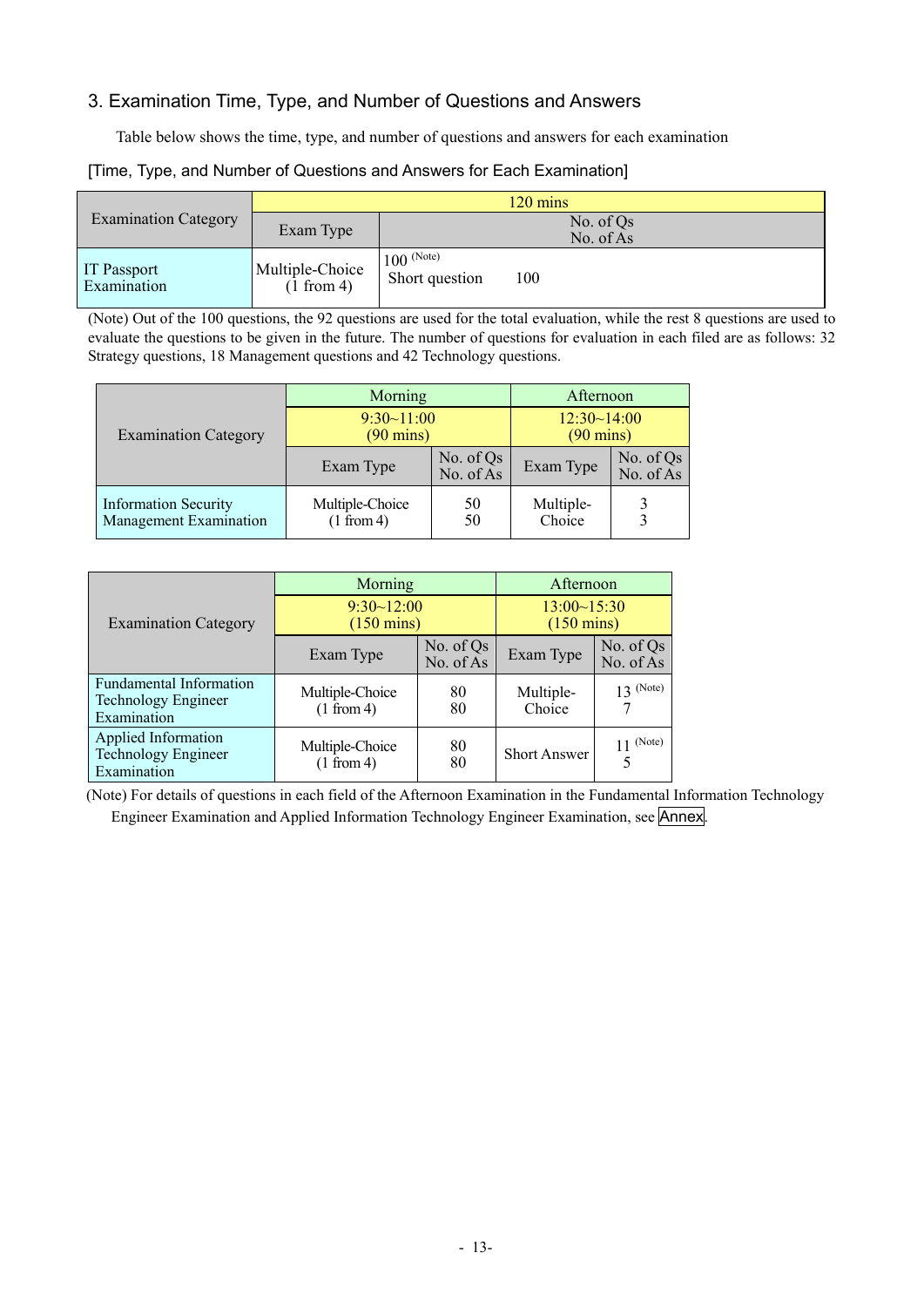|                                                           |                                                                | Morning I                         |                               | <b>Morning II</b>                  |                                    |                     | Afternoon I                         | Afternoon II                   |                                |
|-----------------------------------------------------------|----------------------------------------------------------------|-----------------------------------|-------------------------------|------------------------------------|------------------------------------|---------------------|-------------------------------------|--------------------------------|--------------------------------|
|                                                           | <b>Examination Category</b>                                    | 9:30~10:20<br>$(50 \text{ mins})$ |                               | 10:50~11:30<br>$(40 \text{ mins})$ | 12:30~14:00<br>$(90 \text{ mins})$ |                     | 14:30~16:30<br>$(120 \text{ mins})$ |                                |                                |
|                                                           |                                                                | <b>Exam Type</b>                  | No.ofQs<br>No.ofAs            | Exam Type                          | No. of Qs<br>No. of As             | Exam<br>Type        | No.ofQs<br>No. of As                | Exam<br>Type                   | No. of Qs<br>No. of As         |
|                                                           | <b>Information Technology</b><br><b>Strategist Examination</b> |                                   |                               | Multiple-Choice<br>(1 from 4)      | 25<br>25                           | Short<br>Answer     | 4<br>$\overline{2}$                 | Essay                          | 3                              |
|                                                           | <b>Systems Architect</b><br>Examination                        |                                   |                               | Multiple-Choice<br>(1 from 4)      | 25<br>25                           | Short<br>Answer     | 4<br>$\overline{2}$                 | Essay                          | $\overline{\mathbf{3}}$<br>1   |
| Advanced Examinations                                     | Project Manager<br>Examination                                 |                                   |                               | Multiple-Choice<br>(1 from 4)      | 25<br>25                           | Short<br>Answer     | 3<br>$\overline{2}$                 | Essay                          | $\overline{c}$<br>$\mathbf{1}$ |
|                                                           | Network Specialist<br>Examination                              | Multiple-                         |                               | Multiple-Choice<br>(1 from 4)      | 25<br>25                           | Short<br>Answer     | 3<br>$\overline{2}$                 | Short<br>Answer                | $\overline{2}$<br>1            |
|                                                           | Database Specialist<br>Examination                             | Choice<br>(1 from 4)              | 30<br>30                      | Multiple-Choice<br>(1 from 4)      | 25<br>25                           | Short<br>Answer     | 3<br>$\overline{2}$                 | Short<br>Answer                | $\overline{2}$<br>1            |
|                                                           | <b>Embedded Systems</b><br><b>Specialist Examination</b>       | Common<br>Questions               |                               | Multiple-Choice<br>(1 from 4)      | 25<br>25                           | Short<br>Answer     | 3<br>$\overline{2}$                 | <b>Short</b><br>Answer         | $\overline{2}$<br>$\mathbf{1}$ |
|                                                           | <b>Information Technology</b><br>Service Manager Exam          |                                   |                               | Multiple-Choice<br>(1 from 4)      | 25<br>25                           | Short<br>Answer     | 3<br>$\overline{2}$                 | Essay                          | $\overline{c}$<br>$\mathbf{1}$ |
|                                                           | <b>Systems Auditor</b><br>Examination                          |                                   | Multiple-Choice<br>(1 from 4) | 25<br>25                           | Short<br>Answer                    | 3<br>$\overline{2}$ | Essay                               | $\overline{2}$<br>$\mathbf{1}$ |                                |
| Registered Information<br><b>Security Specialist Exam</b> |                                                                |                                   |                               | Multiple-Choice<br>(1 from 4)      | 25<br>25                           | Short<br>Answer     | 3<br>$\overline{2}$                 | Short<br>Answer                | $\overline{2}$<br>$\mathbf{1}$ |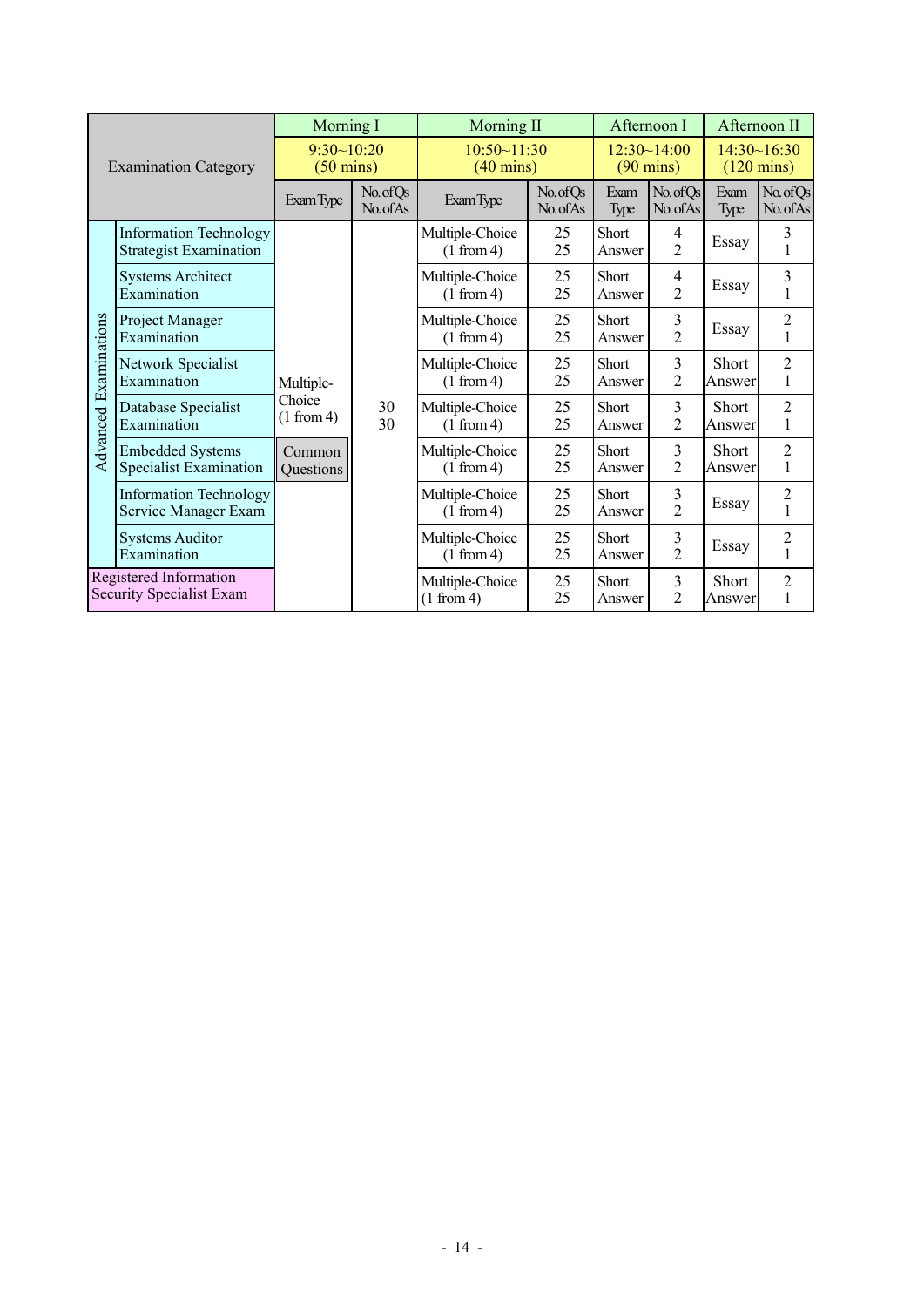### 4. Grading Method, Points Allocation and Pass Criteria

- a) As the grading method, IRT (Item Response Theory) is used for IT Passport Exam, and raw points are used for the other examination categories and for all time slots.
- b) The pass criteria for each examination are as follows:
	- In the IT Passport Examination, if the total evaluation points (total for all fields) and the evaluation points in each field (points for the 3 fields of Strategy, Management, and Technology) are all above the required standard then a pass is awarded.
	- In the Information Security Management Examination, Fundamental Information Technology Engineer Examination, Applied Information Technology Engineer Examination, Advanced Examinations and Registered Information Security Specialist Examination (hereinafter called "RISS Examination") a pass is awarded if points in each of the time slots (Morning, Afternoon, Morning I, Morning II, Afternoon I, and Afternoon II Examinations in the table below) are all over the required standard.
- c) The points allocation (100%) and pass points are shown in the table below.
- d) When differences of difficulties are found among the questions in the exam results, pass points may be changed in the other Examinations than IT Passport Examination.

| Examination<br>Point<br>Time Slot |                                                                                   |                             |        |                                                                                      | <b>Pass Points</b>                                                                                                                                                                        |                    |               |  |
|-----------------------------------|-----------------------------------------------------------------------------------|-----------------------------|--------|--------------------------------------------------------------------------------------|-------------------------------------------------------------------------------------------------------------------------------------------------------------------------------------------|--------------------|---------------|--|
| <b>IT Passport</b><br>Examination |                                                                                   |                             | points | 1,000 total Evaluation points in each field:<br>Strategy<br>Management<br>Technology | Total evaluation points (of all fields):<br>600 points / 1000 total points<br>300 points $/ 1,000$ total points<br>300 points $/ 1,000$ total points<br>300 points $/ 1,000$ total points |                    |               |  |
|                                   |                                                                                   | <b>Examination Category</b> |        |                                                                                      | Time Slot                                                                                                                                                                                 | <b>Total Point</b> | Pass Points   |  |
|                                   |                                                                                   |                             |        |                                                                                      | Morning                                                                                                                                                                                   | 100                | 60            |  |
|                                   | <b>Information Security Management Examination</b>                                |                             |        |                                                                                      | Afternoon                                                                                                                                                                                 | 100                | 60            |  |
|                                   | Fundamental Information Technology Engineers Examination                          |                             |        |                                                                                      | Morning                                                                                                                                                                                   | 100                | 60            |  |
|                                   | Applied Information Technology Engineers Examination                              |                             |        |                                                                                      | Afternoon                                                                                                                                                                                 | 100                | 60            |  |
|                                   | <b>IT Strategist Examination</b>                                                  |                             |        |                                                                                      | Morning I                                                                                                                                                                                 | 100                | 60            |  |
|                                   | <b>Systems Architect Examination</b>                                              |                             |        |                                                                                      | Morning II                                                                                                                                                                                | 100                | 60            |  |
|                                   | Project Manager Examination<br>IT Service Manager Examination                     |                             |        |                                                                                      | Afternoon I                                                                                                                                                                               | 100                | 60            |  |
| <b>Advanced Examinations</b>      | <b>Systems Auditor Examination</b>                                                |                             |        |                                                                                      | Afternoon II                                                                                                                                                                              |                    | Rank A (Note) |  |
|                                   |                                                                                   |                             |        |                                                                                      | Morning I                                                                                                                                                                                 | 100                | 60            |  |
|                                   | <b>Network Specialist Examination</b>                                             |                             |        |                                                                                      | Morning II                                                                                                                                                                                | 100                | 60            |  |
|                                   | Database Specialist Examination<br><b>Embedded Systems Specialist Examination</b> |                             |        |                                                                                      | Afternoon I                                                                                                                                                                               | 100                | 60            |  |
|                                   |                                                                                   |                             |        |                                                                                      | Afternoon II                                                                                                                                                                              | 100                | 60            |  |
|                                   |                                                                                   |                             |        |                                                                                      | Morning I                                                                                                                                                                                 | 100                | 60            |  |
|                                   |                                                                                   |                             |        |                                                                                      | Morning II                                                                                                                                                                                | 100                | 60            |  |
|                                   | Registered Information Security Specialist Examination                            |                             |        |                                                                                      | Afternoon I                                                                                                                                                                               | 100                | 60            |  |
|                                   |                                                                                   |                             |        |                                                                                      | Afternoon II                                                                                                                                                                              | 100                | 60            |  |

#### [Points Allocation and Pass Points for Each Examination Category]

(Note) Evaluation Method for the Afternoon II Examination (essay type)

- ・ The content of the essay is evaluated from evaluation view points such as sufficiency of the points required by the question, specificity of the essay, validity of content, consistency of logic, assertions based on insights, perceptiveness/ability to take action, originality/far-sightedness, and presentation and composition ability. Also, if the essay content does not adhere to the "Instructions for Answering" in the questions booklet, evaluation may be lowered depending on the extent of deviation, despite the content of the essay.
- The relationship between the evaluation ranks and pass  $\&$  fail are shown in the table below.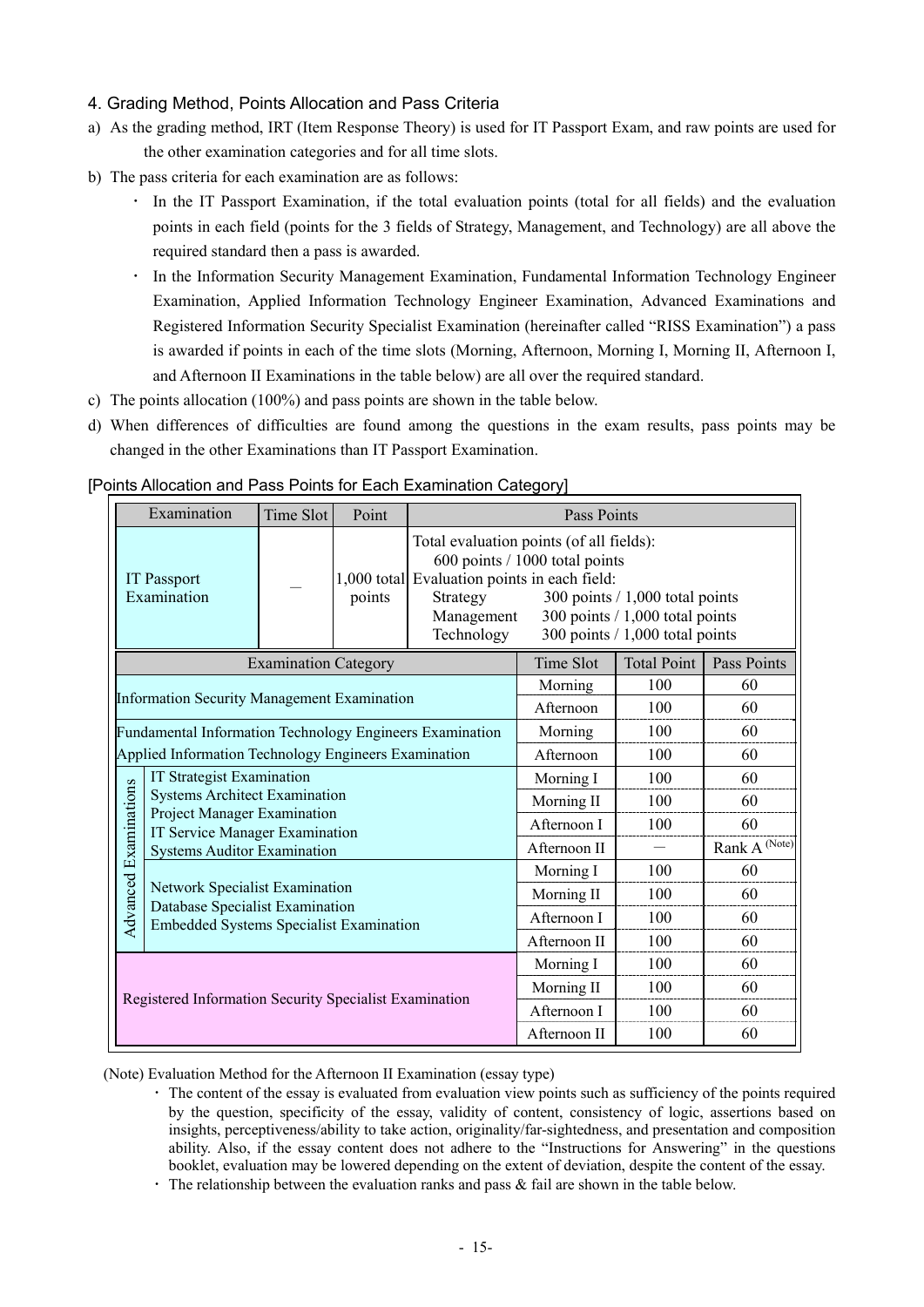# [Evaluation Ranks and Pass/Fail Relationship of Afternoon II Examination (Essay Type)]

| Evaluation<br>Rank | Content                           | Pass/Fail |
|--------------------|-----------------------------------|-----------|
| A                  | Satisfies passing level           | Pass      |
| В                  | Falls just short of passing level |           |
| C                  | Content is insufficient           |           |
|                    | Deviates significantly from the   | Fail      |
| D                  | requirements of the question      |           |

### e) Distribution of points for each question of each examination category is shown in the table below. [Distribution of points for each question by examination category]

| [Distribution of points for each question by examination category |  |  |
|-------------------------------------------------------------------|--|--|
|                                                                   |  |  |

| <b>Examination category</b> | Question No. of Point | number As distribution | Exam type                                              |
|-----------------------------|-----------------------|------------------------|--------------------------------------------------------|
| IT Passport Examination     |                       |                        | $1 \sim 100$ 100 $\frac{1}{2}$ by IRT Short question 1 |
|                             |                       |                        |                                                        |
|                             |                       |                        |                                                        |

|                                                       |                             | Morning<br>Afternoon |                       |                             |                |                               |  |  |
|-------------------------------------------------------|-----------------------------|----------------------|-----------------------|-----------------------------|----------------|-------------------------------|--|--|
| Examination category                                  | Question No. of<br>number • | As                   | Point<br>distribution | Question No. of<br>number · | As             | Point<br>distribution         |  |  |
| <b>Information Security</b><br>Management Examination | $1 - 50$                    | 50                   | 2 points<br>each      | $1 - 3$                     | 3              | 34 points<br>each<br>(Note 2) |  |  |
|                                                       |                             |                      |                       |                             |                |                               |  |  |
|                                                       |                             | Morning              |                       |                             | Afternoon      |                               |  |  |
|                                                       |                             |                      |                       |                             |                |                               |  |  |
| <b>Examination category</b>                           | Question No. of<br>number:  | As                   | Point<br>distribution | Question No. of<br>number:  | As             | Point<br>distribution         |  |  |
|                                                       |                             |                      |                       |                             | 1              | 12 points                     |  |  |
| <b>Fundamental Information Technology</b>             | $1 - 80$                    | 80                   | 1.25 points           | $2 - 7$                     | $\overline{4}$ | 12 points<br>each             |  |  |
| <b>Engineers Examination</b>                          |                             |                      | each                  | 8                           | 1              | 20 points                     |  |  |

|                                       |                 | Morning |                        | Afternoon       |  |                   |  |
|---------------------------------------|-----------------|---------|------------------------|-----------------|--|-------------------|--|
| <b>Examination category</b>           | Question No. of |         | Point                  | Question No. of |  | Point             |  |
|                                       | number:         |         | As distribution number |                 |  | As distribution   |  |
| <b>Applied Information Technology</b> |                 |         |                        |                 |  | 20 points         |  |
| <b>Engineers Examination</b>          | $1 - 80$        | 80      | 1.25 points<br>each    | $2 - 11$        |  | 20 points<br>each |  |

|                                                           |                                                                                                                                          |                              | Morning I |                                |                 | Morning II |                                 |                              | Afternoon I    |                                        |                              |  | Afternoon II II                                                                   |  |  |
|-----------------------------------------------------------|------------------------------------------------------------------------------------------------------------------------------------------|------------------------------|-----------|--------------------------------|-----------------|------------|---------------------------------|------------------------------|----------------|----------------------------------------|------------------------------|--|-----------------------------------------------------------------------------------|--|--|
|                                                           | Examination category                                                                                                                     | Question No. of<br>number As |           | Point<br>distribution          | Question No. of |            | Point<br>number As distribution | Question No. of<br>number As |                | Point<br>distribution                  | Question No. of<br>number As |  | Point<br>distribution                                                             |  |  |
|                                                           | <b>Information Technology Strategist</b><br>Examination<br><b>Systems Architect Examination</b> ]                                        |                              |           |                                |                 |            |                                 | $1\sim4$                     | $\overline{2}$ | 50 points<br>each                      | $1\sim$ 3                    |  | <based on<br="">the<br/>evaluation<br/>rank<br/>(Note 3)</based>                  |  |  |
| xaminations                                               | <b>Project Manager Examination</b><br><b>Information Technology Service</b><br>Manager Examination<br><b>Systems Auditor Examination</b> |                              |           |                                |                 |            |                                 |                              |                |                                        | 1,2                          |  | <based on<br="">the<br/>evaluation<br/><math>rank</math>&gt;<br/>(Note 3)</based> |  |  |
| dvanced                                                   | Network Specialist Examination<br>Database Specialist Examination                                                                        | $1 - 30$                     | 30        | 3.4 points<br>each<br>(Note 2) | $1^{\sim}25$    |            | 4 points<br>each                | $1\sim$ 3                    | h              | 50 points<br>each                      |                              |  |                                                                                   |  |  |
|                                                           | <b>Embedded Systems Specialist</b><br>Examination                                                                                        |                              |           |                                |                 |            |                                 | 2,3                          |                | 40 points<br>each<br>60 points<br>each | 1, 2                         |  | 100points                                                                         |  |  |
| Registered Information Security Specialist<br>Examination |                                                                                                                                          |                              |           |                                |                 |            |                                 | $1\sim3$                     | $\mathcal{L}$  | 50 points<br>each                      |                              |  |                                                                                   |  |  |

(Note 1) The evaluation point is calculated from the answer results based on IRT, so no points are allocated.<br>(Note 2) 100 is the maximum number of point to be scored.<br>(Note 3) The evaluation is made by the rank, so no poi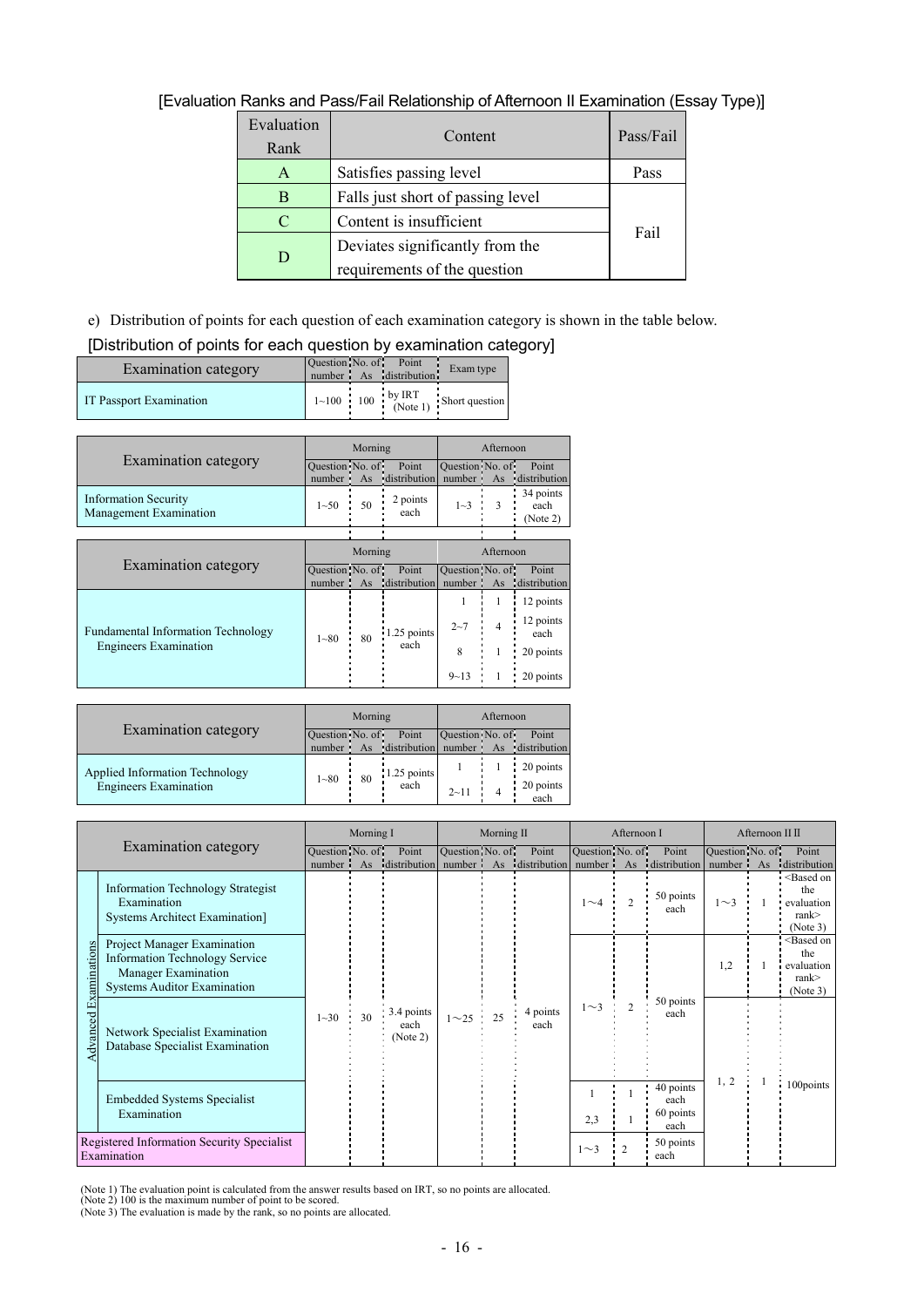f) The Applied Information Technology Engineer Examination, Advanced Examination, and RISS Examination employ a "Multi-Stage Selection Method" as follows:

<Applied Information Technology Examination>

- ・ If the points in the Morning Examination does not reach the pass level, the Afternoon Examination is not graded and the candidate fails.
- <Advanced Examinations Exam Categories, RISS Examination>
	- ・ If the point in the Morning I Examination does not reach the pass level, the Morning II, Afternoon I, and Afternoon II Examinations are not graded and the candidate fails.
	- ・ If the point in the Morning II Examination does not reach the pass level, the Afternoon I and Afternoon II Examinations are not graded and the candidate fails.
	- ・ If the point in the Afternoon I Examination does not reach the pass level, the Afternoon II Examination is not graded and the candidate fails.

### 5. Method and Season of Examinations

- a) IT Passport Examination is conducted by CBT<sup>(Note)</sup>, and the other examinations are conducted on paper.
- b) The examinations are scheduled as shown in the table below. IT Passport Examination is conducted as needed<sup>(Note)</sup>, and the Information Security Management Examination, Fundamental Information Technology Examination, Applied Information Technology Examination, and RISS Examination are conducted twice a year in spring and fall (3rd Sunday in April and October), and the other examinations are conducted once a year in either spring or fall.

#### 〔Implementation Period of Each Examination Category〕

|                                                                      | Season                                                  |        |      |  |  |  |  |
|----------------------------------------------------------------------|---------------------------------------------------------|--------|------|--|--|--|--|
| <b>IT Passport Examination</b><br>As needed                          |                                                         |        |      |  |  |  |  |
| <b>Information Security Management Examination</b><br>Fall<br>Spring |                                                         |        |      |  |  |  |  |
|                                                                      | Fundamental Information Technology Engineer Examination | Spring | Fall |  |  |  |  |
|                                                                      | Applied Information Technology Engineer Examination     | Spring | Fall |  |  |  |  |
|                                                                      | Information Technology Strategist Examination           |        | Fall |  |  |  |  |
|                                                                      | <b>Systems Architect Examination</b>                    |        | Fall |  |  |  |  |
|                                                                      | <b>Product Manager Examination</b>                      | Spring |      |  |  |  |  |
| <b>Advanced Examinations</b>                                         | <b>Network Specialist Examination</b>                   |        | Fall |  |  |  |  |
|                                                                      | Database Specialist Examination                         | Spring |      |  |  |  |  |
|                                                                      | <b>Embedded Systems Specialist Examination</b>          | Spring |      |  |  |  |  |
|                                                                      | Information Technology Service Manager Examination      |        | Fall |  |  |  |  |
|                                                                      | <b>Systems Auditor Examination</b>                      | Spring |      |  |  |  |  |
|                                                                      | Registered Information Security Specialist Examination  | Spring | Fall |  |  |  |  |

(Note) People who can't take the examination by CBT because of physical difficulties can take it on paper twice a year in April and October.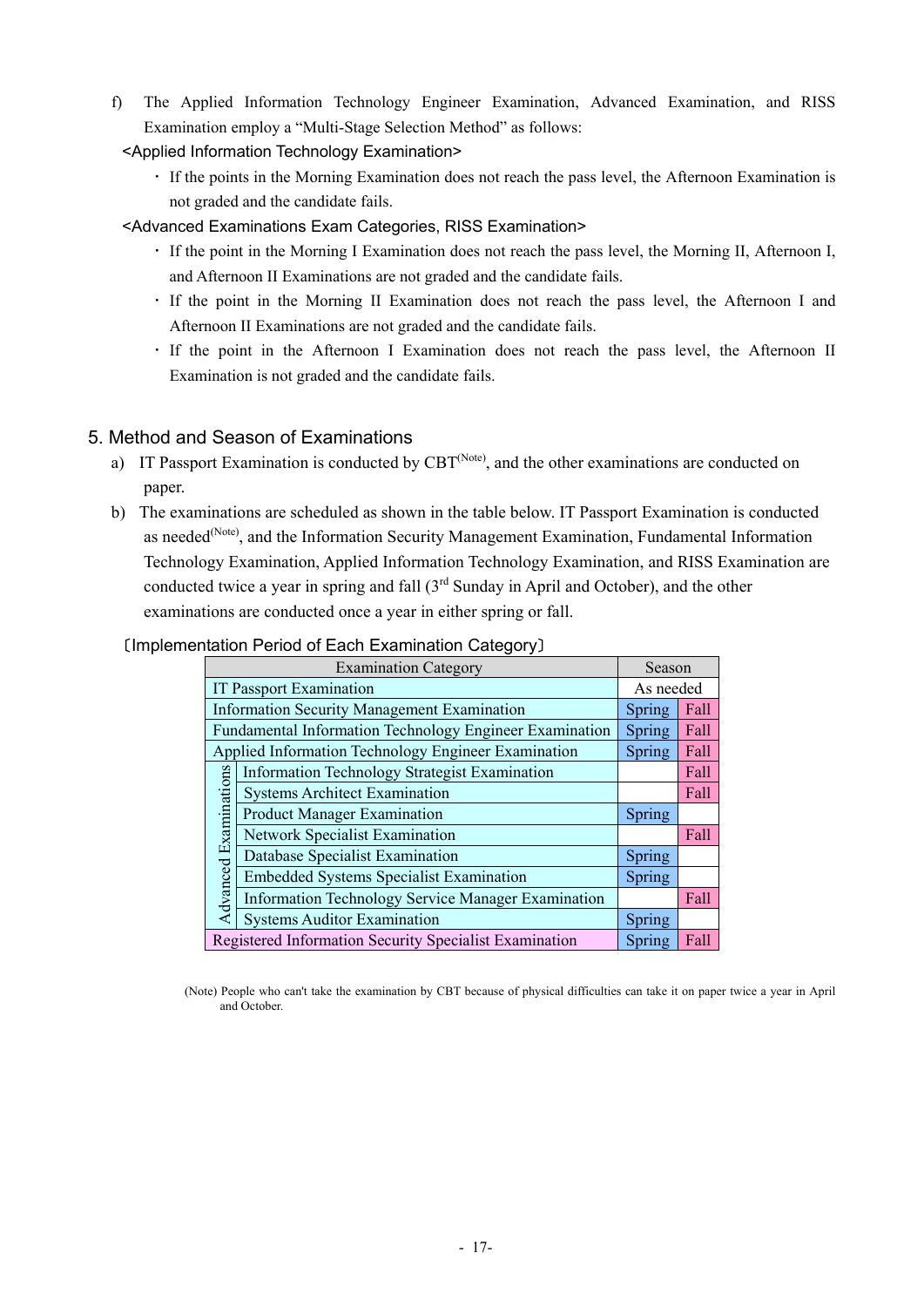### 6. Exemption System

Candidates for Advanced Examinations and RISS Examination are exempt from sitting the Morning I Examination for 2 years, when they satisfy one of the conditions 1 - 3 below.

- 1) Pass in the Applied Information Technology Engineer Examination.
- 2) Pass in one of the Advanced Examinations or RISS Examination.
- 3) Has gained a grade over the pass points in one of the Advanced or RISS Morning I Examinations.



- ・ Passed Advanced Examination
- ・ Gained a grade over the pass points in the Advanced Morning I Examination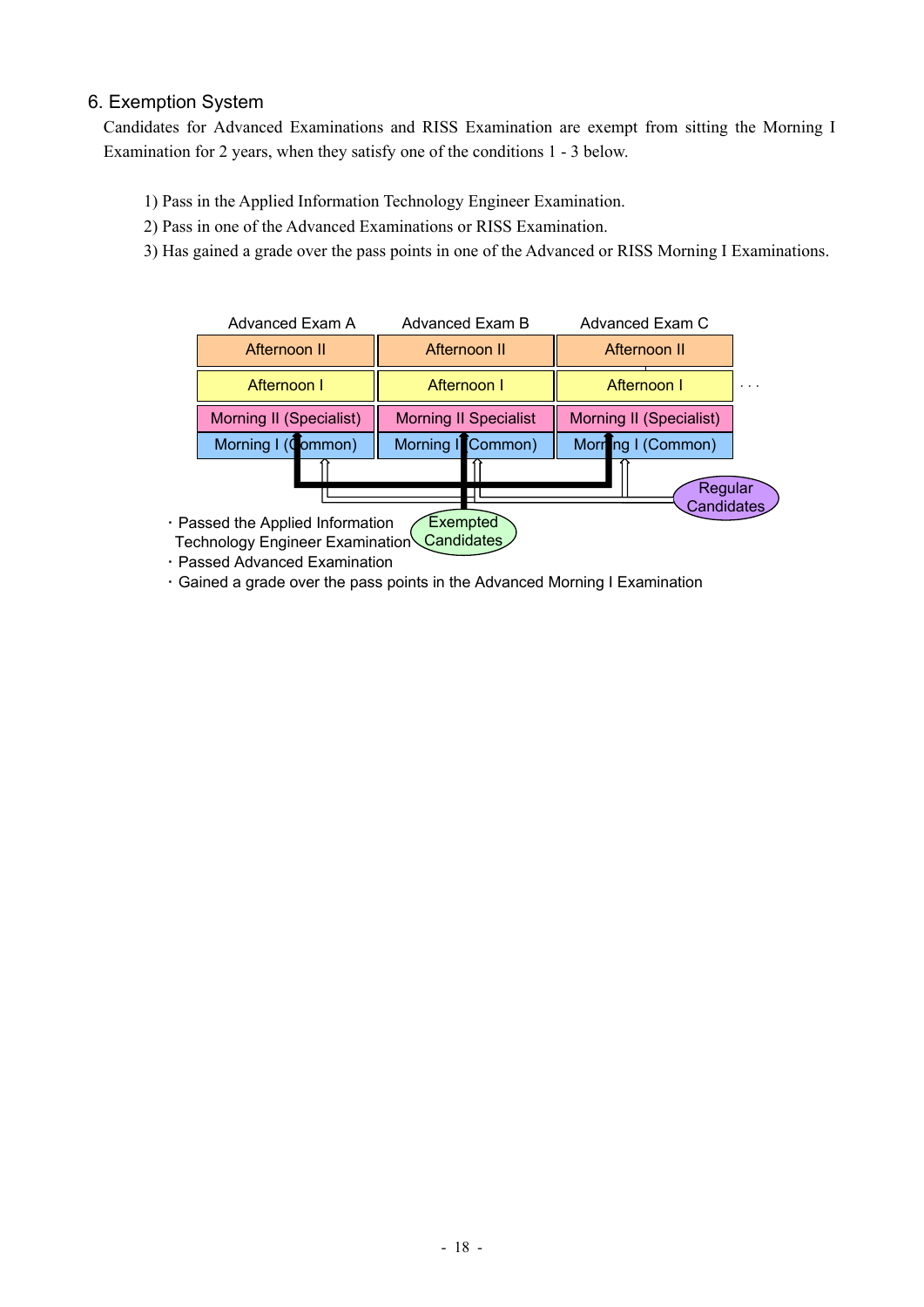# 7. Scope of Questions

### (1) IT Passport Examination

IT Passport Examination tests common basic knowledge that is required in order to utilize information technology.

|          |                | Common Career/Skill Framework       |                                  |                                           |                                                                                                                                                                                                                                                                                                                                                                                                                                                                                                                                                                                                                                                                                                                                                                                                                                                                                                                                                                                                                                                                                                                  |
|----------|----------------|-------------------------------------|----------------------------------|-------------------------------------------|------------------------------------------------------------------------------------------------------------------------------------------------------------------------------------------------------------------------------------------------------------------------------------------------------------------------------------------------------------------------------------------------------------------------------------------------------------------------------------------------------------------------------------------------------------------------------------------------------------------------------------------------------------------------------------------------------------------------------------------------------------------------------------------------------------------------------------------------------------------------------------------------------------------------------------------------------------------------------------------------------------------------------------------------------------------------------------------------------------------|
|          |                | Field Major Category                |                                  | Middle Category                           | Scope of questions to be asked (Concept of exam questions)                                                                                                                                                                                                                                                                                                                                                                                                                                                                                                                                                                                                                                                                                                                                                                                                                                                                                                                                                                                                                                                       |
| Strategy |                | 1 Corporate<br>and legal<br>affairs | 1 <sup>1</sup><br>2 <sub>1</sub> | Corporate<br>activities<br>Legal affairs  | - Ask about the fundamental concepts about corporate activities and<br>business management.<br>- Ask about the techniques for analyzing familiar business tasks and<br>resolving issues, the concept of PDCA, and operational planning using<br>techniques such as Pareto charts.<br>- Ask about the visual expressions used for understanding business tasks,<br>such as workflow.<br>- Ask about the fundamental concepts of accounting and financial affairs,<br>such as financial statements and break-even points.<br>- Ask about the familiar laws of workplaces, such as intellectual property<br>rights (copyright law, industrial property rights related laws, etc.), security<br>related laws (act on the prohibition of unauthorized computer access,<br>etc.), Act on the Protection of Personal Information, Labor Standards Act,<br>and Act for Securing the Proper Operation of Worker Dispatching<br>Undertakings and Improved Working Conditions for Dispatched Workers.<br>- Ask about the concepts and characteristics of software license, such as<br>license types and license management. |
|          |                |                                     |                                  |                                           | - Ask about the concepts of corporate rules and regulations, such as<br>compliance and corporate governance.                                                                                                                                                                                                                                                                                                                                                                                                                                                                                                                                                                                                                                                                                                                                                                                                                                                                                                                                                                                                     |
|          |                |                                     |                                  |                                           | - Ask about the significance of standardization.                                                                                                                                                                                                                                                                                                                                                                                                                                                                                                                                                                                                                                                                                                                                                                                                                                                                                                                                                                                                                                                                 |
|          | $\overline{2}$ | <b>Business</b><br>strategy         |                                  | 3 Business<br>strategy<br>management      | - Ask about the fundamental concepts about typical management<br>information analysis techniques and business management systems, such<br>as SWOT analysis, PPM (Product Portfolio Management), customer<br>satisfaction, CRM, and SCM.<br>- Ask about the understanding of the use of office tools (software packages)<br>such as spreadsheet software, database software, etc.                                                                                                                                                                                                                                                                                                                                                                                                                                                                                                                                                                                                                                                                                                                                 |
|          |                |                                     |                                  | 4 Technological<br>strategy<br>management | - Ask about the understanding of the significance and purpose of<br>technology development strategy.                                                                                                                                                                                                                                                                                                                                                                                                                                                                                                                                                                                                                                                                                                                                                                                                                                                                                                                                                                                                             |
|          |                |                                     |                                  | 5 Business<br>industry                    | - Ask about the characteristics of typical systems in various business fields<br>such as e-commerce, POS systems, IC cards, and RFID application<br>systems.<br>- Ask about the characteristics of typical systems in the engineering filed<br>and e-business.<br>- Ask about the characteristics and trends of intelligent home appliances<br>and embedded systems.                                                                                                                                                                                                                                                                                                                                                                                                                                                                                                                                                                                                                                                                                                                                             |
|          | $\overline{3}$ | System<br>strategy                  |                                  | 6 System<br>strategy                      | - Ask about the significance and purpose of information system strategies<br>and the concepts of strategic goals, business improvement, and problem<br>solving.<br>- Ask about the concepts of typical modeling in business models.<br>- Ask about the effective use of groupware for communication and of office<br>tools.<br>- Ask about the purpose and concepts of increasing operational efficiency<br>by using computers and networks.<br>- Ask about the concepts of solution business through typical services, such<br>as cloud computing.<br>- Ask about trends of IT (including IoT, big data, etc)<br>- Ask about the significance and purpose of the promotion and evaluation<br>activities of system utilization.                                                                                                                                                                                                                                                                                                                                                                                  |

### [Scope of Questions in the IT Passport Examination]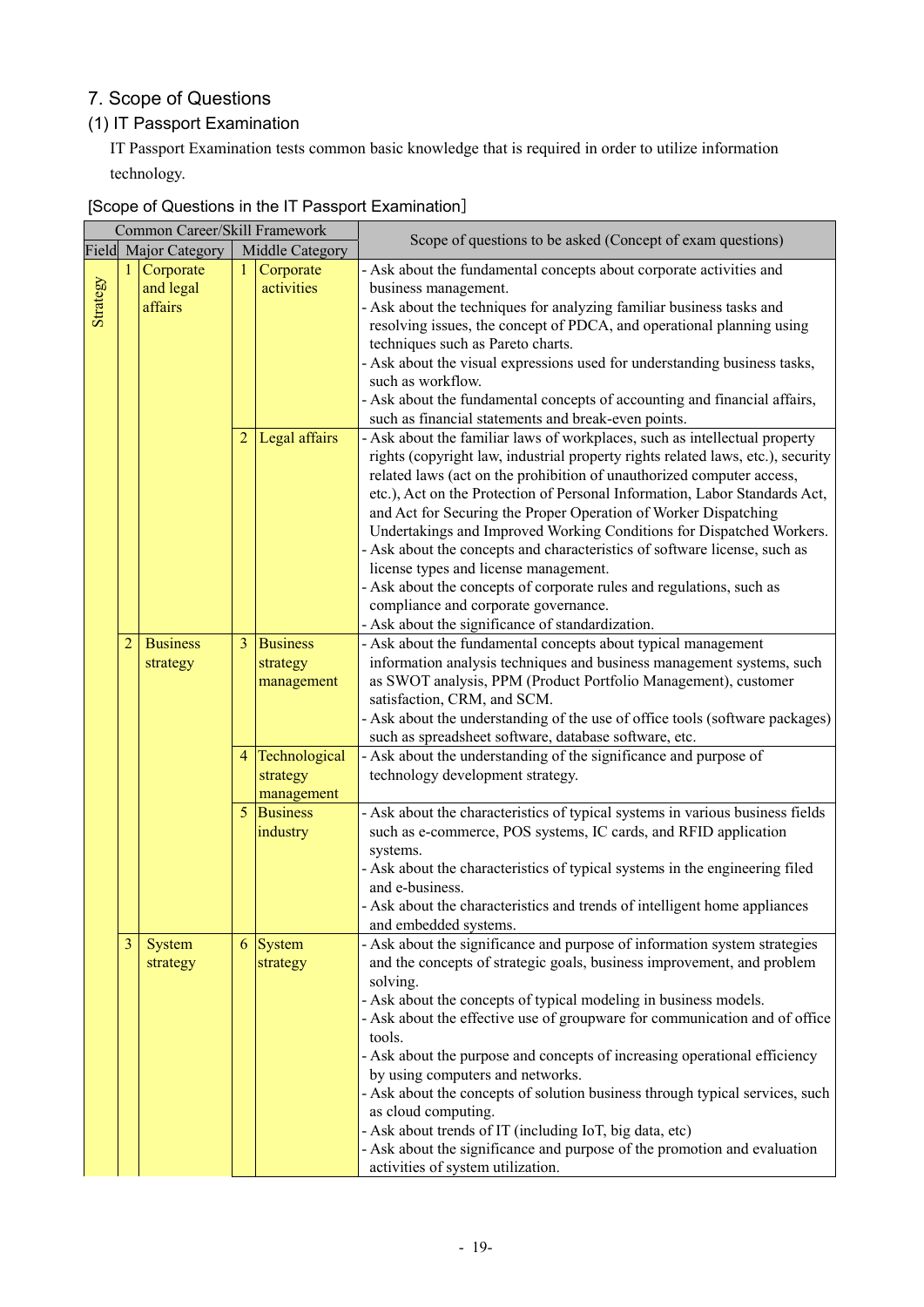|            |                | Common Career/Skill Framework |   |                                                     |                                                                                                                                                                                                                                                                                                                                                                                                                              |
|------------|----------------|-------------------------------|---|-----------------------------------------------------|------------------------------------------------------------------------------------------------------------------------------------------------------------------------------------------------------------------------------------------------------------------------------------------------------------------------------------------------------------------------------------------------------------------------------|
|            |                | Field Major Category          |   | Middle Category                                     | Scope of questions to be asked (Concept of exam questions)                                                                                                                                                                                                                                                                                                                                                                   |
|            |                |                               |   | 7 System<br>planning                                | - Ask about the purpose of computerization planning.<br>- Ask about the purpose of the operational requirements definition based on<br>the analysis of current state.<br>- Ask about the fundamental flow of procurement, such as estimates, RFPs,                                                                                                                                                                           |
|            |                |                               |   |                                                     | and proposals.                                                                                                                                                                                                                                                                                                                                                                                                               |
| Management | $\overline{4}$ | Development<br>technology     | 8 | System<br>development<br>technology                 | - Ask about the fundamental flow of the process of system development<br>such as requirements definition, system design, programming, testing,<br>and software maintenance.<br>- Ask about the concepts of the estimate in system development.                                                                                                                                                                               |
|            |                |                               | 9 | Software<br>development<br>management<br>techniques | - Ask about the significance and purpose of typical development models<br>and development methods.                                                                                                                                                                                                                                                                                                                           |
|            | 5              | Project<br>management         |   | 10 Project<br>management                            | - Ask about the significance, purpose, concepts, processes, and methods of<br>project management.                                                                                                                                                                                                                                                                                                                            |
|            | 6              | Service<br>management         |   | 11 Service<br>management                            | - Ask about the significance, purpose, and concepts of IT service<br>management.<br>- Ask about the understanding of related matters such as service desks<br>(help desks).<br>- Ask about the concepts about system environment maintenance, such as<br>computers and networks.                                                                                                                                             |
|            |                |                               |   | 12 Systems audit                                    | - Ask about the significance, purpose, concepts, and target of systems audit.<br>- Ask about the flow of systems audit, such as planning, investigating, and<br>reporting.<br>- Ask about the significance, purpose, and concepts of internal control<br>and IT governance.                                                                                                                                                  |
| Technology | $\overline{7}$ | <b>Basic theory</b>           |   | 13 Basic theory                                     | - Ask about the fundamental concepts about radix including the<br>characteristics and operations of binary numbers.<br>- Ask about the fundamental concepts about sets, such as Venn diagrams,<br>probability, and statistics.<br>- Ask about the fundamental concepts of how to express information<br>content, such as bits and bytes, and of digitization.                                                                |
|            |                |                               |   | 14 Algorithm and<br>programming                     | - Ask about the fundamental concepts of algorithms and data structures,<br>and how to draw flow charts.<br>- Ask about the roles of programming.<br>- Ask about the types and fundamental usage of markup languages, such as<br>HTML and XML.                                                                                                                                                                                |
|            | 8              | Computer<br>system            |   | $15$ Computer<br>component                          | - Ask about the fundamental configuration and roles of computers.<br>- Ask about the performance and fundamental mechanism of processors,<br>and the types and characteristics of memory.<br>- Ask about the types and characteristics of storage media.<br>- Ask about the types and characteristics of input/output interfaces, device<br>drivers, etc.                                                                    |
|            |                |                               |   | 16 System<br>component                              | - Ask about the characteristics of system configurations, of the types of<br>processing, and of the types of usage.<br>- Ask about the characteristics of client/server systems and virtual systems.<br>- Ask about the characteristics of Web systems.<br>- Ask about the concepts of system performance, reliability, and economic<br>efficiency.                                                                          |
|            |                |                               |   | 17 Software                                         | - Ask about the necessity, functions, types, and characteristics of OSs.<br>- Ask about the concepts and use of basic functions of file management,<br>such as access methods and search methods, and the fundamental<br>concepts of backups.<br>- Ask about the characteristics and fundamental operations of software<br>packages, such as office tools.<br>- Ask about the characteristics of OSS (Open Source Software). |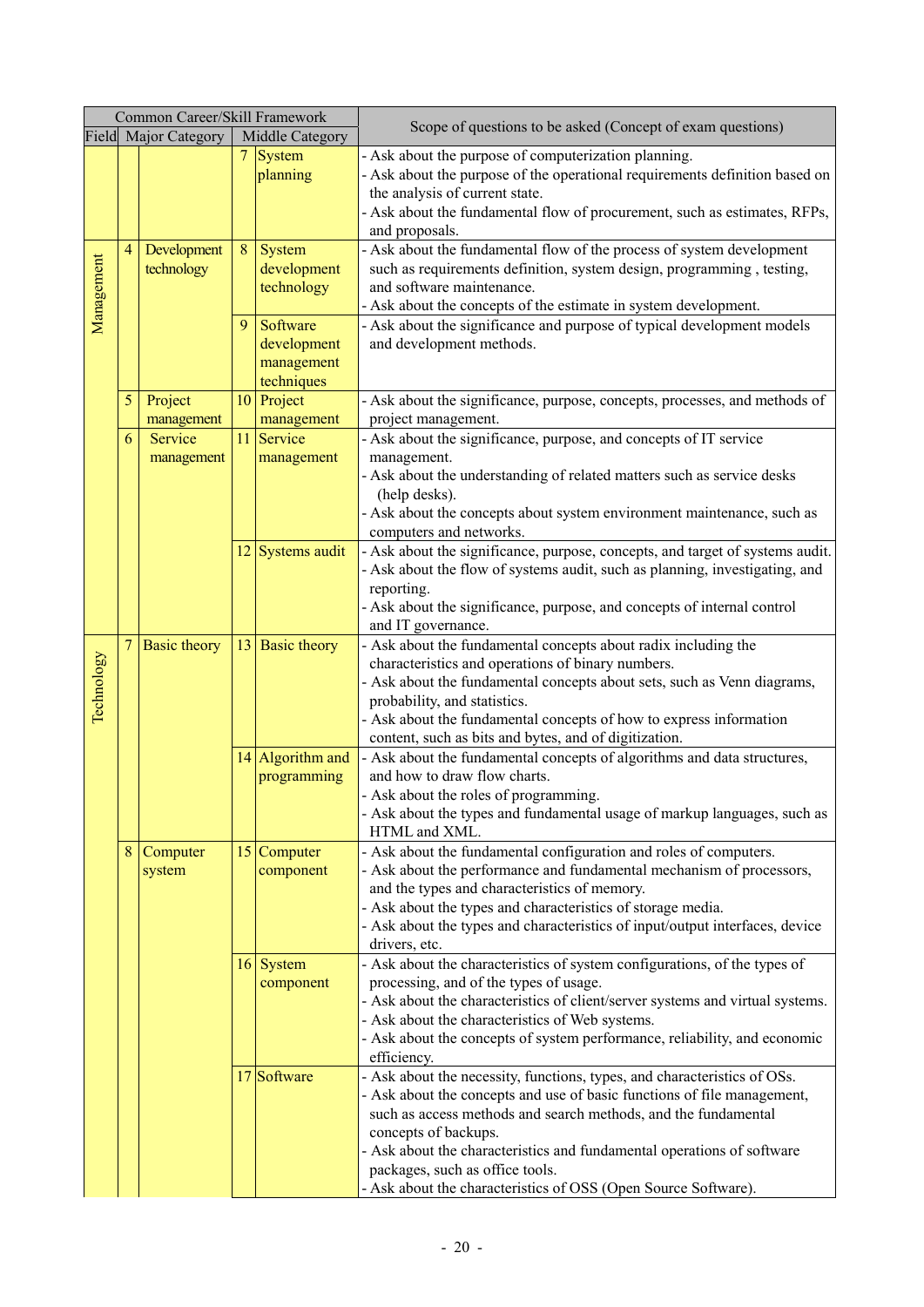|   | Common Career/Skill Framework |                 |                                                                                                                                                           |
|---|-------------------------------|-----------------|-----------------------------------------------------------------------------------------------------------------------------------------------------------|
|   | Field Major Category          | Middle Category | Scope of questions to be asked (Concept of exam questions)                                                                                                |
|   |                               | 18 Hardware     | - Ask about the types and characteristics of computers.                                                                                                   |
|   |                               |                 | - Ask about the types and characteristics of input/output devices.                                                                                        |
| 9 | Technical                     | 19 Human        | - Ask about the concept and characteristics of interface design, such as                                                                                  |
|   | element                       | interface       | GUI and menus.                                                                                                                                            |
|   |                               |                 | - Ask about the concepts of Web design.                                                                                                                   |
|   |                               |                 | - Ask about the concepts of universal design.                                                                                                             |
|   |                               | 20 Multimedia   | - Ask about the types and characteristics of encodings such as JPEG,                                                                                      |
|   |                               |                 | MPEG, and MP3.                                                                                                                                            |
|   |                               |                 | - Ask about the purpose and characteristics of application of multimedia                                                                                  |
|   |                               |                 | technology, such as AR (Augmented Reality), VR (Virtual Reality) and                                                                                      |
|   |                               |                 | CG (Computer Graphics).                                                                                                                                   |
|   |                               |                 | - Ask about the characteristics of media, and compression and                                                                                             |
|   |                               |                 | decompression of information data.                                                                                                                        |
|   |                               | 21 Database     | - Ask about the significance, purpose, and concepts of database                                                                                           |
|   |                               |                 | management systems (DBMS).                                                                                                                                |
|   |                               |                 | - Ask about the concepts of data analysis and design, and the                                                                                             |
|   |                               |                 | characteristics of database models.                                                                                                                       |
|   |                               |                 | - Ask about the manipulation methods such as data extraction.                                                                                             |
|   |                               |                 | - Ask about database processing methods such as exclusive control and                                                                                     |
|   |                               |                 | recovery processing.                                                                                                                                      |
|   |                               | 22 Network      | - Ask about the types and configurations of LAN and WAN regarding                                                                                         |
|   |                               |                 | networks, and the roles of Internet and LAN connection devices.                                                                                           |
|   |                               |                 | - Ask about the necessity of communication protocols, and the roles of                                                                                    |
|   |                               |                 | typical protocols.                                                                                                                                        |
|   |                               |                 | - Ask about the characteristics and fundamental mechanism of the Internet.                                                                                |
|   |                               |                 | - Ask about the characteristics of e-mail and Internet services.                                                                                          |
|   |                               |                 | - Ask about the understanding of the types and characteristics, accounting,                                                                               |
|   |                               |                 | and transmission rates of communication services, such as mobile                                                                                          |
|   |                               |                 | communication and IP phones.                                                                                                                              |
|   |                               | $23$ Security   | - Ask about the fundamental concepts of information security from the                                                                                     |
|   |                               |                 | viewpoint of safe and secure activities in a network society.                                                                                             |
|   |                               |                 | - Ask about the information assets, the purpose of risk management, and                                                                                   |
|   |                               |                 | the concepts of information security policy.                                                                                                              |
|   |                               |                 | - Ask about the concepts, types, and characteristics of technological<br>security measures, such as measures against malware (computer viruses,           |
|   |                               |                 |                                                                                                                                                           |
|   |                               |                 | bots, spyware, etc.) and various attacks (phishing, targeted attacks, etc.)<br>- Ask about the concepts, types, and characteristics of physical and human |
|   |                               |                 | security measures, such as entrance/exit control and access control.                                                                                      |
|   |                               |                 | - Ask about the types and characteristics of authentication technologies                                                                                  |
|   |                               |                 | such as ID, password, digital signature, and biometric authentication.                                                                                    |
|   |                               |                 | - Ask about the mechanisms and characteristics of encryption technology,                                                                                  |
|   |                               |                 | such as common key cryptography, public key cryptography, and public                                                                                      |
|   |                               |                 | key infrastructure (PKI).                                                                                                                                 |
|   |                               | 22 Network      | - Ask about the types and configurations of LAN and WAN regarding                                                                                         |
|   |                               |                 | networks, and the roles of Internet and LAN connection devices.                                                                                           |
|   |                               |                 | - Ask about the necessity of communication protocols, and the roles of                                                                                    |
|   |                               |                 | typical protocols.                                                                                                                                        |
|   |                               |                 | - Ask about the characteristics and fundamental mechanism of the Internet.                                                                                |
|   |                               |                 | - Ask about the characteristics of e-mail and Internet services.                                                                                          |
|   |                               |                 | - Ask about the understanding of the types and characteristics, accounting,                                                                               |
|   |                               |                 | and transmission rates of communication services, such as mobile                                                                                          |
|   |                               |                 | communication and IP phones.                                                                                                                              |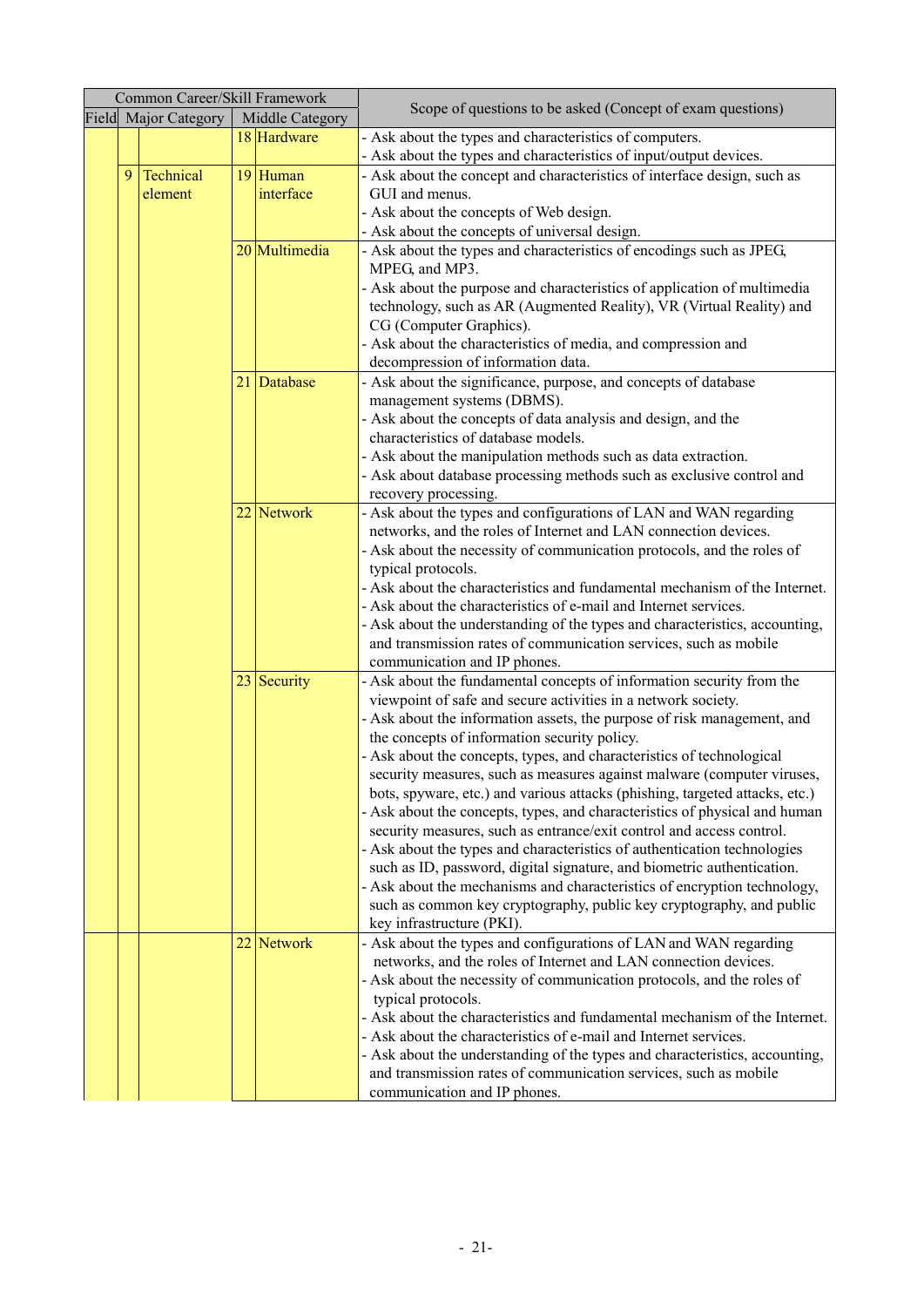| Common Career/Skill Framework |                        |                                                                            |
|-------------------------------|------------------------|----------------------------------------------------------------------------|
| Field Major Category          | <b>Middle Category</b> | Scope of questions to be asked (Concept of exam questions)                 |
| $23$ Security                 |                        | - Ask about the fundamentals of information security from the viewpoint of |
|                               |                        | safe and secure activities in a network society.                           |
|                               |                        | - Ask about the information assets, the purpose of risk management, and    |
|                               |                        | the concepts of information security policy.                               |
|                               |                        | - Ask about the concepts, types, and characteristics of technological      |
|                               |                        | security measures, such as measures against computer viruses.              |
|                               |                        | - Ask about the concepts, types, and characteristics of physical and human |
|                               |                        | security measures, such as entrance/exit control and access control.       |
|                               |                        | - Ask about the types and characteristics of authentication technologies   |
|                               |                        | such as ID, password, callback, digital signature, and biometric           |
|                               |                        | authentication.                                                            |
|                               |                        | - Ask about the mechanisms and characteristics of encryption technology    |
|                               |                        | such as public keys and private keys.                                      |

(Note 1) In view of the questions in the exams, the order of fields is: Strategy, Management, Technology.

(Note 2) The major category "Development Techniques" is included in the "Technical Knowledge" field in the Common Career/Skill Framework, but in the Information Technology Passport Examination it is included in the "Management Knowledge" field because questions are centered on the management of software development processes rather than the technical side of software development.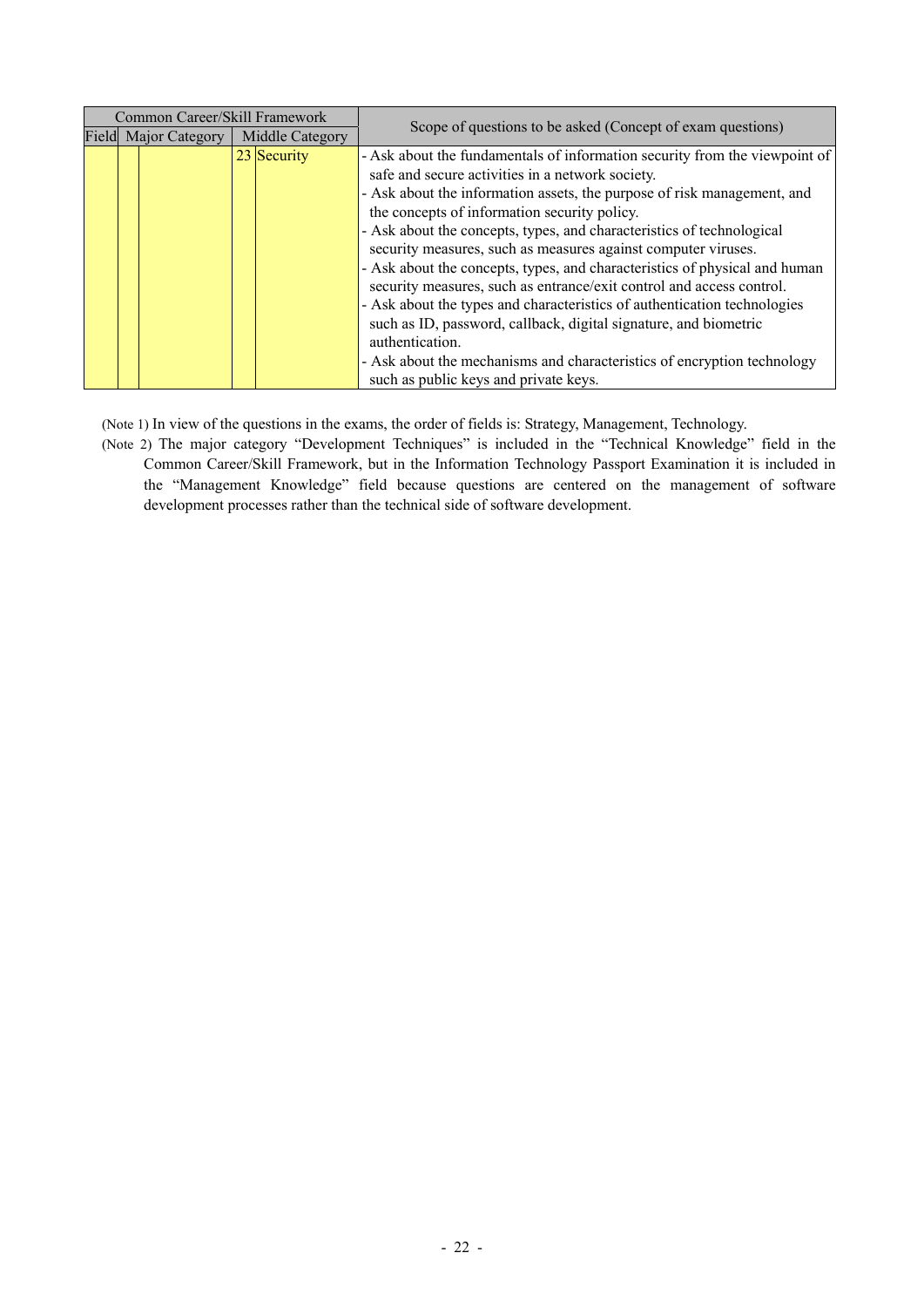### (2) Information Security Management Examination, Fundamental Information Technology Engineers Examination, Applied Information Technology Engineers Examination, Advanced Examinations, and RISS Examination

In the Morning examinination, examinees are evaluated through knowledge questions if they reach the extepected technology level in the relevant examination category.

In the Afternoon examination, examinees are evaluated through skill questions if they reach the expected technology level in the relevant examination category.

#### (Morning Examination)

The question fields and the scope of Morning examination questions of each examination category are shown in the tables below.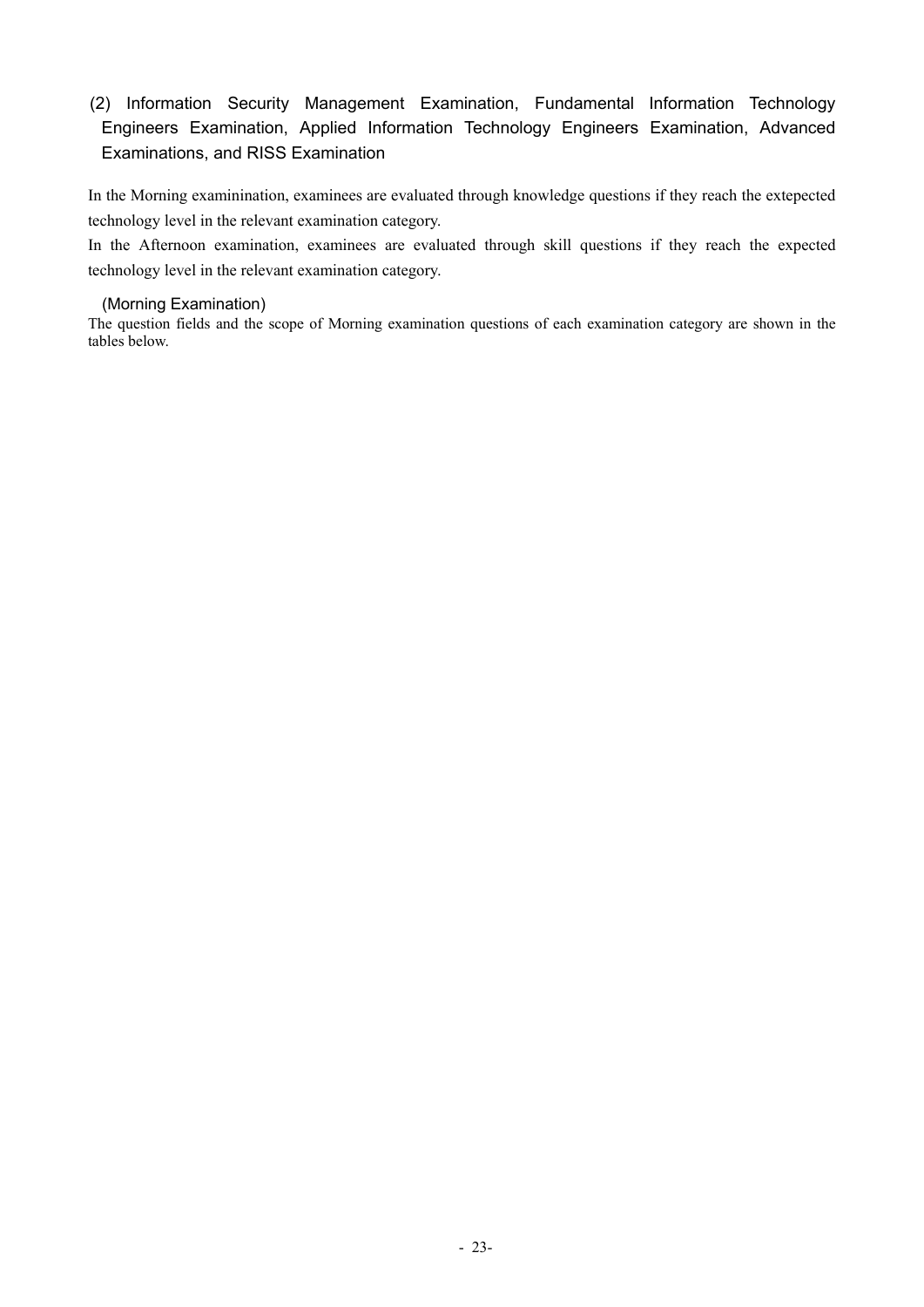### [Table of Question Fields by Examination Category]

|                                                     |                                                  |                        |                | <b>Examination Category</b>                   |                                             |                                             |                                              |                                                         |                              |                           |                               |                             |                               | <b>Advanced Examinations</b>    |                                         |                                |                             |                                             |
|-----------------------------------------------------|--------------------------------------------------|------------------------|----------------|-----------------------------------------------|---------------------------------------------|---------------------------------------------|----------------------------------------------|---------------------------------------------------------|------------------------------|---------------------------|-------------------------------|-----------------------------|-------------------------------|---------------------------------|-----------------------------------------|--------------------------------|-----------------------------|---------------------------------------------|
|                                                     |                                                  |                        |                |                                               |                                             |                                             |                                              |                                                         |                              |                           |                               |                             |                               |                                 | Morning II (Specialist Knowledge)       |                                |                             |                                             |
| Field of Questions<br>Common Career Skill Framework |                                                  |                        |                |                                               |                                             | Information Security Management Examination | Fundamental Information Technology Engineers | Applied Information Technology Engineers<br>Examination | Morning I (Common Knowledge) | IT Strategist Examination | Systems Architect Examination | Project Manager Examination | Network Specialis Examination | Database Specialist Examination | Embedded Systems Specialist Examination | IT Service Manager Examination | Systems Auditor Examination | Information Security Specialist Examination |
| Field                                               |                                                  | Major Category         |                | Middle Category                               | Information Technology Passport Examination |                                             | Examination                                  |                                                         |                              |                           |                               |                             |                               |                                 |                                         |                                |                             |                                             |
|                                                     | 1                                                | <b>Basic Theory</b>    | $\mathbf{1}$   | <b>Basic Theory</b>                           |                                             |                                             |                                              |                                                         |                              |                           |                               |                             |                               |                                 |                                         |                                |                             |                                             |
|                                                     |                                                  |                        | $\overline{c}$ | Algorithms and Programming                    |                                             |                                             |                                              |                                                         |                              |                           |                               |                             |                               |                                 |                                         |                                |                             |                                             |
|                                                     |                                                  |                        | 3              | <b>Computer Components</b>                    |                                             |                                             |                                              |                                                         |                              |                           | $\bigcirc$ 3                  |                             | $\bigcirc$ 3                  | $\bigcirc$ 3                    | $\bullet$ <sup>4</sup>                  | $\bigcirc$ 3                   |                             |                                             |
|                                                     |                                                  | Computer               | $\overline{4}$ | <b>System Components</b>                      |                                             | $\bigcirc$ 2                                |                                              |                                                         |                              |                           | $\bigcirc$ 3                  |                             | $\bigcirc$ 3                  | $\bigcirc$ 3                    | $\bigcirc$ 3                            | $\bigcirc$ 3                   |                             |                                             |
|                                                     | $\sqrt{2}$                                       | Systems                | 5              | Software                                      |                                             |                                             |                                              |                                                         |                              |                           |                               |                             |                               |                                 | $\bullet$ 4                             |                                |                             |                                             |
|                                                     |                                                  |                        | 6              | Hardware                                      |                                             |                                             |                                              |                                                         |                              |                           |                               |                             |                               |                                 | $\bullet$ <sup>4</sup>                  |                                |                             |                                             |
| Technology                                          |                                                  |                        | $\overline{7}$ | Human Interfaces                              |                                             |                                             |                                              |                                                         |                              |                           |                               |                             |                               |                                 |                                         |                                |                             |                                             |
|                                                     |                                                  |                        | 8              | Multimedia                                    |                                             |                                             |                                              |                                                         |                              |                           |                               |                             |                               |                                 |                                         |                                |                             |                                             |
|                                                     | Technical<br>$\overline{\mathbf{3}}$<br>Elements | 9                      | Databases      |                                               | $\bigcirc$                                  |                                             |                                              |                                                         |                              | $\bigcirc$ 3              |                               |                             | $\bullet$ <sup>4</sup>        |                                 | $\bigcirc$ 3                            | $\bigcirc$ 3                   | $\bigcirc$ 3                |                                             |
|                                                     |                                                  |                        |                | Networks                                      |                                             | $\bigcirc$ 2                                |                                              |                                                         |                              |                           | $\bigcirc$ 3                  |                             | $\bullet$ 4                   |                                 | $\bigcirc$ 3                            | $\bigcirc$ 3                   | $\bigcirc$ 3                | $\bullet$ 4                                 |
|                                                     |                                                  |                        | 11             | Security                                      |                                             | $\bullet$ <sup>2</sup>                      |                                              |                                                         |                              | $\bigcirc$ 3              | $\bigcirc$ 3                  | $\bigcirc$ 3                | $\bullet$ 4                   | $\bigcirc$ 3                    | $\bigcirc$ 3                            | $\bigcirc$ 3                   | $\bigcirc$ 3                | $\bullet$ 4                                 |
|                                                     |                                                  | Development            | 12             | <b>System Development</b><br>Techniques       | $\bigcirc$ 1                                |                                             | $\bigcirc$                                   | $\bigcirc$ 3                                            | $\bigcirc$ 3                 |                           | $\bullet$ <sup>4</sup>        | $\bigcirc$ 3                | $\bigcirc$ 3                  | $\bigcirc$ 3                    | $\bullet$ <sup>4</sup>                  |                                | $\bigcirc$ 3                | $\bigcirc$ 3                                |
|                                                     | $\overline{4}$                                   | Techniques             | 13             | Software Development<br>Management Techniques |                                             |                                             |                                              |                                                         |                              |                           | $\bigcirc$ 3                  | $\bigcirc$ 3                | $\bigcirc$ 3                  | $\bigcirc$ 3                    | $\bigcirc$ 3                            |                                |                             | $\bigcirc$ 3                                |
|                                                     | 5                                                | Project<br>Management  | 14             | Project Management                            |                                             | $\bigcirc$ 2                                |                                              |                                                         |                              |                           |                               | $\bullet$ <sup>4</sup>      |                               |                                 |                                         | $\bullet$ <sup>4</sup>         |                             |                                             |
| Management                                          |                                                  | Service                | 15             | Service Management                            |                                             | $\bigcirc$                                  |                                              |                                                         |                              |                           |                               | $\bigcirc$ 3                |                               |                                 |                                         | $\bullet$ 4                    | $\bigcirc$ 3                | $\bigcirc$ 3                                |
|                                                     | $\boldsymbol{6}$                                 | Management             | 16             | <b>System Auditing</b>                        |                                             | $\bigcirc$ 2                                |                                              |                                                         |                              |                           |                               |                             |                               |                                 |                                         | $\bigcirc$ 3                   | $\bullet$ <sup>4</sup>      | $\bigcirc$ 3                                |
|                                                     | $\overline{7}$                                   | Systems                | 17             | <b>System Strategy</b>                        |                                             | $\bigcirc$ 2                                |                                              |                                                         |                              | $\bullet$ 4               | $\bigcirc$ 3                  |                             |                               |                                 |                                         |                                |                             |                                             |
|                                                     |                                                  | Strategy               | 18             | <b>System Planning</b>                        |                                             | $\bigcirc$                                  |                                              |                                                         |                              | $\bullet$ 4               | $\bullet$ 4                   | $\bigcirc$ 3                |                               |                                 |                                         |                                |                             |                                             |
|                                                     |                                                  |                        | 19             | Management Strategy                           |                                             |                                             |                                              |                                                         |                              | $\bullet$ 4               |                               |                             |                               |                                 |                                         |                                | $\bigcirc$ 3                |                                             |
| Strategy                                            | $\boldsymbol{8}$                                 | Management<br>Strategy | 20             | <b>Technology Strategy</b><br>Management      |                                             |                                             |                                              |                                                         |                              | $\bigcirc$ 3              |                               |                             |                               |                                 |                                         |                                |                             |                                             |
|                                                     |                                                  |                        | 21             | <b>Business Industry</b>                      |                                             |                                             |                                              |                                                         |                              | $\bullet$ 4               |                               |                             |                               |                                 |                                         |                                |                             |                                             |
|                                                     | 9                                                | Corporate &            | 22             | Corporate Activities                          |                                             | $\bigcirc$                                  |                                              |                                                         |                              | $\bullet$ 4               |                               |                             |                               |                                 |                                         |                                | $\bigcirc$ 3                |                                             |
|                                                     |                                                  | Legal Affairs          | 23             | Legal Affairs                                 |                                             | $\bullet$ 2                                 |                                              |                                                         |                              | $\bigcirc$ 3              |                               | $\bigcirc$ 3                |                               |                                 |                                         | $\bigcirc$ 3                   | $\bullet$ <sup>4</sup>      |                                             |

(Note 1) ○ means that it is within the scope of questions, and ● means that it is a priority field within the scope of questions. (Note 2) 1, 2, 3, and 4 indicate the Technology Level. 4 is the highest and the upper levels include the lower levels.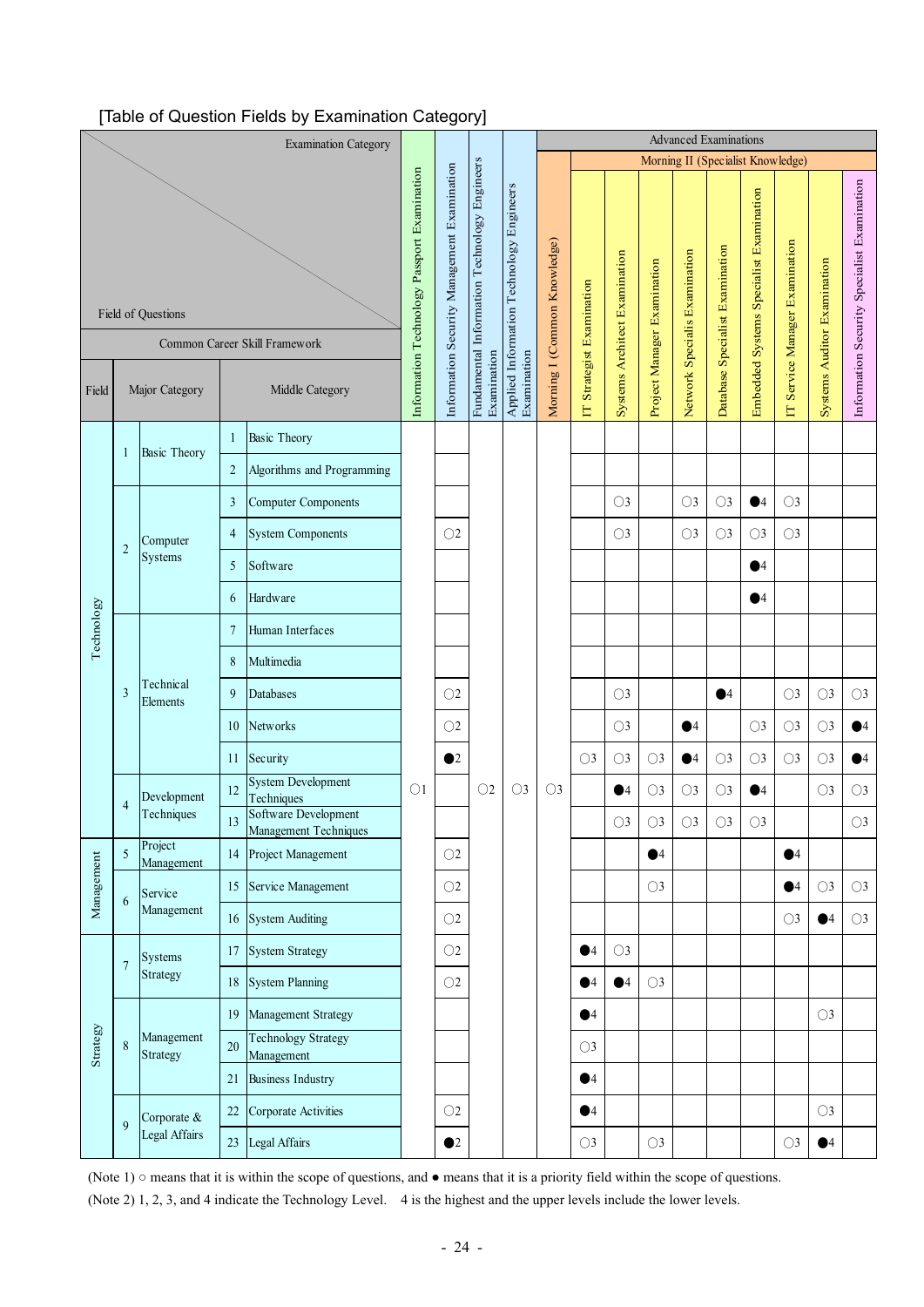[Scope of Questions in Morning Examination (Information Security Management Examination)]

# **Priority Fields**

|            |              |                               |              | Common Career/Skill Framework |                |                       | Examples of knowledge items                                       |
|------------|--------------|-------------------------------|--------------|-------------------------------|----------------|-----------------------|-------------------------------------------------------------------|
|            |              | Major                         |              |                               |                |                       | (Information Security Management Examination is mainly            |
| Field      |              | Category                      |              | Middle Category               |                | <b>Minor Category</b> | targeted at "Persons who use IT", so technical items are          |
|            |              |                               |              |                               |                |                       | excluded.)                                                        |
| Technology | $\mathbf{1}$ | Technical elements (security) | $\mathbf{1}$ | Security                      | 1              | Information           | confidentiality/integrity/availability of information, threat,    |
|            |              |                               |              |                               |                | Security              | malware/malicious program, vulnerability, fraud mechanism,        |
|            |              |                               |              |                               |                |                       | type of attackers and their motivations, cyber-attacks (SQL       |
|            |              |                               |              |                               |                |                       | injection, cross site scripting, DoS (Denial of Service) attack,  |
|            |              |                               |              |                               |                |                       | phishing, password list attack, targeted attack, etc.),           |
|            |              |                               |              |                               |                |                       | cryptography (common key, public key, private key, RSA,           |
|            |              |                               |              |                               |                |                       | AES, hybrid encryption, hash function, etc.), authentication      |
|            |              |                               |              |                               |                |                       | techniques (digital signature, message authentication, time       |
|            |              |                               |              |                               |                |                       | stamp, etc.), user authentication (ID/password, multi-factor      |
|            |              |                               |              |                               |                |                       | authentication, etc.), biometric authentication technique, public |
|            |              |                               |              |                               |                |                       | key infrastructure (PKI, digital certificate, etc.), etc.         |
|            |              |                               |              |                               | $\overline{2}$ | Information           | overview of information assets and risks, information asset       |
|            |              |                               |              |                               |                | security              | review and classification, risk type, information security risk   |
|            |              |                               |              |                               |                | management            | assessment and its response, information security continuation,   |
|            |              |                               |              |                               |                |                       | information security regulations (internal regulations of the     |
|            |              |                               |              |                               |                |                       | organization including information security policy), ISMS,        |
|            |              |                               |              |                               |                |                       | management measures (information security incident                |
|            |              |                               |              |                               |                |                       | management, compliance with legal and contractual                 |
|            |              |                               |              |                               |                |                       | requirements, etc.), information security organizations and       |
|            |              |                               |              |                               |                |                       | institutions (CSIRT, SOC (Security Operation Center), white       |
|            |              |                               |              |                               |                |                       | hacker, etc.), etc.                                               |
|            |              |                               |              |                               | 3              | Security              | PCI DSS, CVSS, vulnerability inspections, penetration test,       |
|            |              |                               |              |                               |                | technology            | etc.                                                              |
|            |              |                               |              |                               |                | evaluation            |                                                                   |
|            |              |                               |              |                               | $\overline{4}$ | Information           | raising awareness of information security (education, training,   |
|            |              |                               |              |                               |                | security measures     | etc.), internal fraud prevention guidelines in an organization,   |
|            |              |                               |              |                               |                |                       | measures against malware and malicious program, measures          |
|            |              |                               |              |                               |                |                       | against unauthorized access, measures against information         |
|            |              |                               |              |                               |                |                       | leakage, account management, log management, vulnerability        |
|            |              |                               |              |                               |                |                       | control, entrance and exit control, access control, intrusion     |
|            |              |                               |              |                               |                |                       | detection/intrusion prevention, quarantine network, defense in    |
|            |              |                               |              |                               |                |                       | depth, wireless LAN security (WPA2, etc.), security of mobile     |
|            |              |                               |              |                               |                |                       | devices (cell phone, smartphone, tablet computer, etc.), security |
|            |              |                               |              |                               |                |                       | products and services (firewall, WAF, DLP, SIEM, etc.), digital   |
|            |              |                               |              |                               |                |                       | forensics, etc.                                                   |
|            |              |                               |              |                               | 5              | Security              | secure protocol (IPsec, SSL/TLS, SSH, etc.), network security,    |
|            |              |                               |              |                               |                | implementation        | database security, application security, etc.                     |
|            |              |                               |              |                               |                | technology            |                                                                   |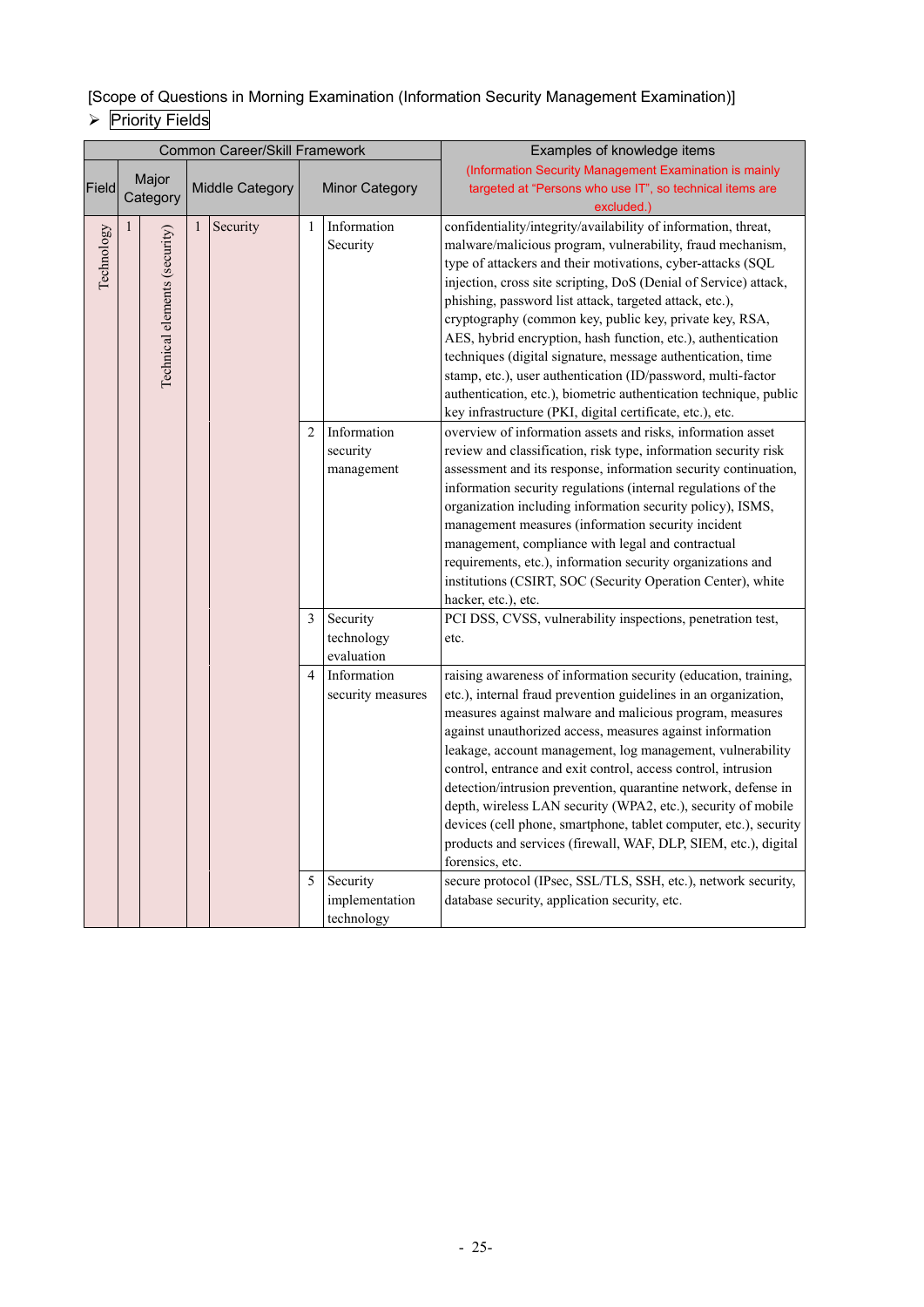| Common Career/Skill Framework |                |                                            |   |                 |                |                       | Examples of knowledge items                                                     |
|-------------------------------|----------------|--------------------------------------------|---|-----------------|----------------|-----------------------|---------------------------------------------------------------------------------|
|                               |                | Major                                      |   |                 |                |                       | (Information Security Management Examination is mainly                          |
| Field                         |                | Category                                   |   | Middle Category |                | <b>Minor Category</b> | targeted at "Persons who use IT", so technical items are                        |
|                               |                |                                            |   |                 |                |                       | excluded.)                                                                      |
|                               | $\overline{2}$ |                                            | 2 | Legal affairs   | 1              | Intellectual          | Copyright Act, Unfair Competition Prevention Act (trade                         |
| Strategy                      |                | Corporate and legal affairs(Legal affairs) |   |                 |                | property rights       | secrets, etc.), etc.                                                            |
|                               |                |                                            |   |                 |                |                       |                                                                                 |
|                               |                |                                            |   |                 | $\overline{2}$ | Laws on security      | The Basic Act on Cybersecurity, Act on the Prohibition of                       |
|                               |                |                                            |   |                 |                |                       | Unauthorized Computer Access, Penal Code (crime on                              |
|                               |                |                                            |   |                 |                |                       | computer virus creation, etc.), Act on the Protection of Personal               |
|                               |                |                                            |   |                 |                |                       | Information, Guidelines for Proper Handling of Specific                         |
|                               |                |                                            |   |                 |                |                       | Personal Information, Act on the Limitation of Liability for                    |
|                               |                |                                            |   |                 |                |                       | Damages of Specified Telecommunications Service Providers                       |
|                               |                |                                            |   |                 |                |                       | and the Right to Demand Disclosure of Identification                            |
|                               |                |                                            |   |                 |                |                       | Information of the Senders, Act on the Regulation of                            |
|                               |                |                                            |   |                 |                |                       | Transmission of Specified Electronic Mail, Standards for                        |
|                               |                |                                            |   |                 |                |                       | Measures against Unauthorized Access to Computers,                              |
|                               |                |                                            |   |                 |                |                       | Standards for Measures against Computer Viruses, etc.                           |
|                               |                |                                            |   |                 | $\mathcal{E}$  |                       | Laws on labor and Labor Standards Act, outsourcing contract, software contract, |
|                               |                |                                            |   |                 |                | transaction           | license contract, non-disclosure agreement (NDA), Act for                       |
|                               |                |                                            |   |                 |                |                       | Securing the Proper Operation of Worker Dispatching                             |
|                               |                |                                            |   |                 |                |                       | Undertakings and Improved Working Conditions for                                |
|                               |                |                                            |   |                 |                |                       | Dispatched Workers, etc.                                                        |
|                               |                |                                            |   |                 | $\overline{4}$ | Other laws,           | compliance, information ethics, engineer ethics, etc.                           |
|                               |                |                                            |   |                 |                | guidelines, and       |                                                                                 |
|                               |                |                                            |   |                 |                | engineer ethics       |                                                                                 |
|                               |                |                                            |   |                 | 5              | Standardization       | role of related institutions such as JIS, ISO, and IEEE,                        |
|                               |                |                                            |   |                 |                |                       | standardization associations, etc.                                              |

Note 1 Priority fields (security, legal) are placed in the beginning as to be in the actual examination..

Note 2 Out of the major/middle categories in "Table of Question Fields by Examination Category (P24), those not included in the scope of questions of SG Examination (basic theory, development techniques, etc.) are skipped and renumbered from 1 in this table.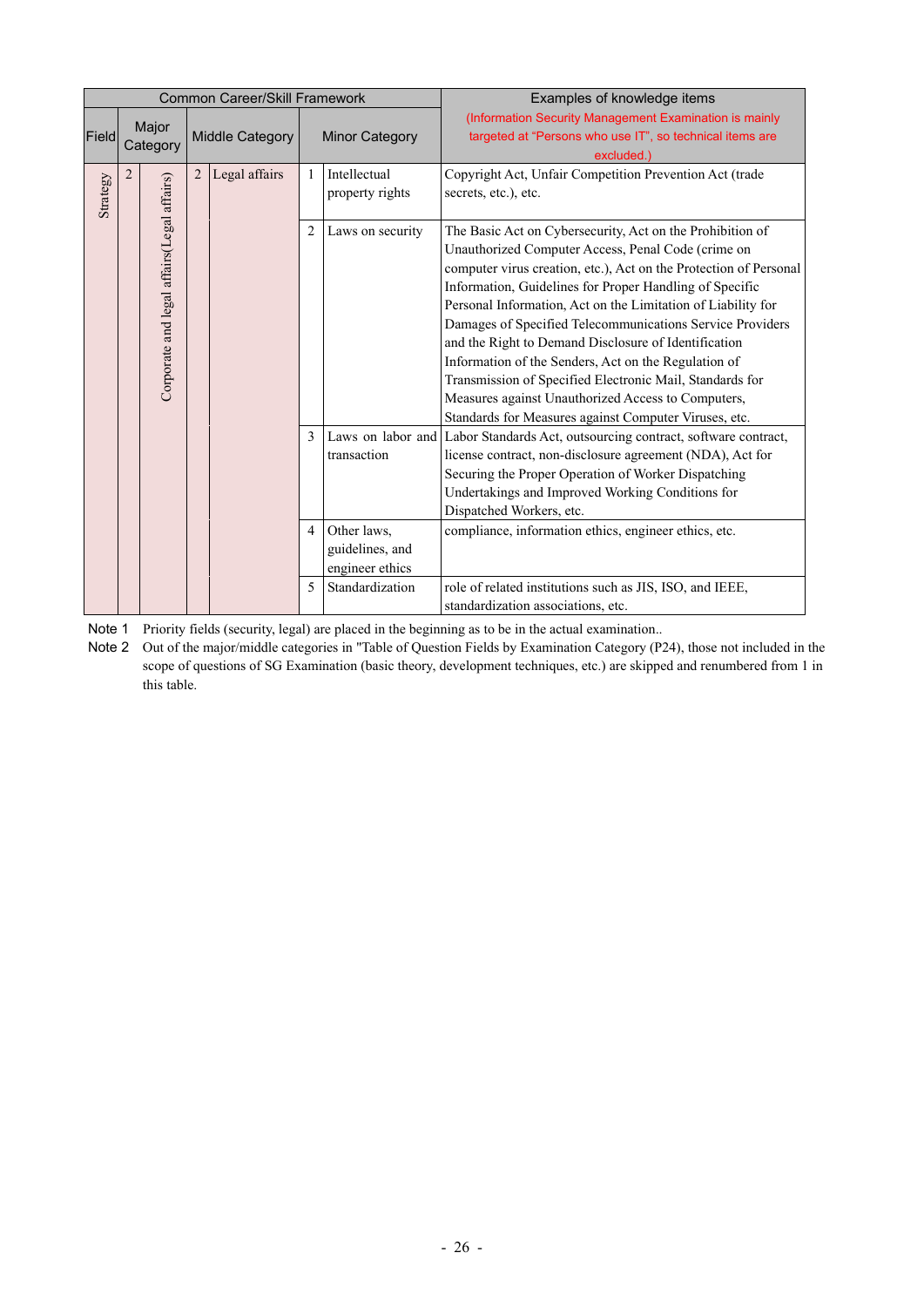### $\triangleright$  Other fields

|              |                | <b>Common Career/Skill Framework</b>    |                |                       |                         |                                                                                                                                            | Examples of knowledge items                                                                                                                                                                                                        |
|--------------|----------------|-----------------------------------------|----------------|-----------------------|-------------------------|--------------------------------------------------------------------------------------------------------------------------------------------|------------------------------------------------------------------------------------------------------------------------------------------------------------------------------------------------------------------------------------|
| <b>Field</b> |                | Major<br>category                       |                | Middle category       |                         | Minor category                                                                                                                             | (Information Security Management Examination is mainly<br>targeted at "Persons who use IT", so technical items are<br>excluded.)                                                                                                   |
|              | 3              |                                         | 3              | System                | System<br>1             |                                                                                                                                            | system processing mode, usage types of systems, client/server                                                                                                                                                                      |
| Technology   |                |                                         |                | components            |                         | configuration                                                                                                                              | system, web system, thin client system, fault tolerance system,<br>RAID, NAS, SAN, P2P, cluster, etc.                                                                                                                              |
|              |                | Computer system                         |                |                       | $\overline{2}$          | indexes                                                                                                                                    | System evaluation system performance indexes, system performance<br>characteristics and evaluation, reliability calculation, reliability<br>index, reliability characteristics and evaluation, cost efficiency<br>evaluation, etc. |
|              | $\overline{4}$ |                                         | $\overline{4}$ | Database              | 1                       | Database system                                                                                                                            | types and characteristics of databases, DBMS, etc.                                                                                                                                                                                 |
|              |                |                                         |                |                       | $\overline{2}$          | Database design                                                                                                                            | data analysis, etc.                                                                                                                                                                                                                |
|              |                |                                         |                |                       | 3                       | Data manipulation                                                                                                                          | languages for database operation (SQL, etc.), etc.                                                                                                                                                                                 |
|              |                | Technical elements<br>(except security) |                |                       | $\overline{4}$          | Transaction<br>processing                                                                                                                  | exclusive control, recovery processing, etc.                                                                                                                                                                                       |
|              |                |                                         |                |                       | 5                       | Database<br>application                                                                                                                    | data warehouse, metadata, big data, etc.                                                                                                                                                                                           |
|              | 5<br>Network   |                                         |                | $\mathbf{1}$          | Network<br>architecture | types and characteristics of networks (WAN/LAN, wired or<br>wireless, etc.), internet technology, packet switched network,<br>RADIUS, etc. |                                                                                                                                                                                                                                    |
|              |                |                                         |                |                       | $\overline{c}$          | Data transmission<br>and control                                                                                                           | transmission method and line, internetworking device, etc.                                                                                                                                                                         |
|              |                |                                         |                |                       | 3                       | Communications<br>protocols                                                                                                                | protocols and interfaces, HTTP, IPv6, etc.                                                                                                                                                                                         |
|              |                |                                         |                |                       | $\overline{4}$          | Network<br>management                                                                                                                      | fault control, etc.                                                                                                                                                                                                                |
|              |                |                                         |                |                       | 5                       | Network<br>application                                                                                                                     | internet, intranet, extranet, mobile communication,<br>communication service, etc.                                                                                                                                                 |
|              | 5              |                                         | 6              | Project<br>management | 1                       | Project<br>management                                                                                                                      | project, project management, environment for project, etc.                                                                                                                                                                         |
| Management   |                | Project management                      |                |                       | $\overline{2}$          | Project integration<br>management                                                                                                          | preparation of project charter, preparation of project plan,<br>direction of project activities, control of project activities,<br>control of change, closing of project phase or project,<br>collection of lessons learned, etc.  |
|              |                |                                         |                |                       | 3                       | Project stakeholder<br>management                                                                                                          | identification of stakeholders, management of stakeholders, etc.                                                                                                                                                                   |
|              |                |                                         |                |                       | 4                       | Project scope<br>management                                                                                                                | definition of scope, creation of WBS, definition of activities,<br>control of scope, etc.                                                                                                                                          |
|              |                |                                         |                |                       | 5                       | Project resources<br>management                                                                                                            | creation of project team, estimation of resources, determination<br>of project organization, development of project team, control of<br>resources, project team management, etc.                                                   |
|              |                |                                         |                |                       | 6                       | Project time<br>management                                                                                                                 | activity sequencing, estimation of activity duration,<br>development of schedule, control of schedule, etc.                                                                                                                        |
|              |                |                                         |                |                       | 7                       | Project cost                                                                                                                               | estimation of cost, budget planning, control of cost, etc.                                                                                                                                                                         |
|              |                |                                         |                |                       | 8                       | management<br>Project risk                                                                                                                 | identification of risks, evaluation of risks, response to risks,                                                                                                                                                                   |
|              |                |                                         |                |                       |                         | management                                                                                                                                 | control of risks, etc.                                                                                                                                                                                                             |
|              |                |                                         |                |                       | 9                       | Project quality                                                                                                                            | quality planning, execution of quality assurance, execution of                                                                                                                                                                     |
|              |                |                                         |                |                       |                         | management                                                                                                                                 | quality control, etc.                                                                                                                                                                                                              |
|              |                |                                         |                |                       |                         | 10 Project                                                                                                                                 | procurement planning, supplier selection, management of                                                                                                                                                                            |
|              |                |                                         |                |                       |                         | procurement                                                                                                                                | procurement, etc.                                                                                                                                                                                                                  |
|              |                |                                         |                |                       |                         | management                                                                                                                                 |                                                                                                                                                                                                                                    |
|              |                |                                         |                |                       |                         | 11 Project                                                                                                                                 | communication planning, distribution of information,                                                                                                                                                                               |
|              |                |                                         |                |                       |                         | communications<br>management                                                                                                               | management of communications, etc.                                                                                                                                                                                                 |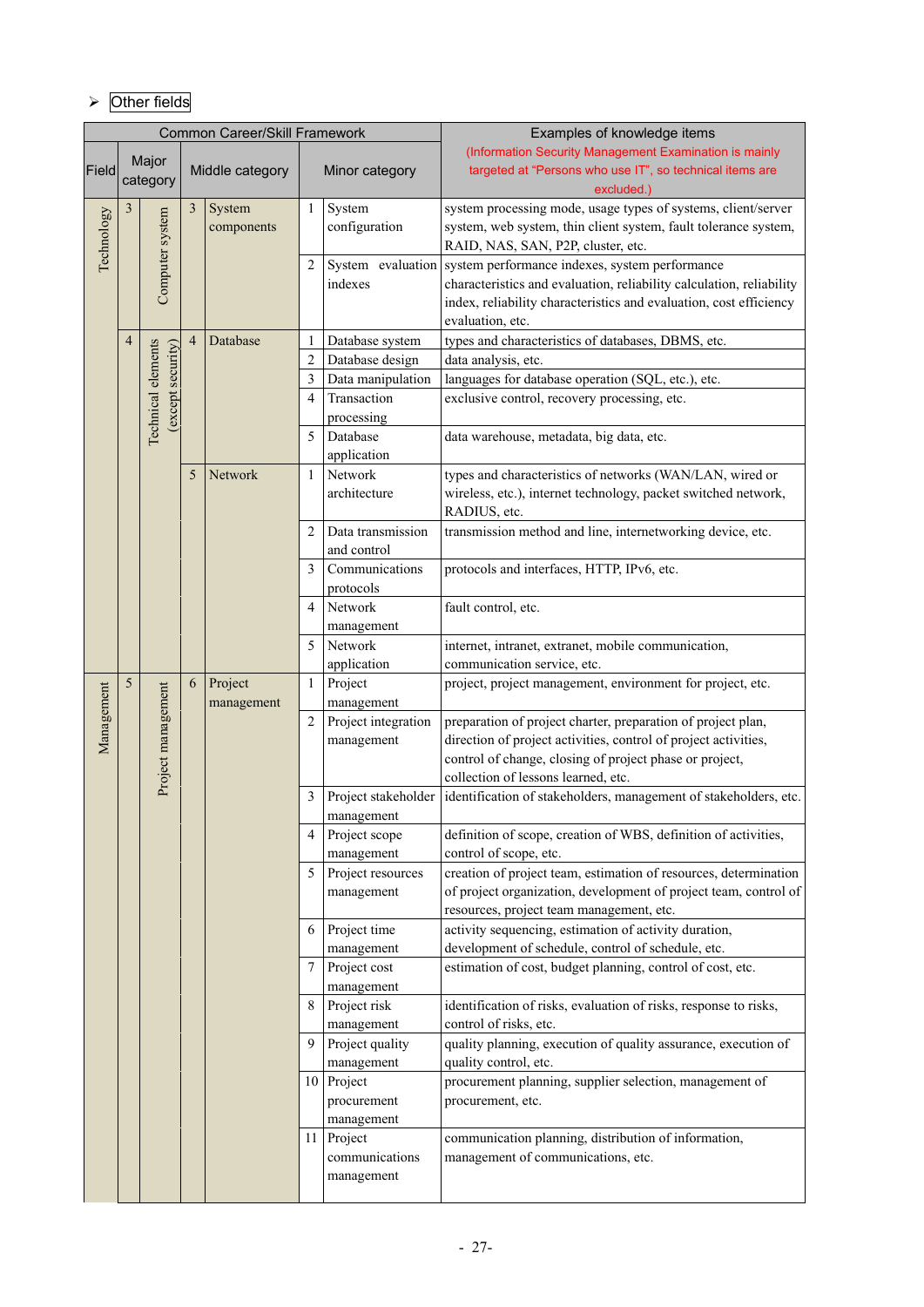|          |         |                                                           |                | Common Career/Skill Framework |                |                                                   | Examples of knowledge items                                                                                                                                                                                                                                                                                       |  |  |   |  |  |  |  |  |  |  |  |  |
|----------|---------|-----------------------------------------------------------|----------------|-------------------------------|----------------|---------------------------------------------------|-------------------------------------------------------------------------------------------------------------------------------------------------------------------------------------------------------------------------------------------------------------------------------------------------------------------|--|--|---|--|--|--|--|--|--|--|--|--|
| Field    |         | Major<br>category                                         |                | Middle category               |                | Minor category                                    | (Information Security Management Examination is mainly<br>targeted at "Persons who use IT", so technical items are<br>excluded.)                                                                                                                                                                                  |  |  |   |  |  |  |  |  |  |  |  |  |
|          | 6       |                                                           | $\overline{7}$ | Service<br>management         | 1              | Service<br>management                             | Service Level Agreement (SLA), performance of services and<br>processes, etc.                                                                                                                                                                                                                                     |  |  |   |  |  |  |  |  |  |  |  |  |
|          |         | Service management                                        |                |                               | $\overline{2}$ | Design and<br>transition of<br>services           | design and development of services, transition, acceptance<br>criteria of services, handover of operations, etc.                                                                                                                                                                                                  |  |  |   |  |  |  |  |  |  |  |  |  |
|          |         |                                                           |                |                               | 3              | Service<br>management<br>process                  | service level management, service reporting, continuation of<br>services and availability management, capacity management,<br>supplier management, incident and service requirement<br>management, problem management, configuration<br>management, change management, release and deployment<br>management, etc. |  |  |   |  |  |  |  |  |  |  |  |  |
|          |         |                                                           |                |                               | 4              | Operation of<br>services                          | system operations management, operation, service desk,<br>monitoring and operations of systems, etc.                                                                                                                                                                                                              |  |  |   |  |  |  |  |  |  |  |  |  |
|          |         |                                                           |                |                               | 5              | Facility<br>management                            | facility management (power supply, air-conditioning, etc.),<br>maintenance and protection of facilities, etc.                                                                                                                                                                                                     |  |  |   |  |  |  |  |  |  |  |  |  |
|          |         |                                                           | 8              | Systems audit                 | 1              | Systems audit                                     | significance and purpose of system audits, system auditability,<br>system audit quality evaluation, information security audit, etc.                                                                                                                                                                              |  |  |   |  |  |  |  |  |  |  |  |  |
|          |         |                                                           |                |                               | $\overline{2}$ | Internal control                                  | significance and purpose of internal control, mutual check and<br>balance (separation of job duties), IT governance, CSA<br>(Control Self Assessment), etc.                                                                                                                                                       |  |  |   |  |  |  |  |  |  |  |  |  |
| Strategy | 7       |                                                           | 9              | System<br>strategy            | 1              | Information<br>systems strategy                   | significance and purpose of information system strategy,<br>computerization promotion system, etc.                                                                                                                                                                                                                |  |  |   |  |  |  |  |  |  |  |  |  |
|          |         | System strategy                                           |                |                               | $\overline{2}$ | <b>Business process</b>                           | BPR, business improvement, etc.                                                                                                                                                                                                                                                                                   |  |  |   |  |  |  |  |  |  |  |  |  |
|          |         |                                                           |                |                               | 3              | Solution business                                 | types of solution business and service arrangement, ASP, cloud<br>computing (SaaS, PaaS, IaaS, etc.), etc.                                                                                                                                                                                                        |  |  |   |  |  |  |  |  |  |  |  |  |
|          |         |                                                           |                |                               | $\overline{4}$ | System utilization<br>promotion and<br>evaluation | information literacy, data utilization, effective utilization of IT<br>(IoT, AI, etc.), popularization and awareness raising, evaluation<br>and verification of information system utilization, information<br>system disposal, etc.                                                                              |  |  |   |  |  |  |  |  |  |  |  |  |
|          |         |                                                           | 10             | System<br>planning            | 1              | Computerization<br>planning                       | information system installation risk analysis                                                                                                                                                                                                                                                                     |  |  |   |  |  |  |  |  |  |  |  |  |
|          |         |                                                           |                |                               | $\mathfrak{D}$ | Requirements<br>definition                        | requirements analysis, user needs study, current state analysis,<br>definition of problems/issues, operational requirements<br>definition, functional requirements definition, non-functional<br>requirements definition, etc.                                                                                    |  |  |   |  |  |  |  |  |  |  |  |  |
|          |         |                                                           |                |                               | 3              | Procurement<br>planning and<br>implementation     | procurement plan, request for proposal (RFP), proposal<br>evaluation criteria, estimates, proposals, vendor selection, etc.                                                                                                                                                                                       |  |  |   |  |  |  |  |  |  |  |  |  |
|          | $\,8\,$ | Corporate and legal affairs<br>(other than legal affairs) | 11             | Corporate<br>1<br>activities  |                | Management and<br>organization theory             | business management, PDCA, management organization (CIO,<br>CEO, others), human resources (case studies, others),<br>behavioral science (leadership, communication, etc.), risk<br>management, BCP, etc.                                                                                                          |  |  |   |  |  |  |  |  |  |  |  |  |
|          |         |                                                           |                |                               |                |                                                   |                                                                                                                                                                                                                                                                                                                   |  |  | 2 |  |  |  |  |  |  |  |  |  |
|          |         |                                                           |                |                               | 3              | Accounting and<br>financial affairs               | financial statements, depreciation, break-even point, cost, lease<br>and rental etc.                                                                                                                                                                                                                              |  |  |   |  |  |  |  |  |  |  |  |  |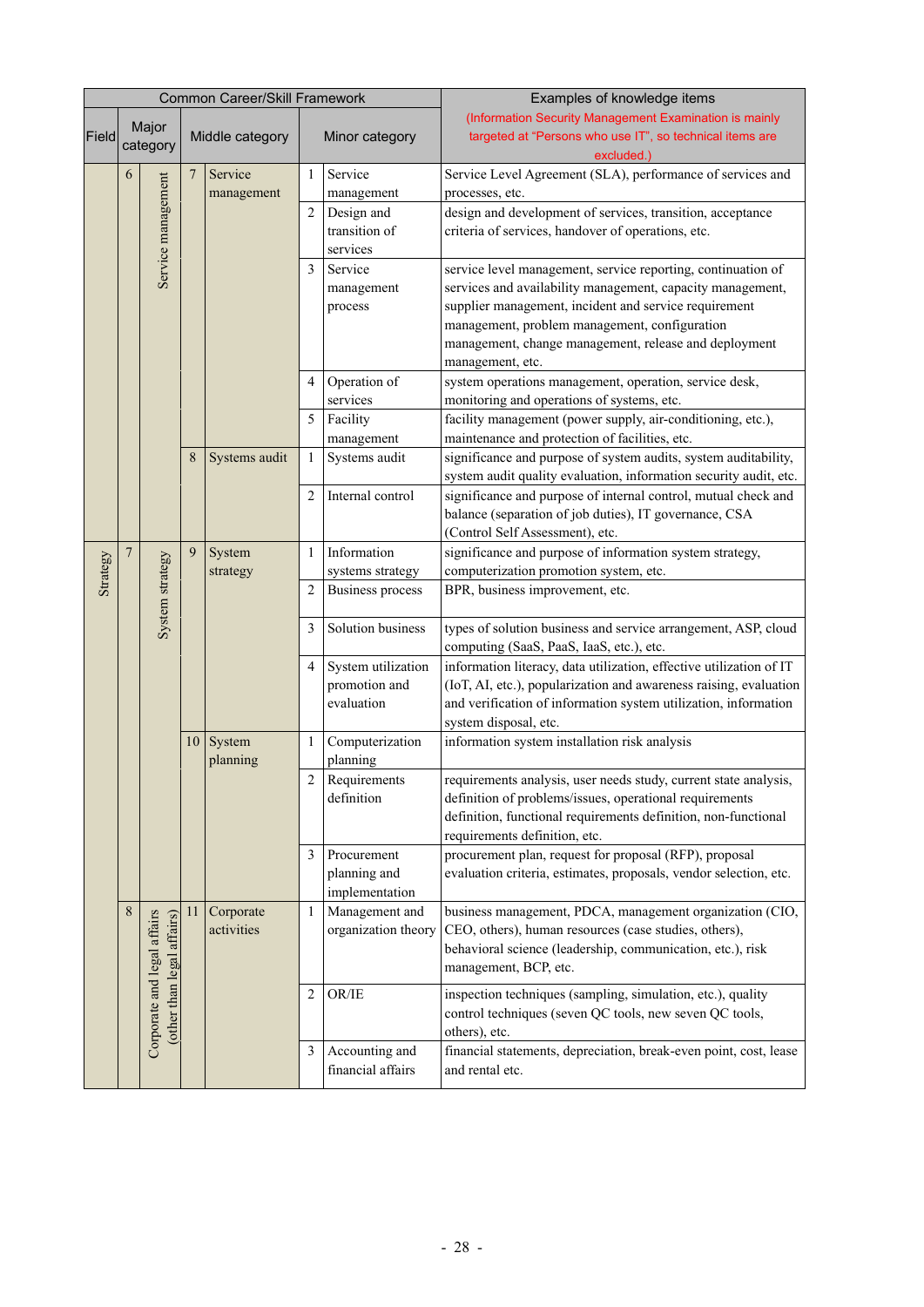|                                                                                                    | [Scope of Questions in Morning Examination (Fundamental Information Technology Engineers Examination, |
|----------------------------------------------------------------------------------------------------|-------------------------------------------------------------------------------------------------------|
| Applied Information Technology Engineers Examination, Advanced Examinations, and RISS Examination] |                                                                                                       |

|            |                | <b>Field Major Category</b> |                | Middle Category     |                | Minor Category               | Examples of Knowledge Items                                                                                 |
|------------|----------------|-----------------------------|----------------|---------------------|----------------|------------------------------|-------------------------------------------------------------------------------------------------------------|
|            |                | 1 Basic theory              | $\mathbf{1}$   | <b>Basic theory</b> |                | Discrete                     | binary number, radix, numeric representation,                                                               |
|            |                |                             |                |                     |                | mathematics                  | arithmetic precision, set, Venn diagram, logical                                                            |
|            |                |                             |                |                     |                |                              | operation, proposition, etc.                                                                                |
| Technology |                |                             |                |                     |                | 2 Applied                    | probability, statistics, numerical analysis, formula                                                        |
|            |                |                             |                |                     |                | mathematics                  | manipulation, graph theory, queueing theory, etc.                                                           |
|            |                |                             |                |                     |                | 3 Theory about               | coding theory, predicate logic, automaton, formal                                                           |
|            |                |                             |                |                     |                | information                  | language, computational complexity, artificial                                                              |
|            |                |                             |                |                     |                |                              | intelligence (AI), knowledge engineering, learning                                                          |
|            |                |                             |                |                     |                |                              | theory, compiler theory, programming language                                                               |
|            |                |                             |                |                     |                |                              | theory and semantics, etc.                                                                                  |
|            |                |                             |                |                     |                | 4 Theory of                  | transmission theory (transmission channel,                                                                  |
|            |                |                             |                |                     |                | communications               | modulation and demodulation technique,                                                                      |
|            |                |                             |                |                     |                |                              | multiplexing, error detection and correction, signal                                                        |
|            |                |                             |                |                     |                |                              | synchronization technique) etc.                                                                             |
|            |                |                             |                |                     | 5              | Theories of                  | signal processing, feedback control, feed-forward                                                           |
|            |                |                             |                |                     |                | measurement and              | control, response characteristics, control stability,                                                       |
|            |                |                             |                |                     |                | control                      | various controls, types of sensors and actuators and                                                        |
|            |                |                             |                |                     |                |                              | their operating characteristics, etc.                                                                       |
|            |                |                             | $\overline{2}$ | Algorithm and       | -1             | Data structure               | stack and queue, list, array, tree structure, binary tree,                                                  |
|            |                |                             |                | programming         |                |                              | etc.                                                                                                        |
|            |                |                             |                |                     | $\overline{2}$ | Algorithm                    | Understanding of sorting, merging, search, recursion,                                                       |
|            |                |                             |                |                     |                |                              | character string processing, flowchart, etc.<br>programming by using existing programming                   |
|            |                |                             |                |                     | 3              | Programming                  | languages (coding convention, program structure,                                                            |
|            |                |                             |                |                     |                |                              | data type, grammar notation, etc.), etc.                                                                    |
|            |                |                             |                |                     |                |                              |                                                                                                             |
|            |                |                             |                |                     | 4              | Programming                  | types and characteristics of programming languages                                                          |
|            |                |                             |                |                     |                | languages                    | (assembler language, C, C++, COBOL, Java <sup>1)</sup> ,                                                    |
|            |                |                             |                |                     |                |                              | ECMAScript, Perl, PHP, Python, Ruby, etc.),<br>Common Language Infrastructure (CLI), etc.                   |
|            |                |                             |                |                     | 5              | Other languages              | types and characteristics of markup languages                                                               |
|            |                |                             |                |                     |                |                              | (HTML, XML, etc), Data Description Language                                                                 |
|            |                |                             |                |                     |                |                              | (DDL), etc.                                                                                                 |
|            | $\overline{c}$ | Computer                    | 3              | Computer            | 1              | Processor                    | types of computers and processors, and their                                                                |
|            |                | system                      |                | components          |                |                              | configurations and operating principles, interrupts,                                                        |
|            |                |                             |                |                     |                |                              | performance and characteristics, structure and                                                              |
|            |                |                             |                |                     |                |                              | architecture, RISC and CISC, instructions and                                                               |
|            |                |                             |                |                     |                |                              | addressing, multicore processor, etc.                                                                       |
|            |                |                             |                |                     | 2              | Memory                       | types and characteristics of memory, memory system                                                          |
|            |                |                             |                |                     |                |                              | structure and storage hierarchy (cache, main memory,                                                        |
|            |                |                             |                |                     |                |                              | auxiliary storage), access method, RAM file, memory                                                         |
|            |                |                             |                |                     |                |                              | capacity and performance, types and characteristics                                                         |
|            |                |                             |                |                     |                |                              | of storage media, etc.                                                                                      |
|            |                |                             |                |                     | 3              | <b>Bus</b>                   | Types and characteristics of bus, bus system                                                                |
|            |                |                             |                |                     |                |                              | structure, bus control method, bus access mode, bus                                                         |
|            |                |                             |                |                     |                |                              | capacity and performance, etc.                                                                              |
|            |                |                             |                |                     |                | 4 Input /output<br>interface | types and characteristics of input/output devices,                                                          |
|            |                |                             |                |                     |                |                              | input/output interface, device driver, synchronization<br>with device, analog-digital conversion, DMA, etc. |
|            |                |                             |                |                     |                | 5 Input /output              | input device, output device, display device, auxiliary                                                      |
|            |                |                             |                |                     |                | device                       | storage device and storage media, communication                                                             |
|            |                |                             |                |                     |                |                              | control unit, drive unit, imaging device, etc.                                                              |
|            |                |                             |                | 4 System            | 1              | System                       | system processing mode, types of systems, system                                                            |
|            |                |                             |                | components          |                | configuration                | application area, visualization, client/server system,                                                      |
|            |                |                             |                |                     |                |                              | Web systems, thin client system, fault tolerant                                                             |
|            |                |                             |                |                     |                |                              | system, RAID, NAS, SAN, P2P, High Performance                                                               |
|            |                |                             |                |                     |                |                              | Computing (HPC), clusters, etc.                                                                             |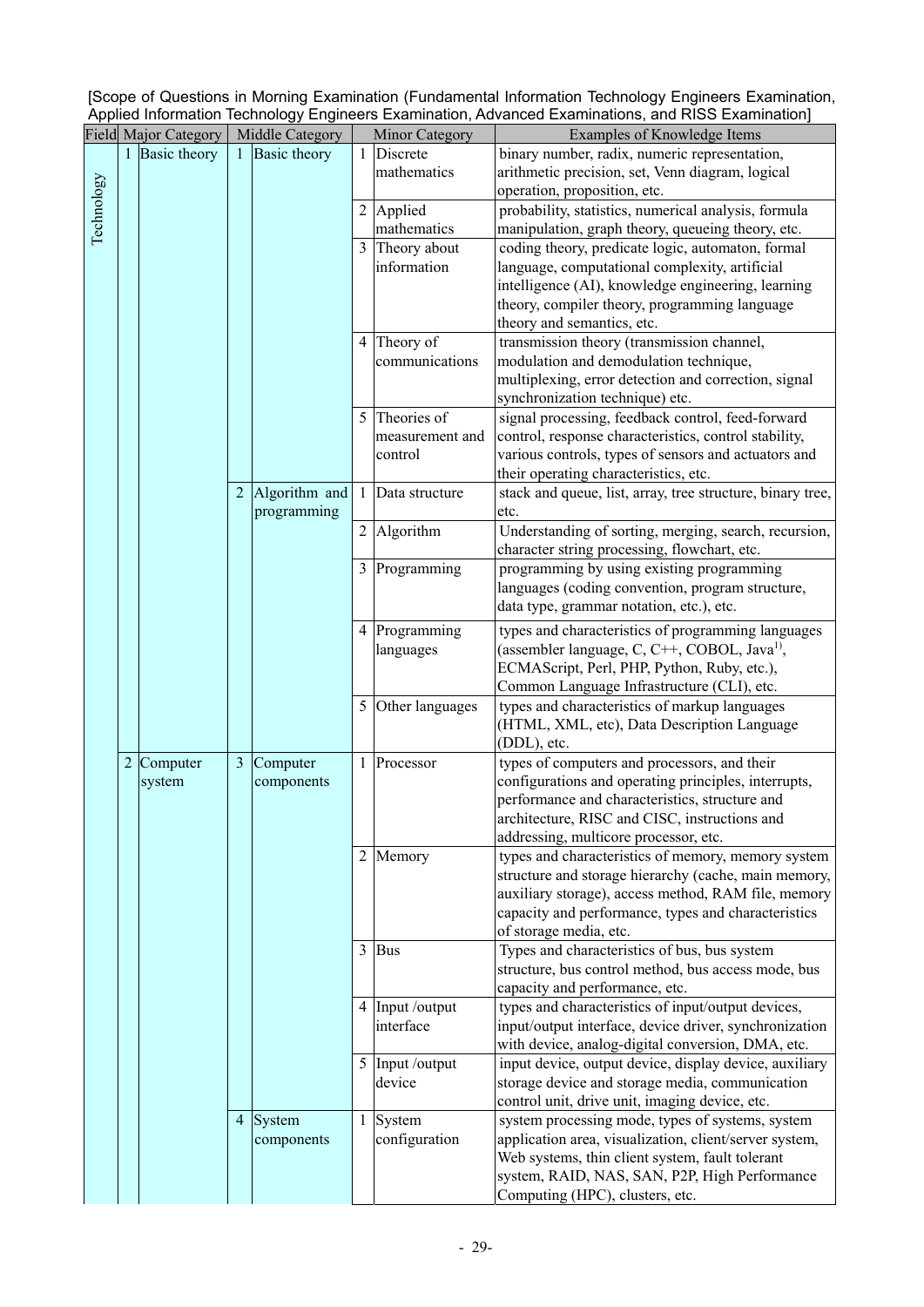|   | <b>Field Major Category</b> |                | Middle Category |   | <b>Minor Category</b>       | Examples of Knowledge Items                                                                            |
|---|-----------------------------|----------------|-----------------|---|-----------------------------|--------------------------------------------------------------------------------------------------------|
|   |                             |                |                 | 2 |                             | System evaluation system performance index, system performance                                         |
|   |                             |                |                 |   | indexes                     | characteristics and evaluation, significance and                                                       |
|   |                             |                |                 |   |                             | purpose of system reliability and economy, reliability                                                 |
|   |                             |                |                 |   |                             | calculation, reliability index, reliability                                                            |
|   |                             |                |                 |   |                             | characteristics and evaluation, cost efficiency                                                        |
|   |                             |                |                 |   |                             | evaluation, capacity planning, etc.                                                                    |
|   |                             | 5              | Software        | 1 | Operating system            | types and characteristics of OSs, functions of OS,                                                     |
|   |                             |                |                 |   |                             | multiprogramming, virtual storage, job management,                                                     |
|   |                             |                |                 |   |                             | process/task management, data management, input                                                        |
|   |                             |                |                 |   |                             | /output management, storage management, interrupt,                                                     |
|   |                             |                |                 |   | Middleware                  | bootstrap, etc.                                                                                        |
|   |                             |                |                 | 2 |                             | role and functions of various middleware (API for<br>OS, Web API, various libraries, componentware,    |
|   |                             |                |                 |   |                             | shells, development framework, etc.), selection and                                                    |
|   |                             |                |                 |   |                             | use of middleware, etc                                                                                 |
|   |                             |                |                 |   | 3 File system               | types and characteristics of file systems, access                                                      |
|   |                             |                |                 |   |                             | method, search method, directory management,                                                           |
|   |                             |                |                 |   |                             | backup, file organization, etc.                                                                        |
|   |                             |                |                 |   | 4 Development               | design tool, building tools, test tool, language                                                       |
|   |                             |                |                 |   | tools                       | processing tools (compiler, interpreter, linker, loader),                                              |
|   |                             |                |                 |   |                             | emulator, simulator, in-circuit emulator (ICE), tools                                                  |
|   |                             |                |                 |   |                             | chain, integrated development environment, etc.                                                        |
|   |                             |                |                 |   | 5 Open source               | types and characteristics of OSS, Unix-family OSs,                                                     |
|   |                             |                |                 |   | software                    | open source community, LAMP/LAPP, open source                                                          |
|   |                             |                |                 |   |                             | library, considerations in the use and utilization of                                                  |
|   |                             |                |                 |   |                             | OSS (safety, reliability, etc.), trends, etc.                                                          |
|   |                             | 6              | Hardware        | 1 | Hardware                    | electric and electronic circuit, machine and control,                                                  |
|   |                             |                |                 |   |                             | logical design, components/elements and                                                                |
|   |                             |                |                 |   |                             | implementation, semiconductor device, system LSI,                                                      |
|   |                             |                |                 |   |                             | SoC (System On a Chip), FPGA, MEMS, diagnostic                                                         |
| 3 | Technical                   | $\overline{7}$ | Human           |   | Human interface             | programs, power consumption, etc.                                                                      |
|   | element                     |                | interface       |   | technology                  | information architecture, GUI, voice recognition,<br>image recognition, moving image recognition,      |
|   |                             |                |                 |   |                             | feature extraction, learning function, interactive                                                     |
|   |                             |                |                 |   |                             | system, usability, accessibility, etc.                                                                 |
|   |                             |                |                 |   | 2 Interface design          | form design, screen design, code design, Web design,                                                   |
|   |                             |                |                 |   |                             | human centered design, universal design, usability                                                     |
|   |                             |                |                 |   |                             | evaluation, etc.                                                                                       |
|   |                             | 8              | Multimedia      | 1 | Multimedia                  | Authoring environment, sound processing, still image                                                   |
|   |                             |                |                 |   | technology                  | processing, moving image processing, media                                                             |
|   |                             |                |                 |   |                             | integration, compression, decompression, MPEG, etc.                                                    |
|   |                             |                |                 | 2 | Application of              | AR (Augmented Reality), VR (Virtual Reality), CG                                                       |
|   |                             |                |                 |   | multimedia                  | (Computer Graphics), media application, motion                                                         |
|   |                             |                |                 |   |                             | capture, etc.                                                                                          |
|   |                             | 9              | Database        | 1 | Database system             | types and characteristics of databases, database                                                       |
|   |                             |                |                 |   |                             | model, DBMS, etc.                                                                                      |
|   |                             |                |                 |   | 2 Database design           | data analysis, logical design of database, data                                                        |
|   |                             |                |                 |   |                             | normalization, performance design of database,                                                         |
|   |                             |                |                 |   |                             | physical design of database, etc.                                                                      |
|   |                             |                |                 | 3 | Data                        | database manipulation, languages used to manipulate                                                    |
|   |                             |                |                 | 4 | manipulation<br>Transaction | databases (SQL, etc.), relational algebra, etc.<br>exclusive control, recovery processing, transaction |
|   |                             |                |                 |   | processing                  | management, database performance enhancement,                                                          |
|   |                             |                |                 |   |                             | data control, etc.                                                                                     |
|   |                             |                |                 |   | 5 Database                  | data warehouse, data mining, distributed database,                                                     |
|   |                             |                |                 |   | application                 | repository, metadata, big data, etc.                                                                   |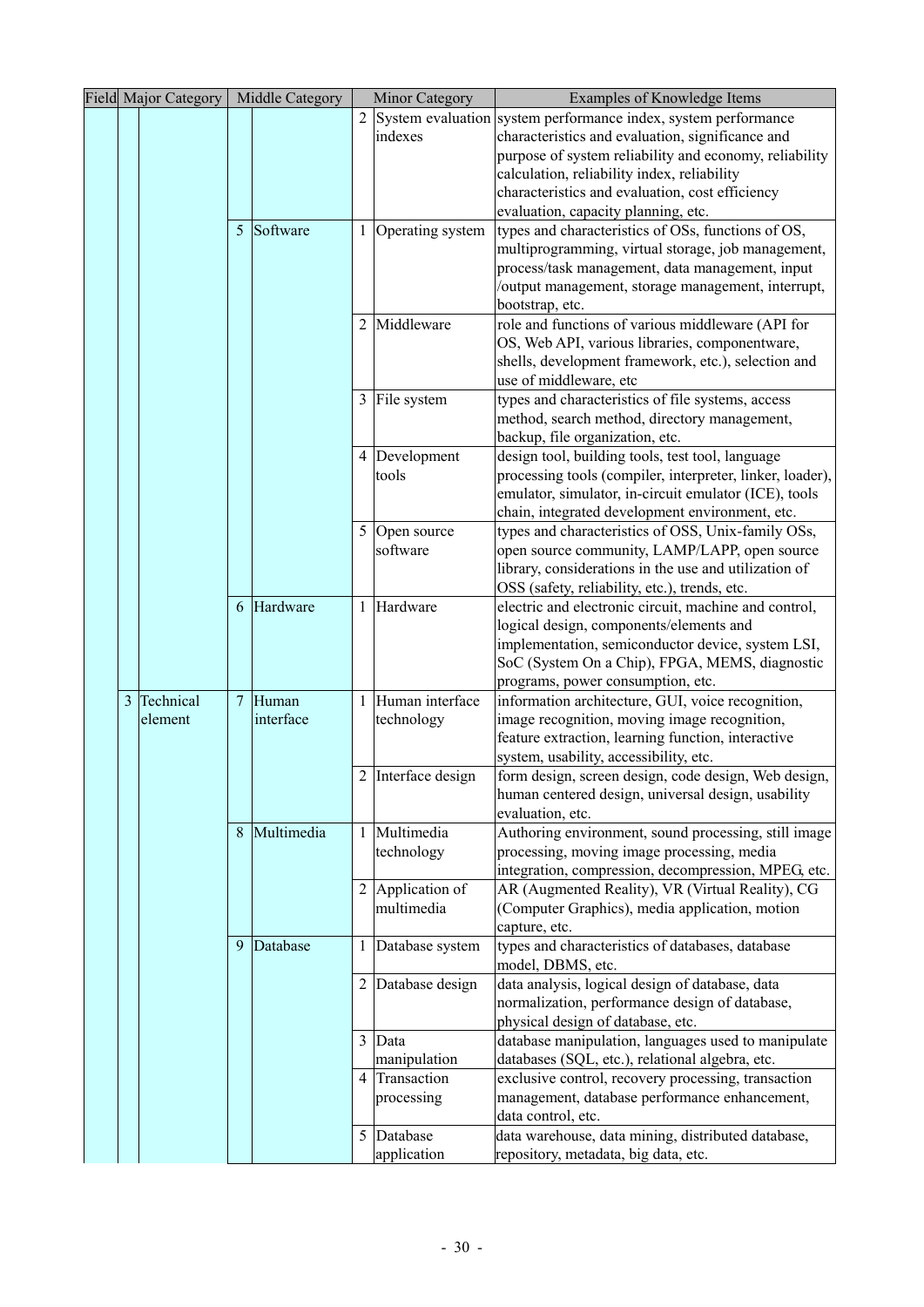| <b>Field Major Category</b> | Middle Category |                | <b>Minor Category</b> | Examples of Knowledge Items                              |
|-----------------------------|-----------------|----------------|-----------------------|----------------------------------------------------------|
|                             | 10 Networks     |                | 1 Network             | types and characteristics of networks, (WAN/LAN,         |
|                             |                 |                | architecture          | wired/wireless, sensor network, etc.) internet           |
|                             |                 |                |                       | technology, calculation associated with line, packet     |
|                             |                 |                |                       | exchange network, QoS, RADIUS, etc.                      |
|                             |                 |                | 2 Data transmission   | transmission method and line, internetworking            |
|                             |                 |                | and control           | device, digital service unit, power line                 |
|                             |                 |                |                       | communication (PLC), OSI basic reference model,          |
|                             |                 |                |                       | media access control (MAC), data link control,           |
|                             |                 |                |                       | routing control, flow control, etc.                      |
|                             |                 |                | 3 Communication       | network virtualization (SDN, NFV, etc), protocols        |
|                             |                 |                | protocols             | and interfaces, TCP/IP, HDLC, CORBA, HTTP,               |
|                             |                 |                |                       | DNS, SOAP, IPv6, etc.                                    |
|                             |                 |                | 4 Network             | network operations management (SNMP), fault              |
|                             |                 |                | management            | control, performance management, traffic monitoring,     |
|                             |                 |                |                       | etc.                                                     |
|                             |                 |                | 5 Network             | Internet, intranet, extranet, mobile communication,      |
|                             |                 |                | application           | network OS, communication service, etc.                  |
|                             | 11 Security     | $\mathbf{1}$   | Information           | Confidentiality/integrity/availability of information,   |
|                             |                 |                | security              | threat, malware/malicious programs, vulnerability,       |
|                             |                 |                |                       | fraud mechanisms, types of attackers and their           |
|                             |                 |                |                       | motivation, cyber attack, (SQL injection, cross site     |
|                             |                 |                |                       | scripting, DoS (Denial of Service) attack, phishing,     |
|                             |                 |                |                       | password list attacks, targeted attack, etc.),           |
|                             |                 |                |                       | cryptography (common key, public key, private key,       |
|                             |                 |                |                       | RSA, AES, hybrid encryption, hash function, etc.),       |
|                             |                 |                |                       | authentication technique (digital signature, message     |
|                             |                 |                |                       | authentication, time stamp, etc.), user authentication   |
|                             |                 |                |                       | (ID/password, multi-factor authentication, identity      |
|                             |                 |                |                       | linking (OpenID, SAML) etc.), biometric                  |
|                             |                 |                |                       | authentication technique, public key infrastructure      |
|                             |                 |                |                       | (PKI, certificate authority, digital certificate, etc.), |
|                             |                 |                |                       | government public key infrastructure (GPKI, Bridge       |
|                             |                 |                |                       | Certification Authority, and so on), etc.                |
|                             |                 | $\overline{2}$ | Information           | overview of information assets and risks, information    |
|                             |                 |                | security              | asset review and classification, risk types,             |
|                             |                 |                | management            | information security risk assessment and risk            |
|                             |                 |                |                       | response, information security continuation,             |
|                             |                 |                |                       | information security regulations (internal regulations   |
|                             |                 |                |                       | of the organization including information security       |
|                             |                 |                |                       | policy), ISMS, management measures (information          |
|                             |                 |                |                       | security incident management, compliance with legal      |
|                             |                 |                |                       | and contractual requirements, etc.) information          |
|                             |                 |                |                       | security organizations and institutions (CSIRT, SOC      |
|                             |                 |                |                       | (Security Operation Center), white hacker, etc.          |
|                             |                 |                | 3 Security            | ISO/IEC 15408 (common criteria), JISEC (Japan            |
|                             |                 |                | technology            | Information Technology Security Evaluation and           |
|                             |                 |                | evaluation            | Certification Scheme), JCMVP (Japan Cryptographic        |
|                             |                 |                |                       | Module Validation Program), PCI DSS, CVSS,               |
|                             |                 |                |                       | vulnerability inspections, penetration tests etc.        |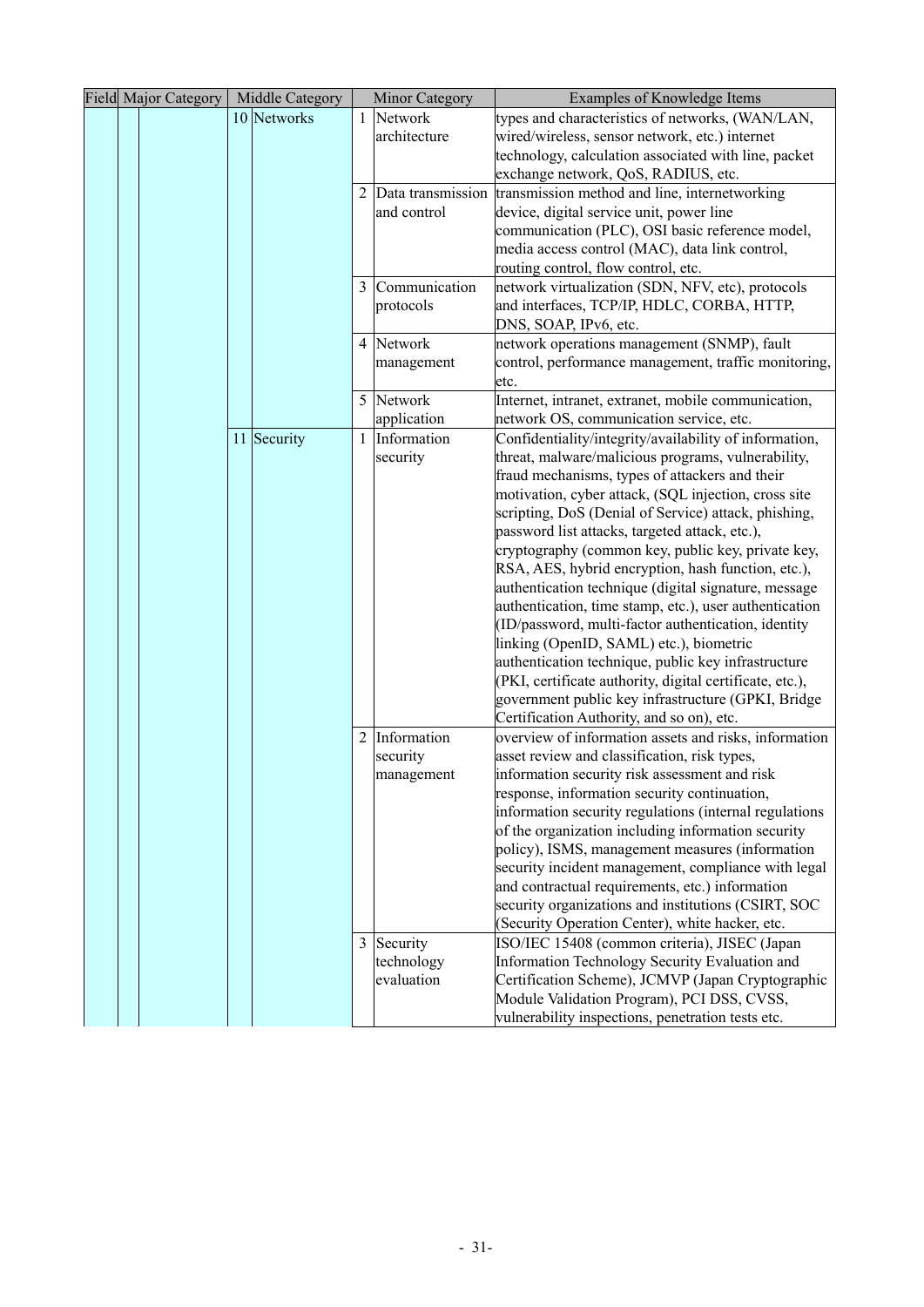|  | <b>Field Major Category</b> | Middle Category |                | <b>Minor Category</b> | Examples of Knowledge Items                                                                                      |
|--|-----------------------------|-----------------|----------------|-----------------------|------------------------------------------------------------------------------------------------------------------|
|  |                             |                 |                | 4 Information         | information security awareness (education, training,                                                             |
|  |                             |                 |                | security measures     | etc.), internal fraud prevention guidelines in the                                                               |
|  |                             |                 |                |                       | organization, measures against malware and                                                                       |
|  |                             |                 |                |                       | malicious programs, measures against unauthorized                                                                |
|  |                             |                 |                |                       | access, measures against information leakage,                                                                    |
|  |                             |                 |                |                       | account management, log management, vulnerability                                                                |
|  |                             |                 |                |                       | management, entrance and exit control, access                                                                    |
|  |                             |                 |                |                       | control, intrusion detection/intrusion prevention,                                                               |
|  |                             |                 |                |                       | quarantine network, defense in depth, wireless LAN                                                               |
|  |                             |                 |                |                       | security (WPA2, etc.), security of mobile device (cell                                                           |
|  |                             |                 |                |                       | phone, smartphone, tablet computer, etc.), security                                                              |
|  |                             |                 |                |                       | products and services (firewalls, WAF, DLP, SIEM,                                                                |
|  |                             |                 |                |                       | etc.), digital forensics, etc.                                                                                   |
|  |                             |                 |                | 5 Security            | secure protocols (IPSec, SSL/TLS, SSH, etc.),                                                                    |
|  |                             |                 |                | implementation        | authentication protocols (SPF, DKIM, SMTP-AUTH,                                                                  |
|  |                             |                 |                | technology            | OAuth, DNSSEC, etc.), secure OS, network security,                                                               |
|  |                             |                 |                |                       | database security, application security, secure                                                                  |
|  |                             |                 |                |                       | programming, etc.                                                                                                |
|  | 4 Development               | 12 System       |                | $1$ System            | system requirements definition (functions;                                                                       |
|  | technology                  | development     |                | requirements          | performance; requirements from tasks, organizations,                                                             |
|  |                             | technology      |                | definition            | and users; design constraints; qualification                                                                     |
|  |                             |                 |                |                       | requirements; etc), evaluation of system                                                                         |
|  |                             |                 |                |                       | requirements, etc.                                                                                               |
|  |                             |                 |                | 2 Systems             | establishing the architecture at the top level of the                                                            |
|  |                             |                 |                | architecture          | system (functional decomposition of hardware,                                                                    |
|  |                             |                 |                | design                | software, and manual work; hardware architecture                                                                 |
|  |                             |                 |                |                       | design; software architecture design; system                                                                     |
|  |                             |                 |                |                       | processing architecture design; database architecture<br>design; etc.), evaluation of systems architecture, etc. |
|  |                             |                 | $\overline{3}$ | Software              | establishment of software requirements (function,                                                                |
|  |                             |                 |                | requirements          | performance, interface, etc), evaluation of software                                                             |
|  |                             |                 |                | definition            | requirements, hearing, use case, prototype, DFD, E-R                                                             |
|  |                             |                 |                |                       | diagram, UML, etc.                                                                                               |
|  |                             |                 | 4              | Software              | software structure and component design, interface                                                               |
|  |                             |                 |                | architecture          | design, software unit test design, software integration                                                          |
|  |                             |                 |                | design and            | test design, software quality, review, walk-through,                                                             |
|  |                             |                 |                | software detailed     | evaluation of software design, process-oriented                                                                  |
|  |                             |                 |                | design                | design, data-oriented design, structured design,                                                                 |
|  |                             |                 |                |                       | object-oriented design, module design, partitioning                                                              |
|  |                             |                 |                |                       | into components and reuse, architecture pattern,                                                                 |
|  |                             |                 |                |                       | design pattern, etc.                                                                                             |
|  |                             |                 |                | 5 Software            | creation of software units, coding conventions,                                                                  |
|  |                             |                 |                | construction          | coding support method, code review, metrics                                                                      |
|  |                             |                 |                |                       | measurement, debugging, test method, test                                                                        |
|  |                             |                 |                |                       | preparation (test environment, test data, etc.), test                                                            |
|  |                             |                 |                |                       | execution, test result evaluation, etc.                                                                          |
|  |                             |                 |                | 6 Software            | test planning, test preparation (test environment, test                                                          |
|  |                             |                 |                | integration and       | data, etc.), test execution, test result evaluation, etc.                                                        |
|  |                             |                 |                | software              |                                                                                                                  |
|  |                             |                 |                | qualification tests   |                                                                                                                  |
|  |                             |                 | 7              | System                | test planning, test preparation (test environment, test                                                          |
|  |                             |                 |                | integration and       | data, etc.), test execution, test result evaluation,                                                             |
|  |                             |                 |                | system                | tuning, test types (function test, non-function                                                                  |
|  |                             |                 |                | qualification tests   | requirement test, performance test, load test, security                                                          |
|  |                             |                 |                |                       | test, regression test, etc.), etc.                                                                               |
|  |                             |                 | 8              | Installation          | creation of installation plan of system or software,                                                             |
|  |                             |                 |                |                       | execution of installation of system or software, etc.                                                            |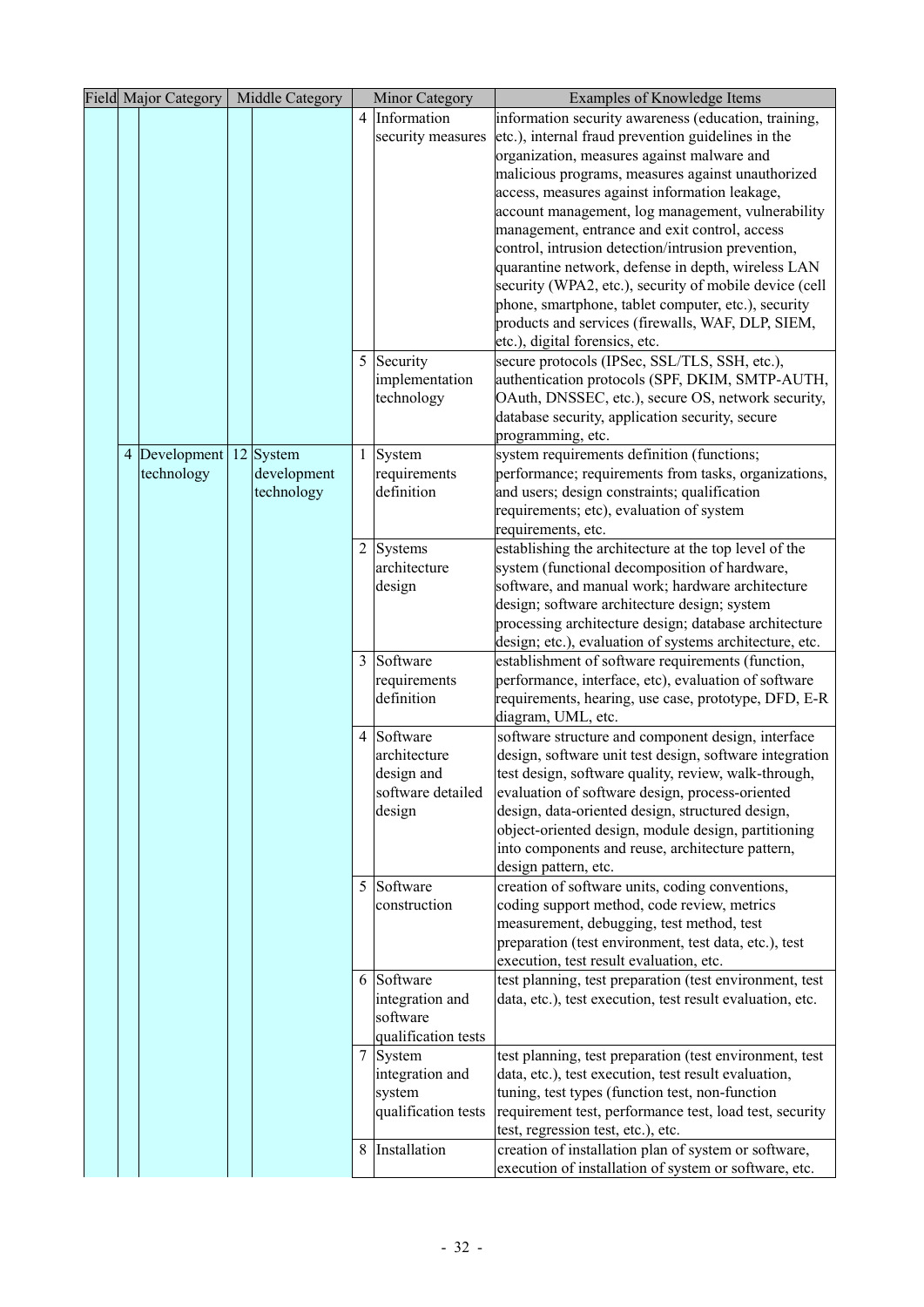|            | <b>Field Major Category</b><br>Middle Category |            | <b>Minor Category</b> |             | Examples of Knowledge Items |                    |                                                                                                                      |
|------------|------------------------------------------------|------------|-----------------------|-------------|-----------------------------|--------------------|----------------------------------------------------------------------------------------------------------------------|
|            |                                                |            |                       |             | 9                           | Acceptance         | acceptance review and acceptance test for system or                                                                  |
|            |                                                |            |                       |             |                             | support            | software, delivery and acceptance of system or                                                                       |
|            |                                                |            |                       |             |                             |                    | software, user manual, education and training, etc.                                                                  |
|            |                                                |            |                       |             |                             | 10 Maintenance and | maintenance style of system or software,                                                                             |
|            |                                                |            |                       |             |                             | disposal           | maintenance procedure of system or software,                                                                         |
|            |                                                |            |                       |             |                             |                    | disposal of system or software, etc.                                                                                 |
|            |                                                |            |                       | 13 Software | 1                           | Development        | software development model, agile development,                                                                       |
|            |                                                |            |                       | development |                             | process and        | process maturity level, software life cycle process                                                                  |
|            |                                                |            |                       | management  |                             | methods            | (SLCP), reuse of software, structured method, formal                                                                 |
|            |                                                |            |                       | techniques  |                             |                    | method, reverse engineering, mashup, etc.                                                                            |
|            |                                                |            |                       |             | $\overline{c}$              | Intellectual       | copyright management, patent management,                                                                             |
|            |                                                |            |                       |             |                             | property           | inventory management, technical protection (copy                                                                     |
|            |                                                |            |                       |             |                             | application        | guard, DRM, activation, etc.), etc.                                                                                  |
|            |                                                |            |                       |             |                             | management         |                                                                                                                      |
|            |                                                |            |                       |             | 3                           | Development        | development environment operation status                                                                             |
|            |                                                |            |                       |             |                             | environment        | management, development environment construction,                                                                    |
|            |                                                |            |                       |             |                             | management         | design data management, tool management, license                                                                     |
|            |                                                |            |                       |             |                             |                    | management, etc.                                                                                                     |
|            |                                                |            |                       |             | 4                           | Configuration      | establishment of configuration identification system,                                                                |
|            |                                                |            |                       |             |                             | management and     | change control, configuration status recording,                                                                      |
|            |                                                |            |                       |             |                             | change control     | assurance of the integrity of items, release                                                                         |
|            |                                                |            |                       |             |                             |                    | management and shipment, etc.                                                                                        |
|            |                                                | 5 Project  |                       | 14 Project  |                             | Project            | project, project management, environment for                                                                         |
|            |                                                | management |                       | management  |                             | management         | project, project governance, project life cycle, project                                                             |
|            |                                                |            |                       |             | $\overline{2}$              |                    | constraints, etc.                                                                                                    |
|            |                                                |            |                       |             |                             | Project            | preparation of project charter, preparation of a project                                                             |
|            |                                                |            |                       |             |                             | integration        | plan, direction of project activities, control of project<br>activities, control of change, closing of project phase |
| Management |                                                |            |                       |             |                             | management         | or poject, collection of learned lessons, etc.                                                                       |
|            |                                                |            |                       |             |                             | 3 Project          | identification of stakeholders, management of                                                                        |
|            |                                                |            |                       |             |                             | stakeholder        | stakeholders, etc.                                                                                                   |
|            |                                                |            |                       |             |                             | management         |                                                                                                                      |
|            |                                                |            |                       |             |                             | Project scope      | definition of scope, creation of WBS, definitioin of                                                                 |
|            |                                                |            |                       |             |                             | management         | activities, control of scope, etc.                                                                                   |
|            |                                                |            |                       |             | 5                           | Project resources  | creation of project team, estimation of resources,                                                                   |
|            |                                                |            |                       |             |                             | management         | determination of project organization, development                                                                   |
|            |                                                |            |                       |             |                             |                    | of project team, control of resources, project team                                                                  |
|            |                                                |            |                       |             |                             |                    | management, etc.                                                                                                     |
|            |                                                |            |                       |             |                             | 6 Project time     | activity sequencing, estimation of activity duration,                                                                |
|            |                                                |            |                       |             |                             | management         | development of schedule, control of schedule, etc.                                                                   |
|            |                                                |            |                       |             |                             | Project cost       | estimation of cost, budget planning, control of cost,                                                                |
|            |                                                |            |                       |             |                             | management         | etc.                                                                                                                 |
|            |                                                |            |                       |             |                             | 8 Project risk     | identification of risks, evaluation of risks, response to                                                            |
|            |                                                |            |                       |             |                             | management         | risks, control of risks                                                                                              |
|            |                                                |            |                       |             | 9                           | Project quality    | quality planning, execution of quality assurance,                                                                    |
|            |                                                |            |                       |             |                             | management         | execution of quality control                                                                                         |
|            |                                                |            |                       |             |                             | 10 Project         | procurement planning, supplier selection,                                                                            |
|            |                                                |            |                       |             |                             | procurement        | management of procurement, etc.                                                                                      |
|            |                                                |            |                       |             |                             | management         |                                                                                                                      |
|            |                                                |            |                       |             |                             | 11 Project         | communications planning, distribution of                                                                             |
|            |                                                |            |                       |             |                             | communications     | information, management of communications, etc.                                                                      |
|            |                                                |            |                       |             |                             | management         |                                                                                                                      |
|            | 6                                              | Service    |                       | 15 Service  | 1                           | Service            | service management, service management system,<br>service, service life cycle, ITIL <sup>2)</sup> , requirements of  |
|            |                                                | management |                       | management  |                             | management         | services, SLA (Service Level Agreement),                                                                             |
|            |                                                |            |                       |             |                             |                    | performance of services and processes, continuous                                                                    |
|            |                                                |            |                       |             |                             |                    | improvement, customer, service provider, etc.                                                                        |
|            |                                                |            |                       |             |                             |                    |                                                                                                                      |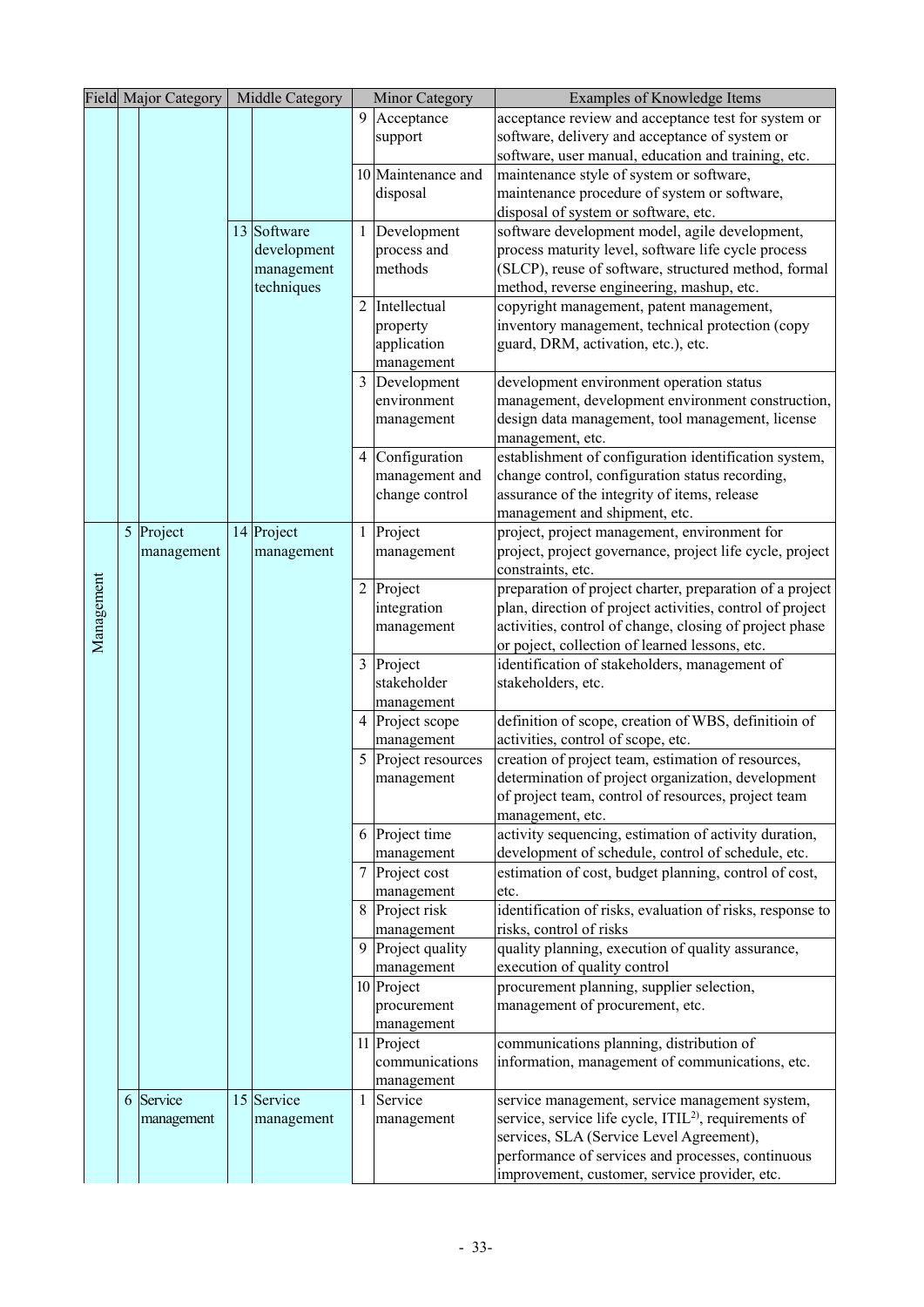|          | <b>Field Major Category</b> | Middle Category  | Minor Category |                    | Examples of Knowledge Items                                                                         |
|----------|-----------------------------|------------------|----------------|--------------------|-----------------------------------------------------------------------------------------------------|
|          |                             |                  |                | 2 Design and       | service planning, design & development and                                                          |
|          |                             |                  |                | trnsition of       | transition of services, acceptance criteria of services,                                            |
|          |                             |                  |                | services           | handover of operations, etc.                                                                        |
|          |                             |                  |                | 3 Service          | process for providing services (service level                                                       |
|          |                             |                  |                | management         | management, service reporting, continuation of                                                      |
|          |                             |                  |                | process            | services and availability management, budgeting and                                                 |
|          |                             |                  |                |                    | accounting services, capacity management), related                                                  |
|          |                             |                  |                |                    | process (business relationship management, supplier                                                 |
|          |                             |                  |                |                    | management), resolution process (incident and                                                       |
|          |                             |                  |                |                    | service requirement management, problem                                                             |
|          |                             |                  |                |                    | management), integrated control process                                                             |
|          |                             |                  |                |                    | (configuration management, change management,                                                       |
|          |                             |                  |                |                    | release and deployment management), etc.                                                            |
|          |                             |                  |                | 4 Operation of     | system operations management, operation, service                                                    |
|          |                             |                  |                | services           | desk, operational resource management, monitoring                                                   |
|          |                             |                  |                |                    | and operations of systems, schedule design,                                                         |
|          |                             |                  |                |                    | operations support tools (monitoring tools, diagnostic                                              |
|          |                             |                  |                |                    | tools, etc.), etc.                                                                                  |
|          |                             |                  |                | 5 Facility         | facility management including equipment such as                                                     |
|          |                             |                  |                | management         | power supply and air conditioning, maintenance and                                                  |
|          |                             |                  |                |                    | protection of facilities, environmental aspects, etc.                                               |
|          |                             | 16 Systems audit | 1              | Systems audit      | significance and purpose of systems audits, targeted                                                |
|          |                             |                  |                |                    | business operations of systems audits, systems                                                      |
|          |                             |                  |                |                    | auditability, qualifications for systems auditor,                                                   |
|          |                             |                  |                |                    | systems audit planning, systems audit                                                               |
|          |                             |                  |                |                    | implementation (preliminary audit, main audit,                                                      |
|          |                             |                  |                |                    | evaluation, conclusions), systems audit reporting,                                                  |
|          |                             |                  |                |                    | systems audit quality evaluation, systems audit                                                     |
|          |                             |                  |                |                    | standards, systems audit techniques, audit evidence,                                                |
|          |                             |                  |                |                    | audit work paper, information security audit,                                                       |
|          |                             |                  |                |                    | assurance-based audit, consulting-based audit,                                                      |
|          |                             |                  |                |                    | computer aided audit technique (CAAT), etc.                                                         |
|          |                             |                  |                | 2 Internal control | significance and purpose of internal control, mutual                                                |
|          |                             |                  |                |                    | checks (separation of job duties) internal control                                                  |
|          |                             |                  |                |                    | reporting system, IT governance, evaluation and                                                     |
|          |                             |                  |                |                    | improvement of internal control, CSA (Control Self                                                  |
|          |                             |                  |                |                    | Assessment), etc.                                                                                   |
|          |                             | 17 System        |                | 1 Information      | significance and purpose of information system                                                      |
|          | 7 System                    |                  |                | system strategy    | strategy, total optimization policy, total optimization                                             |
| Strategy | strategy                    | strategy         |                |                    | planning, computerization promotion system,                                                         |
|          |                             |                  |                |                    | computerization investment planning, business                                                       |
|          |                             |                  |                |                    | model, business operations model, information                                                       |
|          |                             |                  |                |                    | systems model, EA (Enterprise Architecture),                                                        |
|          |                             |                  |                |                    | program management, system owner, data owner,                                                       |
|          |                             |                  |                |                    | process framework, quality control (quality control                                                 |
|          |                             |                  |                |                    | framework), information systems strategy evaluation                                                 |
|          |                             |                  |                |                    | information systems strategy implementation                                                         |
|          |                             |                  |                |                    | management, IT investment management, IT                                                            |
|          |                             |                  |                |                    | management capability index, etc.                                                                   |
|          |                             |                  |                |                    |                                                                                                     |
|          |                             |                  |                | 2 Business process | BPR, analysis of business operations, business                                                      |
|          |                             |                  |                |                    | improvement, design of business operations, BPM<br>(Business Process Management), BPO, SFA,         |
|          |                             |                  |                |                    | offshore, etc.                                                                                      |
|          |                             |                  |                | Solution business  |                                                                                                     |
|          |                             |                  | 3              |                    | solution business types and service arrangement,<br>business package, problem solving support, ASP, |
|          |                             |                  |                |                    |                                                                                                     |
|          |                             |                  |                |                    | SOA, cloud computing (SaaS, PaaS, IaaS, etc.), etc.                                                 |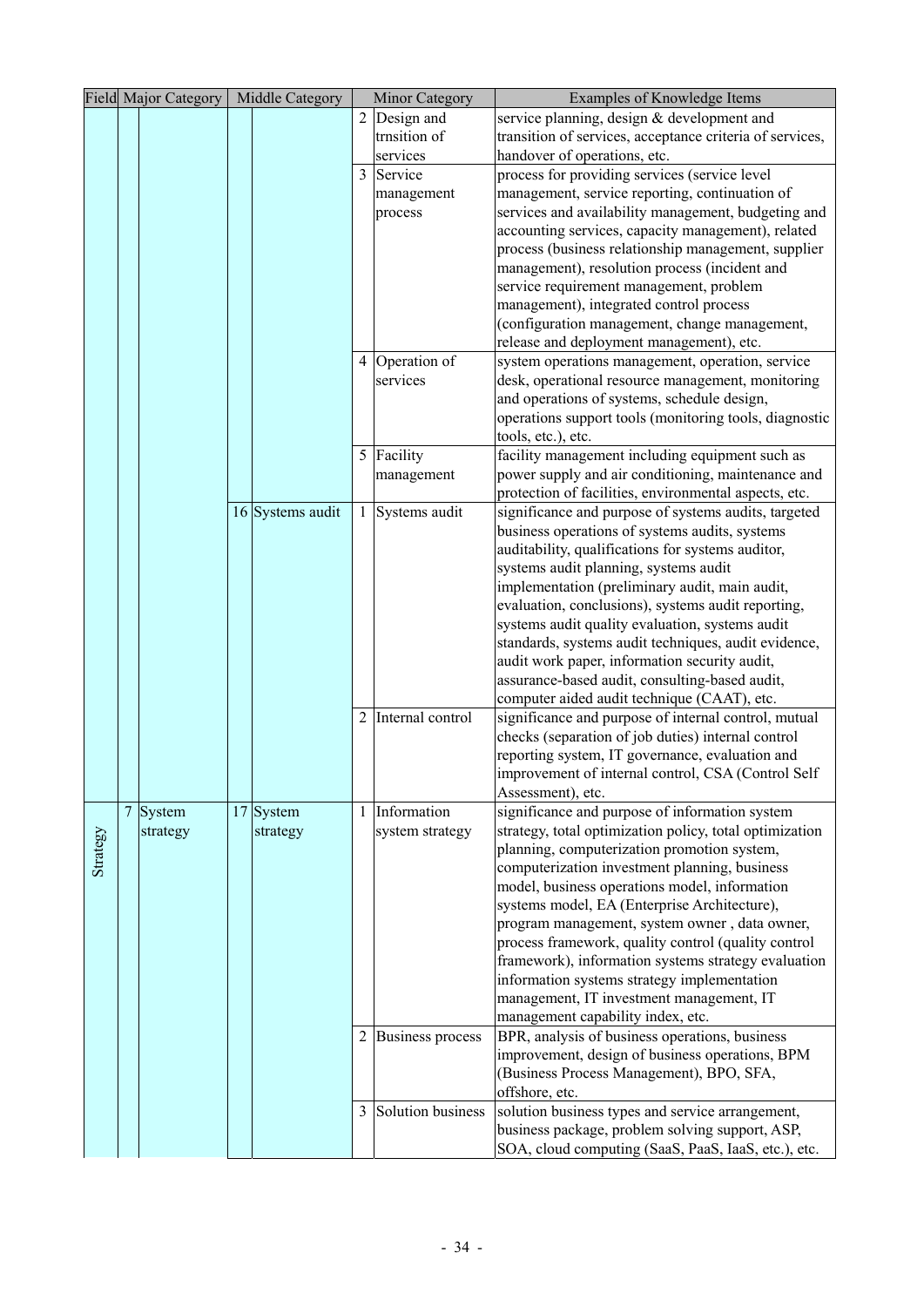|   | Field Major Category        | Middle Category                            | <b>Minor Category</b> |                                                      | <b>Examples of Knowledge Items</b>                                                                                                                                                                                                                                                                                                                                                          |  |
|---|-----------------------------|--------------------------------------------|-----------------------|------------------------------------------------------|---------------------------------------------------------------------------------------------------------------------------------------------------------------------------------------------------------------------------------------------------------------------------------------------------------------------------------------------------------------------------------------------|--|
|   |                             |                                            |                       | 4 System utilization<br>promotion and<br>evaluation  | information literacy, data utilization, popularization<br>and awareness raising, human resource training plan,<br>evaluation and verification of information system<br>utilization, digital divide, information system                                                                                                                                                                      |  |
|   |                             | 18 System                                  | 1                     | Computerization                                      | disposal etc.<br>computerization initiative, basic computerization                                                                                                                                                                                                                                                                                                                          |  |
|   |                             | planning                                   |                       | planning                                             | policy, total development schedule, project<br>promotion framework, staff training planning,<br>development return on development investment,<br>investment decision making methods (PBP, DCF<br>method, etc.), IT portfolio, system life cycle,<br>information system installation risk analysis, etc.                                                                                     |  |
|   |                             |                                            |                       | 2 Requirements<br>definition                         | requirements analysis, user needs study, current state<br>analysis, definition of problems/issues, requirements<br>definition method, operational requirements<br>definition, functional requirements definition, non-<br>functional requirements definition, verification of<br>stakeholder requirements, verification of the<br>consistency with the information system strategy,<br>etc. |  |
|   |                             |                                            |                       | 3 Procurement<br>planning and<br>implementation      | procurement plan, procurement requirements,<br>procurement conditions, RFP (Request For Proposal),<br>proposal evaluation criteria, estimates, proposals,<br>vendor selection, procurement risk analysis, internal<br>& external manufacturing criteria, software asset<br>management, software supply chain management,<br>etc.                                                            |  |
| 8 | <b>Business</b><br>strategy | 19 Business<br>strategy<br>management      | 1                     | <b>Business strategy</b><br>techniques               | competition strategy, differentiation strategy, blue<br>ocean strategy, core competence, M&A, alliance,<br>group management, corporate philosophy, SWOT<br>analysis, PPM, value chain analysis, growth matrix,<br>outsourcing, shared service, incubator, etc.                                                                                                                              |  |
|   |                             |                                            |                       | 2 Marketing                                          | marketing theory, marketing techniques, marketing<br>analysis, LTV (Life Time Value), consumer behavior<br>model, advertisement strategy, brand strategy, price<br>strategy, etc.                                                                                                                                                                                                           |  |
|   |                             |                                            |                       | 3 Business strategy<br>and<br>goal/evaluation        | business strategy planning, business environment<br>analysis, needs/wants analysis, competitive analysis,<br>PEST analysis, strategic targets, CSF, KPI, KGI,<br>balance score card, etc.                                                                                                                                                                                                   |  |
|   |                             |                                            |                       | 4 Business<br>management<br>system                   | CRM, SCM, ERP, decision support, knowledge<br>management, EIP (Enterprise Information Portal),<br>etc.                                                                                                                                                                                                                                                                                      |  |
|   |                             | 20 Technological<br>strategy<br>management |                       | Planning of<br>technology<br>development<br>strategy | product trend, technology trend, success case, idea<br>creation, core technology, technology research,<br>technology acquisition, technology licensing,<br>technological tie-up, MOT (Management Of<br>Technology), industry-academia-government<br>collaboration, standardization strategy, etc.                                                                                           |  |
|   |                             |                                            | 2                     | Technology<br>development plan                       | technical development investment planning,<br>technology development site planning, human<br>resources planning, technology roadmap, product<br>application roadmap, patent acquisition roadmap, etc.                                                                                                                                                                                       |  |
|   |                             | 21 Business<br>industry                    | 1                     | <b>Business system</b>                               | distribution information system, logistics information<br>system, public information system, medical<br>information system, financial information system, e-<br>Government, POS system, XBRL, smart grid, Web<br>conference system, ubiquitous computing, etc.                                                                                                                              |  |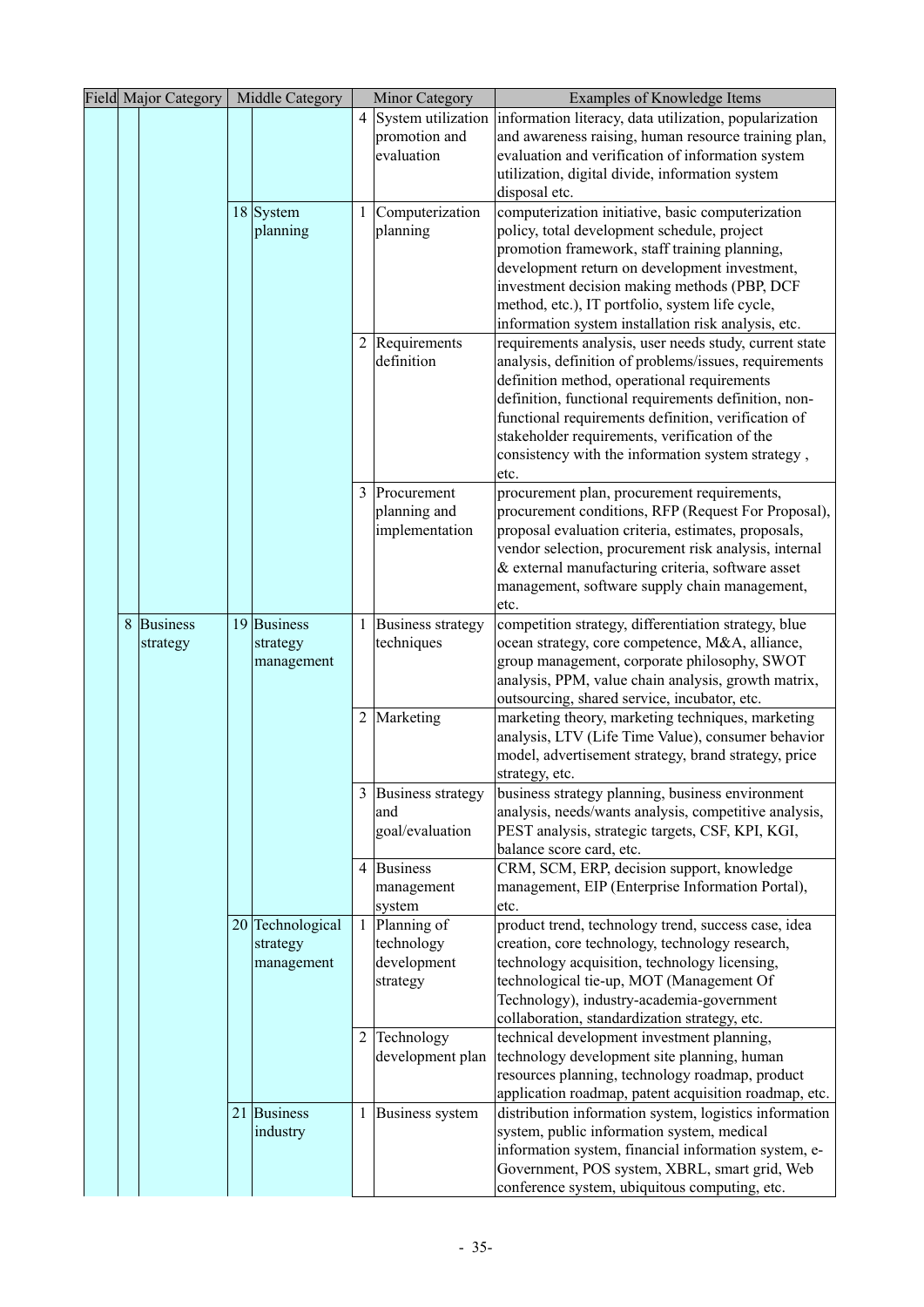| <b>Field Major Category</b> |                                                  | Middle Category            |                     | <b>Minor Category</b>                               | Examples of Knowledge Items                                                                                                                                                                                                                                                                                                                                                                                                                                                                                                                                                                         |
|-----------------------------|--------------------------------------------------|----------------------------|---------------------|-----------------------------------------------------|-----------------------------------------------------------------------------------------------------------------------------------------------------------------------------------------------------------------------------------------------------------------------------------------------------------------------------------------------------------------------------------------------------------------------------------------------------------------------------------------------------------------------------------------------------------------------------------------------------|
|                             |                                                  |                            | $\overline{2}$      | Engineering<br>system                               | significance and purpose of engineering system,<br>production management system, MRP, PDM, CAE,<br>etc.                                                                                                                                                                                                                                                                                                                                                                                                                                                                                             |
|                             |                                                  |                            | 3                   | e-business                                          | EC (electronic commerce such as BtoB and BtoC),<br>electronic payment system, EDI, IC card and RFID<br>application system, social media (SNS, mini-blogs,<br>etc.), long tail, etc.                                                                                                                                                                                                                                                                                                                                                                                                                 |
|                             |                                                  |                            |                     | 4 Consumer<br>appliances                            | audio and video equipment, household electrical<br>appliances, personal information appliances (cell<br>phone, smartphone, tablet terminal, etc.), educational<br>and entertainment equipment, computer<br>peripherals/OA equipment, industrial terminal<br>equipment, consumer communications terminals, etc.                                                                                                                                                                                                                                                                                      |
|                             |                                                  |                            | 5                   | Industrial devices                                  | communication devices, transport/construction<br>equipment, industrial equipment/ FA equipment/<br>industrial robots, facility equipment, medical devices,<br>analytical/measurement instruments, etc.                                                                                                                                                                                                                                                                                                                                                                                              |
|                             | $\overline{9}$ Corporate<br>and legal<br>affairs | 22 Corporate<br>activities |                     | Management and<br>organization<br>theory            | business management, PDCA, management<br>organization (divisional system, company system,<br>CIO, CEO, etc), corporate governance, CSR, IR,<br>corporate identify, green IT, human resources (OJT,<br>management by objectives, case studies,<br>discretionary labor system, etc), behavioral science<br>(leadership, communication, technical writing,<br>presentation, negotiation, motivation), TQM, risk<br>management, BCP, IPO (Initial Public Offering), etc.                                                                                                                                |
|                             |                                                  |                            | $\overline{2}$      | OR/IE                                               | LP (Linear Programming), inventory problem,<br>PERT/CPM, game theory, analysis techniques (work<br>analysis, PTS, work sampling, etc), inspection<br>techniques (OC curve, sampling, simulation, etc),<br>quality control techniques (seven QC tools, new<br>seven QC tools, and so on), etc.                                                                                                                                                                                                                                                                                                       |
|                             |                                                  |                            |                     | 3 Accounting and<br>financial affairs               | financial accounting, management accounting,<br>accounting standards, financial statements,<br>consolidation accounting, depreciation, break-even<br>point, financial indicators, initial cost, lease and<br>rental, cash planning and cash management, asset<br>management, economy computation, IFRS, etc.                                                                                                                                                                                                                                                                                        |
|                             |                                                  | 23 Legal affairs           | 1<br>$\overline{2}$ | Intellectual<br>property rights<br>Laws on security | Copyright Act, Industrial Property Law, Unfair<br>Competition Prevention Act, (trade secrets, etc.), etc.<br>The Basic Act on Cybersecurity, Act on the<br>Prohibition of Unauthorized Computer Access, penal<br>code (penalty on computer virus creation, etc.), Act<br>on the Protection of Personal Information, Guidelines<br>for the Proper Handling of Specific Personal<br>Information, Act on the Limitation of Liability for<br>Damages of Specified Telecommunication Service<br>Providers and the Right to Demand Disclosure of<br>Identification Information of the Senders, Act on the |
|                             |                                                  |                            |                     |                                                     | Regulation of Transmission of Specified Electronic<br>Mail, standards of measures against unauthorized<br>access to computers, standards of measures against<br>computer virus, etc.                                                                                                                                                                                                                                                                                                                                                                                                                |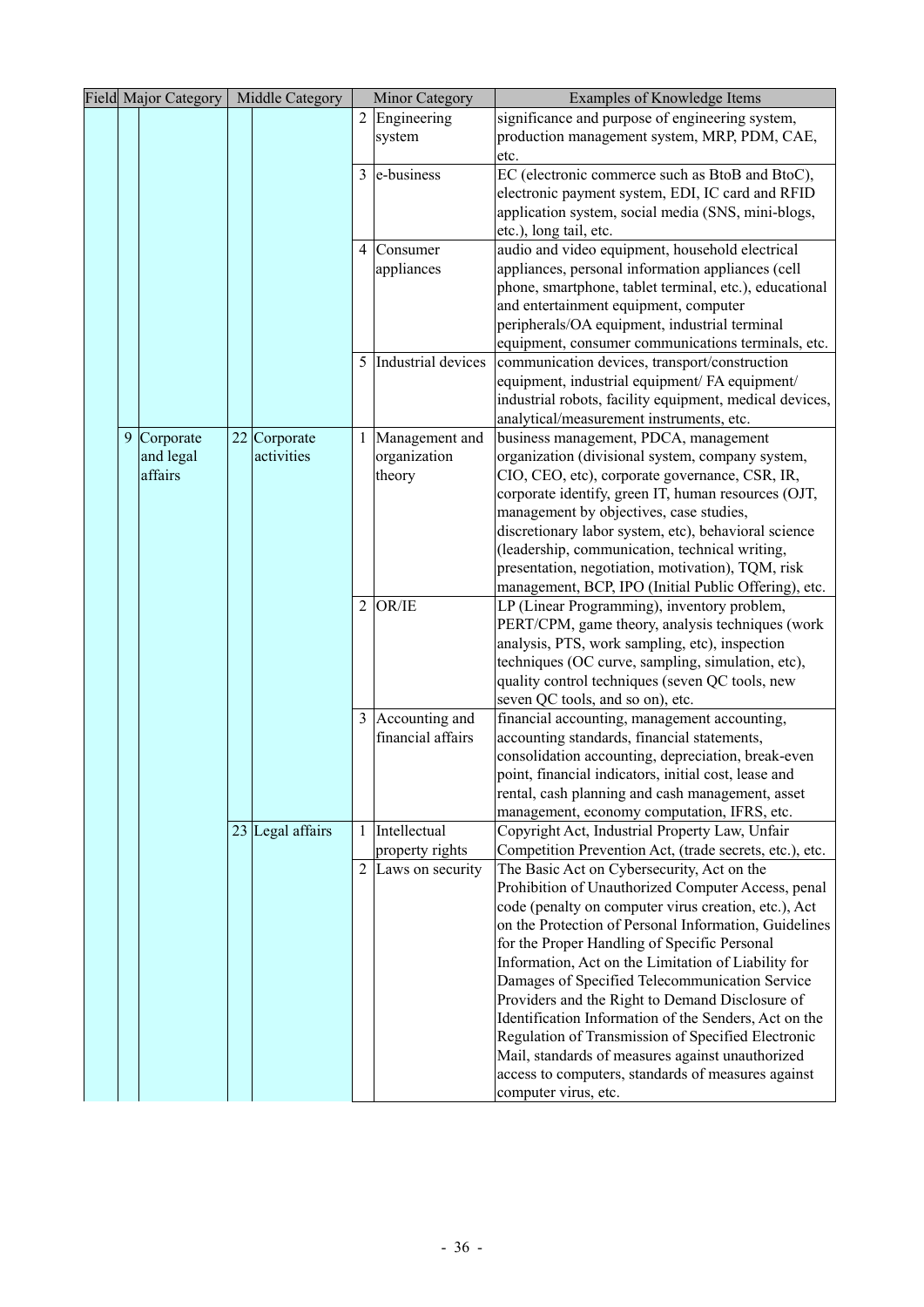|  | <b>Field Major Category</b> | Middle Category |              | <b>Minor Category</b> | Examples of Knowledge Items                           |
|--|-----------------------------|-----------------|--------------|-----------------------|-------------------------------------------------------|
|  |                             |                 | $\mathbf{3}$ | Laws on labor         | Labor Standards Act, laws on labor, outsourcing       |
|  |                             |                 |              | and transaction       | contract, software agreement, license agreement,      |
|  |                             |                 |              |                       | OSS license (GPL, BSD license, etc.), public domain,  |
|  |                             |                 |              |                       | creative commons, NDA (Non-Disclosure                 |
|  |                             |                 |              |                       | Agreement), Act against Delay in Payment of           |
|  |                             |                 |              |                       | Subcontract Proceeds, Etc. to Subcontractors, Act for |
|  |                             |                 |              |                       | Securing the Proper Operation of Worker Dispatching   |
|  |                             |                 |              |                       | Undertakings and Improved Working Conditions for      |
|  |                             |                 |              |                       | Dispatched Workers, civil code, commercial code,      |
|  |                             |                 |              |                       | Whistleblower Protection Act, Act on Specified        |
|  |                             |                 |              |                       | Commercial Transactions, etc.                         |
|  |                             |                 |              | 4 Other laws,         | compliance, information disclosure,                   |
|  |                             |                 |              | guidelines, and       | Telecommunication Business Law, network related       |
|  |                             |                 |              | engineer ethics       | laws and regulations, Companies Act, Financial        |
|  |                             |                 |              |                       | Instruments and Exchange Law, Act for Promotion of    |
|  |                             |                 |              |                       | Use of Recycled Resources, tax laws, export-related   |
|  |                             |                 |              |                       | laws and regulations, System Management Standards,    |
|  |                             |                 |              |                       | Software Management Guidelines, information           |
|  |                             |                 |              |                       | ethics, engineer ethics, professionalism, etc.        |
|  |                             |                 | 5            | Standardization       | roles of JIS, ISO, IEEE, and other associated bodies, |
|  |                             |                 |              |                       | standardization organizations, international          |
|  |                             |                 |              |                       | certification framework                               |
|  |                             |                 |              |                       | (accreditation/certification/inspection bodies),      |
|  |                             |                 |              |                       | various codes (character codes, etc.), JIS Q 15001,   |
|  |                             |                 |              |                       | ISO 9000, ISO 14000, etc.                             |

Note 1: Java is a trademark or a registered trademark of Oracle Corporation and/or its affiliates in the United States and other countries.

Note 2: ITIL is a registered trademark of AXELOS Limited.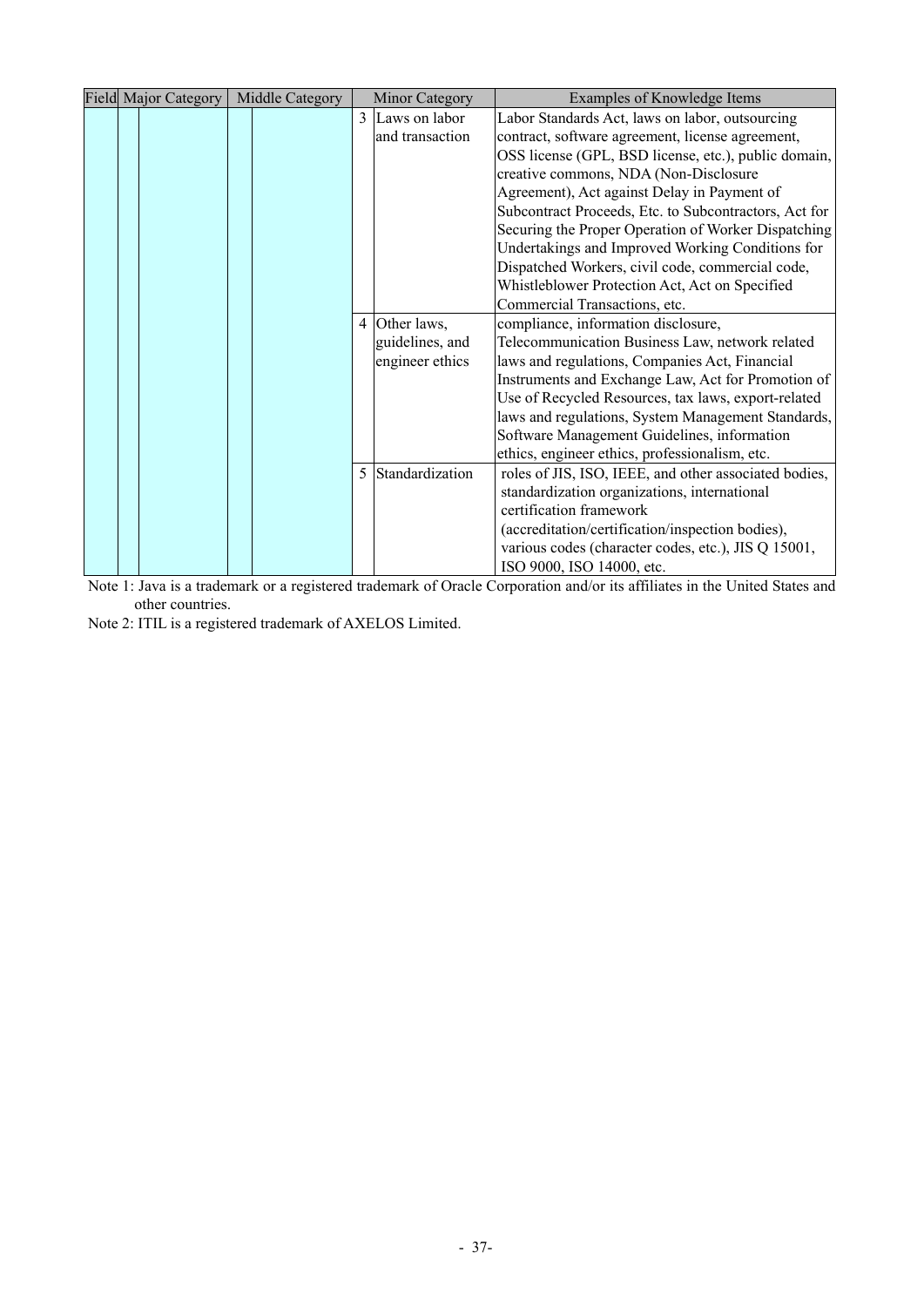### (Afternoon Examinations)

The scope of Afternoon examination questions of each examination category are shown below.

#### Information Security Management Examination (SG)

- 1 Information Security Management Planning and Information Security Requirements
	- a) Planning of information assets management Identification of information assets and clarification of values, clarification of management responsibility and acceptable range of use, creation of information assets ledger, etc.
	- b) Information security risk assessment and risk response Identification/analysis/evaluation of risks, consideration of measures against risks, formulation of plan for responding risks, etc.
	- c) Presenting information security requirements regarding information assets Physical and environmental security, technical and operational security concerning information systems of the department, etc.
	- d) Presenting information security requirements to continuously ensure information security
- 2 Operations and Continual Improvement of Information Security Management
	- a) Management of information assets Maintenance and management of information assets ledger, media management, recording the status of use, etc.
	- b) Ensuring information security when using information systems of the department Protection from malware, backup, log collection and monitoring, maintaining information security in forwarding information, vulnerability control, user access control, inspection of operating conditions, etc.
	- c) Ensuring information security in outsourcing business operations and processes Review of information security of the vendors, implementation of information security management at the vendors, completion of outsourcing, etc.
	- d) Management of information security incidents Detection, initial process, analysis and recovery, proposal and implementation of preventive measures against recurrence, collection of evidence, etc.
	- e) Raising awareness of information security Education and training concerning information security, advice concerning information security, prevention of information leakage through internal fraud, etc.
	- f) Maintaining compliance Guidance for compliance, evaluation and improvement of the status of compliance, etc.
	- g) Continual improvement of information security management Organizing and analyzing issues, revising information security regulations (internal regulations in the organization including information security policy), etc.
	- h) Collecting and evaluating case examples and trends related to information security

### Fundamental Information Technology Engineer Examination (FE)

- 1 Computer Systems
	- a) Hardware

Expression in numbers, characters, graphics, and sound, processing apparatus, storage devices and media, input/output devices, instruction execution methods, addressing methods, system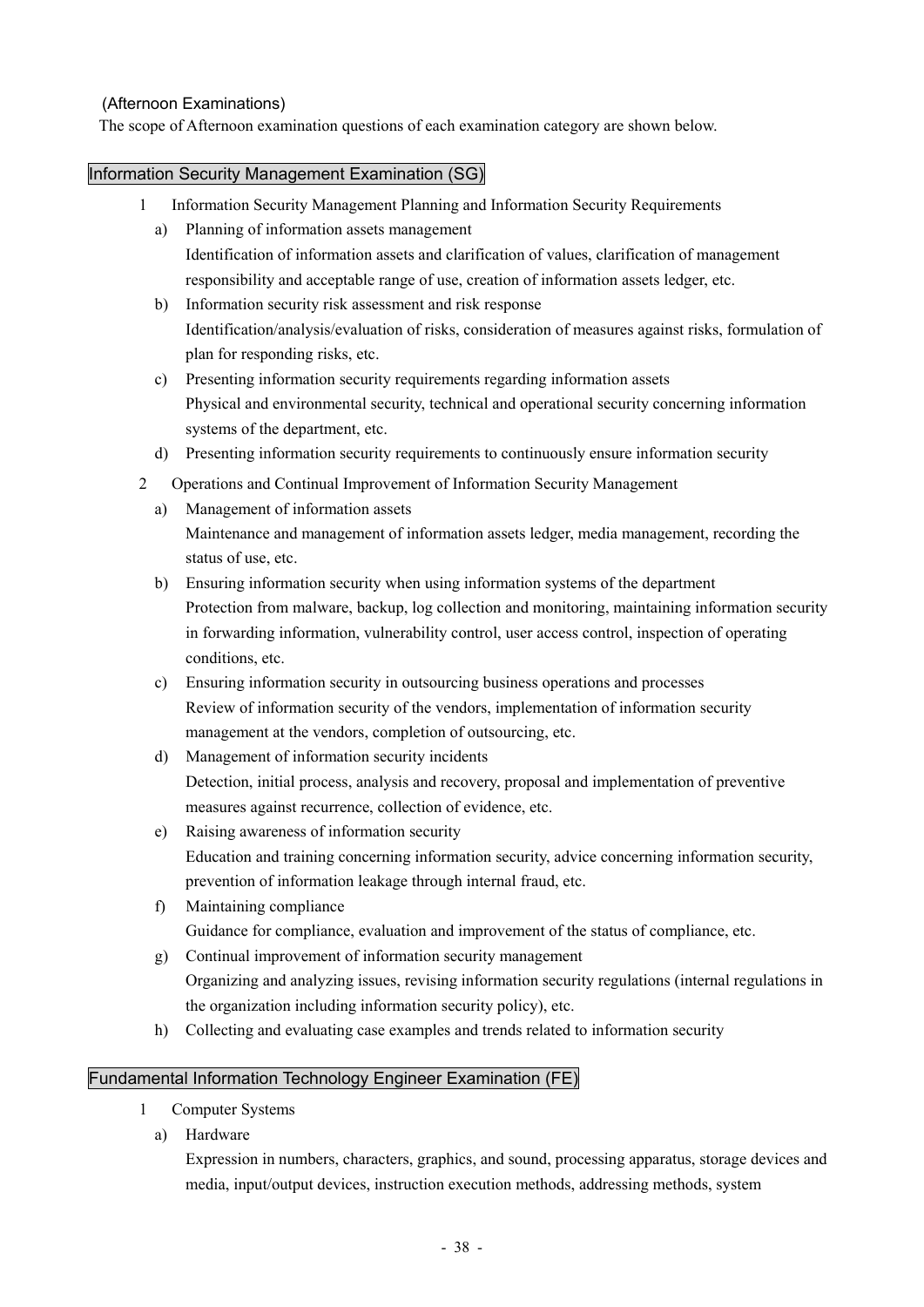configuration, etc.

b) Software

OSs, middleware, application software, language processing tools, etc.

c) Databases

Database types and characteristics, data models, normalization, DBMS, database languages (SQL), etc.

d) Networks

Network configuration, internet, intranet, protocols, data transmission, transmission control, etc.

2 Information Security

Information security policy, information security management, database security, network security, application security, physical security, access control, encryption, authorization, anti-malware measures (computer viruses, bots, spyware, etc.), countermeasures against unauthorized access, personal information protection, etc.

3 Data Structure and Algorithms

Arrays, list structure, tree structure, graphs, sorting, search, numeric calculation, character string processing, graphics processing, file processing, computational complexity, error, etc.

4 Software Design

Software requirements definition, software formula design, software detailed design, structured design, module design, object-oriented design, web application design, test planning, human interfaces, etc.

5 Software Development

Programming (C, COBOL, Java, assembly, spreadsheet software), testing, debugging, etc.

- 6 Management
	- a) Project Management

Project plan, estimation methods, quality management, schedule management, cost management, staffing management, risk management, etc.

b) Service Management

Service management process (service level management, continuation of services and availability management, capacity management, incident and service requirement management, problem management, change management, etc.), operation of services (system operations management, operation, service desk), etc.

- 7 Strategy
	- a) System Strategy

Information system strategy (total computerization plan, business model, etc.), business process improvement (BPR, etc.), solution business, etc.

b) Management strategy / corporate and legal affairs

Management strategy methods (outsourcing, competitive superiority, SWOT analysis, etc.), marketing (marketing theory, marketing tools, etc.), corporate activities, accounting/financial affairs, legal affairs, standardization, etc.

### Applied Information Technology Engineer Examination (AP)

1 Business Strategy

Marketing, business analysis, business and corporate strategy, corporate finance, business value evaluation, business continuity plan (BCP), accounting/financial affairs, leadership theory, etc.

2 Information Strategy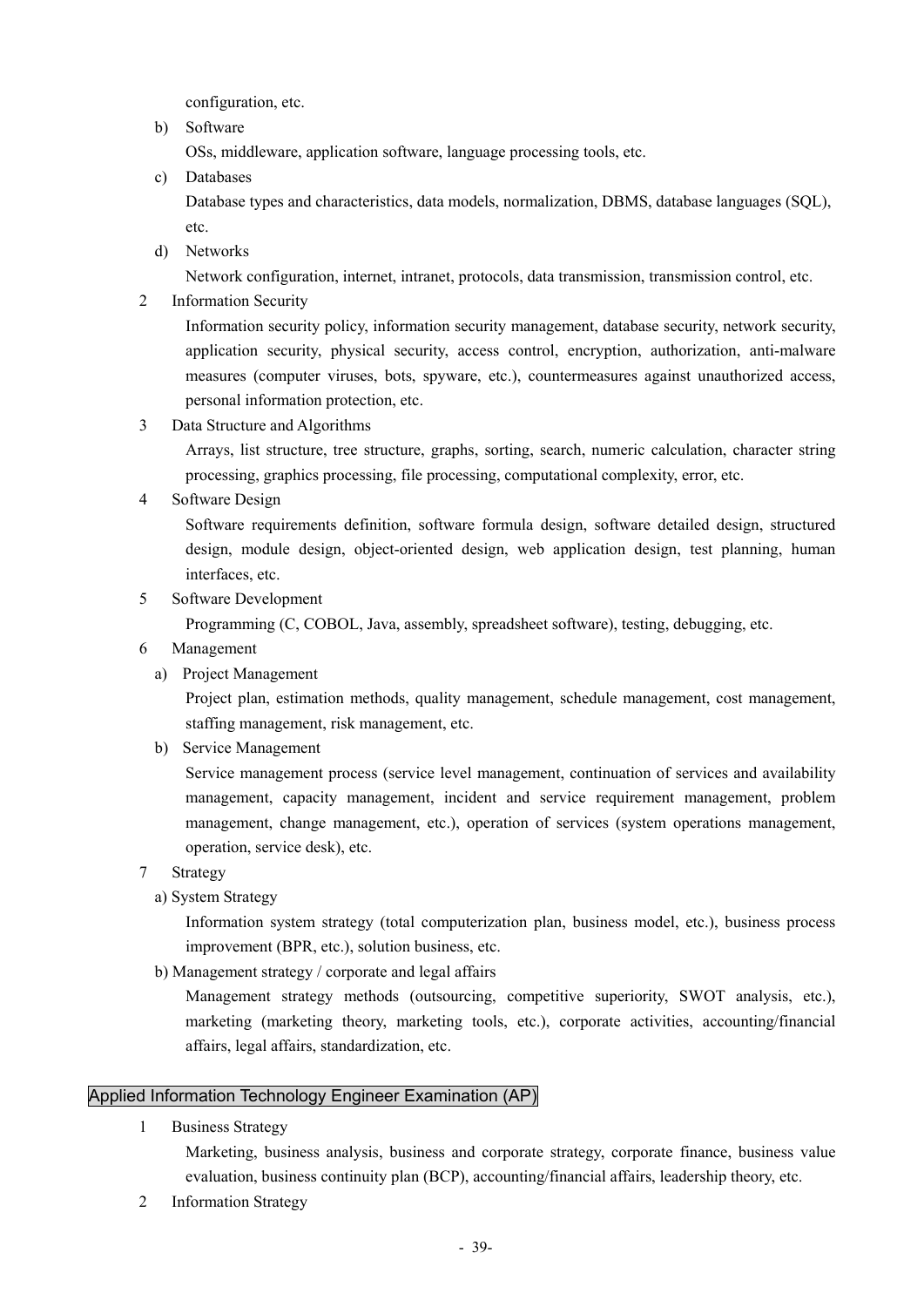Business models, product strategy, organizational operation, outsourcing strategy, information industry trends, information technology trends, international standardization trends, etc.

3 Strategy Planning and Consulting Techniques

Logical thinking, presentation techniques, balance score card and SWOT analysis, etc.

4 System Architecture

Formula design and functional decomposition, request for proposals (RFP), requirements analysis, reliability and performance, web technology, (including web services and SOAs), visualization technology, knowledge of tasks in major industries, application of software package and open source software, other trends in new technologies, etc.

5 Service Management

Service management process (service level management, continuation of services and availability management, budgeting and accounting services, capacity management, incident and service requirement management, problem management, configuration management, change management, release and deployment management, etc.), operation of services (system operations management, operations management for virtual environment, operation, service desk, etc.), etc.

6 Project Management

Project planning and management (scope, process, quality, budget, personnel, procurement, risks, communication), etc.

7 Networks

Network architecture, protocols, Internet, intranet, VPN, communication traffic, wired and wireless communication, etc.

8 Databases

Data models, normalization, DBMS, database languages (SQL), database system operation and maintenance, etc.

9 Embedded Systems Development

Realtime OS and MPU architecture, energy saving, high reliability design and memory management, sensors and actuators, embedded system design, individual applications (mobile phone, car, household appliances, etc.) etc.

10 Information Systems Development

External design, internal design, test planning and testing, standardization and componentialization, development environment, object-oriented analysis (UML), software lifecycle process (SLCP), individual application systems (ERP, SCM, CRM, and so on), etc.

11 Programming

Algorithms, data structure, program creation technology (programming languages, markup languages), web programming, etc.

12 Information Security

Information security policy, information security management, risk analysis, database security, network security, application security, physical security, access control, encryption, authorization, PKI, firewall, anti-malwar measures (computer viruses, bots, spyware, etc.), countermeasure against unauthorized access, personal information protection, etc.

13 Systems Audit

IT governance, auditing of information system and embedded system planning, development, operation, and maintenance, information security auditing, personal information protection auditing, collaboration and adjustment with other audits (accounts audits, task audits, etc.), systems audit planning, implementation, and reporting, systems audit related laws and regulations, etc.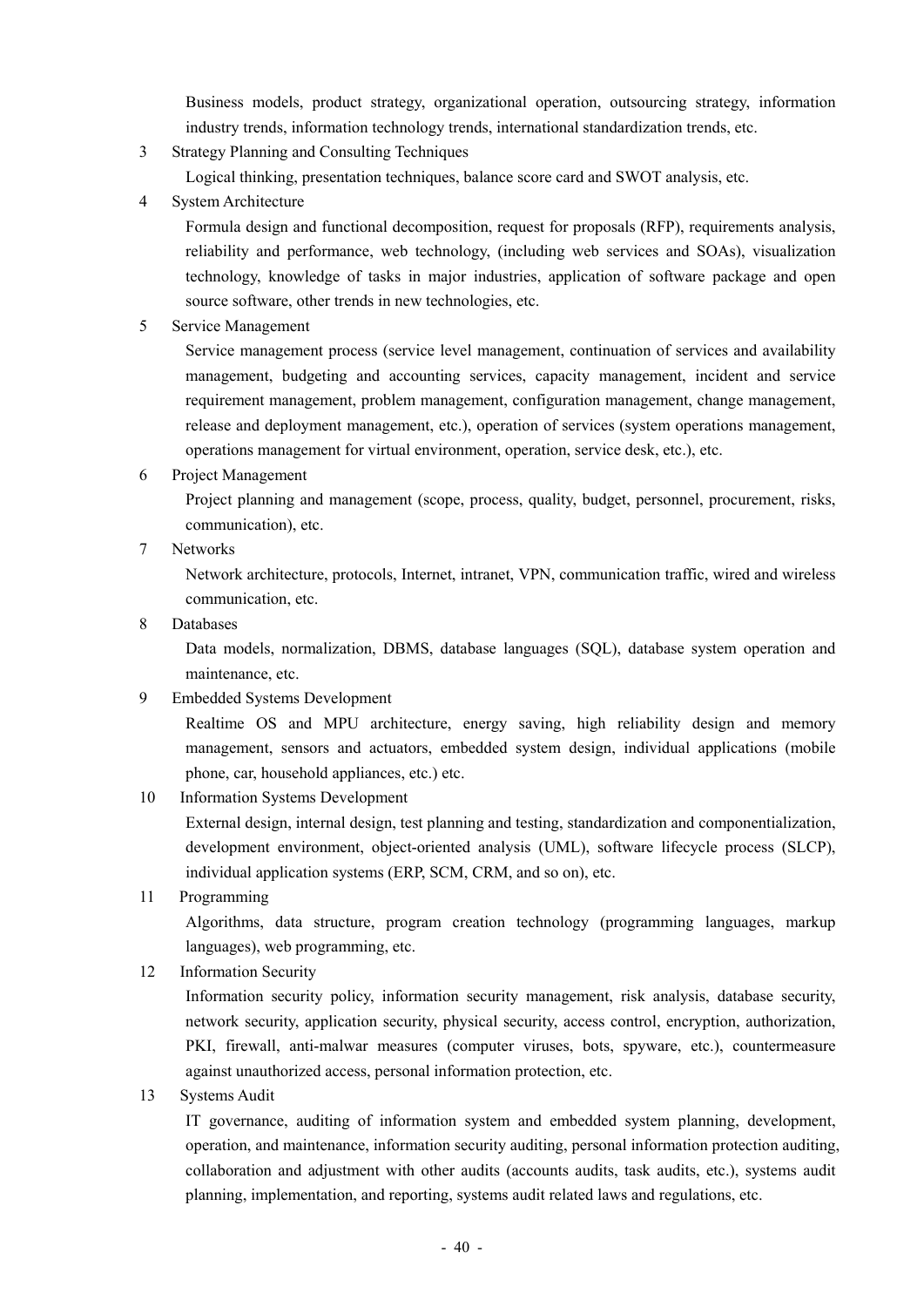#### Information Technology Strategist Examination (ST)

1 Formulation or support of business strategy utilizing information technology, reflecting the business characteristics of each industry

Formulation of business strategy utilizing information technology based on a management strategy, business model development proposals using information technology, business reform planning, proposals to increase the added value of new products and services, selection of system solutions, formulation of outsourcing strategy, etc.

2 Formulation of information system strategy and overall systemization plans, reflecting the business characteristics of each industry

Definition of task models, definition of overall information systems, analysis and prioritization of information system development issues, formulation of information system infrastructure configuration policy and standard, formulation of system solution application policy (ERP packages, etc), formulation of mid to long-term information systemization plans, formulation of information system section operation policy, formulation of overall IT control preparation policy, formulation and implementation of business continuity plan (BCP), analysis of system risks, formulation of disaster response plan, formulation of information systemization annual plans, etc.

3 Formulation of individual systemization concepts and plans, reflecting the business characteristics of each industry

Formulation of systemization concepts, definition of system problems of tasks, task system analysis, task model creation, task process design, organization of systemized functions and formulation of system methods, formulation of system selection policy (application of system solutions, etc), creation of overall development schedule, formulation of project execution structure, preparation of request for proposals (RFP), proposal evaluation and selection of suppliers, estimation of costs and system return on investment, etc.

4 Execution control and evaluation of information system strategy considering the assumptions and restrictions of each business

Progress management of overall reform program for products, services, work, organization, and information systems; standardization promotion of information system infrastructure standard and system-related quality management standard; risk control and handling of reform execution; promoting the application of system solutions; promotion of system utilization; analysis, evaluation, and improvement of reform program effects, costs, and risks; performance evaluation of business strategy, information system strategy, overall systemization plan, and individual systemization plans; etc.

5 Formulation and promotion of planning, development, support, and maintenance plans for embedded systems

Technical trends analysis of communications, information, architecture, human interface, storage, semiconductors, measurement, control, and platforms; development of product strategy in consideration of trends in a product market and in-house technical evaluations; organization of considerations for intellectual property, regulations, laws, safety and environmental measures for products; risk analysis; formulation of procurement policy; evaluation of consistency with management strategy; verification and adjustment of requirements; etc.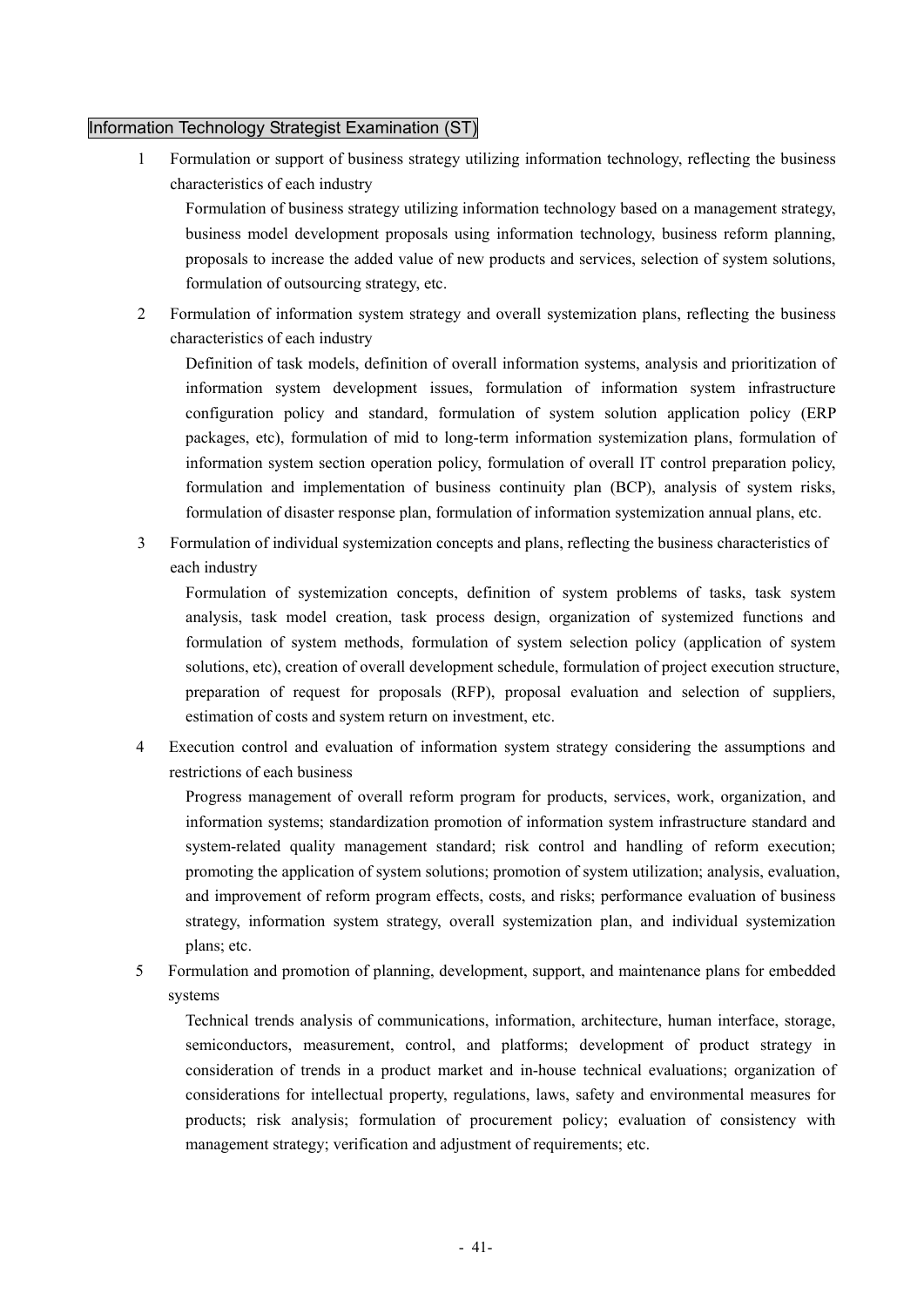### Systems Architect Examination (SA)

[Information Systems]

- 1 Contracts and Agreements
	- Request for Proposals (RFP) and proposals preparations, project planning support, etc.
- 2 Planning

Verification of target task content, analysis of target task systems, investigation of applicable information technology, creation of task models, organization of systemized functions and formulation of system methods, clarification of basic policy for service levels and quality, consideration of feasibility, formulation of system selection policy, estimation of cost and system return on investment, etc.

3 Requirements Definition

Identification of requirements and definition of constraints, definition of task requirements, materialization of requirements for the organization and environment, definition of functional requirements, definition of non-functional requirements, definition of schedule-related requirements, etc.

4 Development

System requirements definition, system formula design, software requirements definition, software formula design, software detailed design, system integration, system qualification verification testing, software installation, system installation, software acceptance support, system acceptance support, etc.

5 Operation and Maintenance

Operational testing, task and systems migration, system operation evaluation, task operation evaluation, evaluation of return on investment and task effects, understanding and correction analysis of maintenance-related problems, etc.

6 Related Knowledge

Configuration management, quality assurance, auditing, related legislation, trends in information technology, etc.

#### [Embedded Systems]

1 Functional Requirements Analysis, Determination of Functional Specifications, etc.

Functional requirements analysis for development systems, quality requirements analysis, development process design, cost design, performance design, compilation of functional specifications, related technology, etc.

2 Determination of Hardware and Software Requirements Specifications that Satisfy Functional Specifications

Hardware and software trade-off, functional decomposition analysis, functional decomposition into system components, determination of interface specifications between devices, creation of software and hardware requirements specification documents, system architecture design, reliability design, design for ease of maintenance, selection of realtime operating systems, etc.

- 3 Determination of Development Method according to an Embedded System Model-based design, process model design, object-oriented model design, etc.
- 4 Use of Generic Modules

Module design, reuse, configuration management, etc.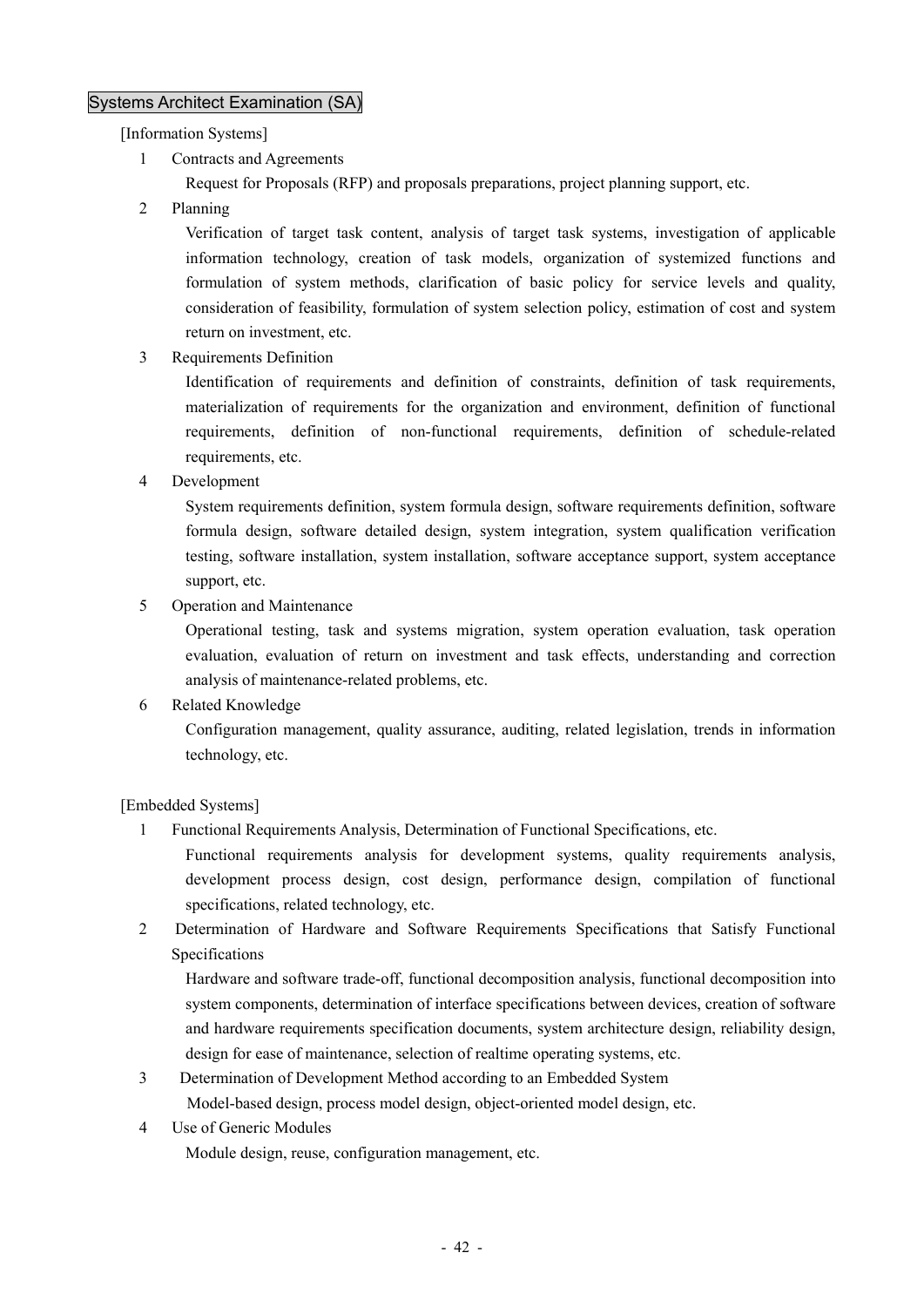### Project Manager Examination (PM)

- 1 Initiating Project and Establishment of Project Plan
	- Project, project management, environment for project, project governance, project life cycle, project constraints, preparation of project charter, identification of stakeholders, creation of project team, definition of scope, requirements and estimates, creation of WBS, definition of activities, estimation of resources, determination of project organization, activity sequencing, estimation of activity duration, development of schedule, estimation of cost, budget planning, identification of risks, evaluation of risks, quality planning, procurement planning, communications planning, preparation of a project plan, RFP (Request For Proposal), laws and standards, etc.
- 2 Project Implementation and Control

Direction of project activities, control of project activities, control of change, management of stakeholders, control of scrope. development of project team, control of resources, project team management, control of schedule, control of cost, response to risks, control of risks, execution of quality assurance, execution of quality control, supplier selection, confidentiality and contract management, management of procurement, distribution of information, management of communications, internal control of project, etc.

3 Project Closing

Project evaluation techniques and applicable technologies, evaluation indexes after project completion, analysis of differences between project plan and actual results, evaluation of acceptance results, evaluation of contract compliance status, collection of learned lessons, compilation of project completion reports, closing of project phase or project, etc.

### Network Specialist Examination (NW)

- 1 Network System Planning, Requirements Definition and Development
	- Network system requirements analysis, logical design, physical design, reliability design, performance design, security design, address design, operation design, implementation, testing, transition, evaluation (performance, reliability, quality, economy, etc), improvement proposals, etc.
- 2 Network System Operation and Maintenance

Network system operation and maintenance, security management and structure, etc.

3 Network Technology and Related Legislation and Standards

Network system configuration technology, traffic-related technology, security technology, reliability design technology, encoding/data transmission technology, network related laws and ethics, network related domestic and international standards, other standards, etc.

- 4 Networks Service Utilization Use techniques and evaluation techniques of different kinds of network services that have been brought or are being brought to the market, technology for migration from the current system, etc.
- 5 Network Application Technology e-mail, file transfer, Web access technology, inter-application communication, content distribution, etc.

### Database Specialist Examination (DB)

1 Database System Planning, Requirements Definition, and Development Database system planning, requirements definition, creation of concept data models, code design, physical database design and construction, data operation design, access performance estimation,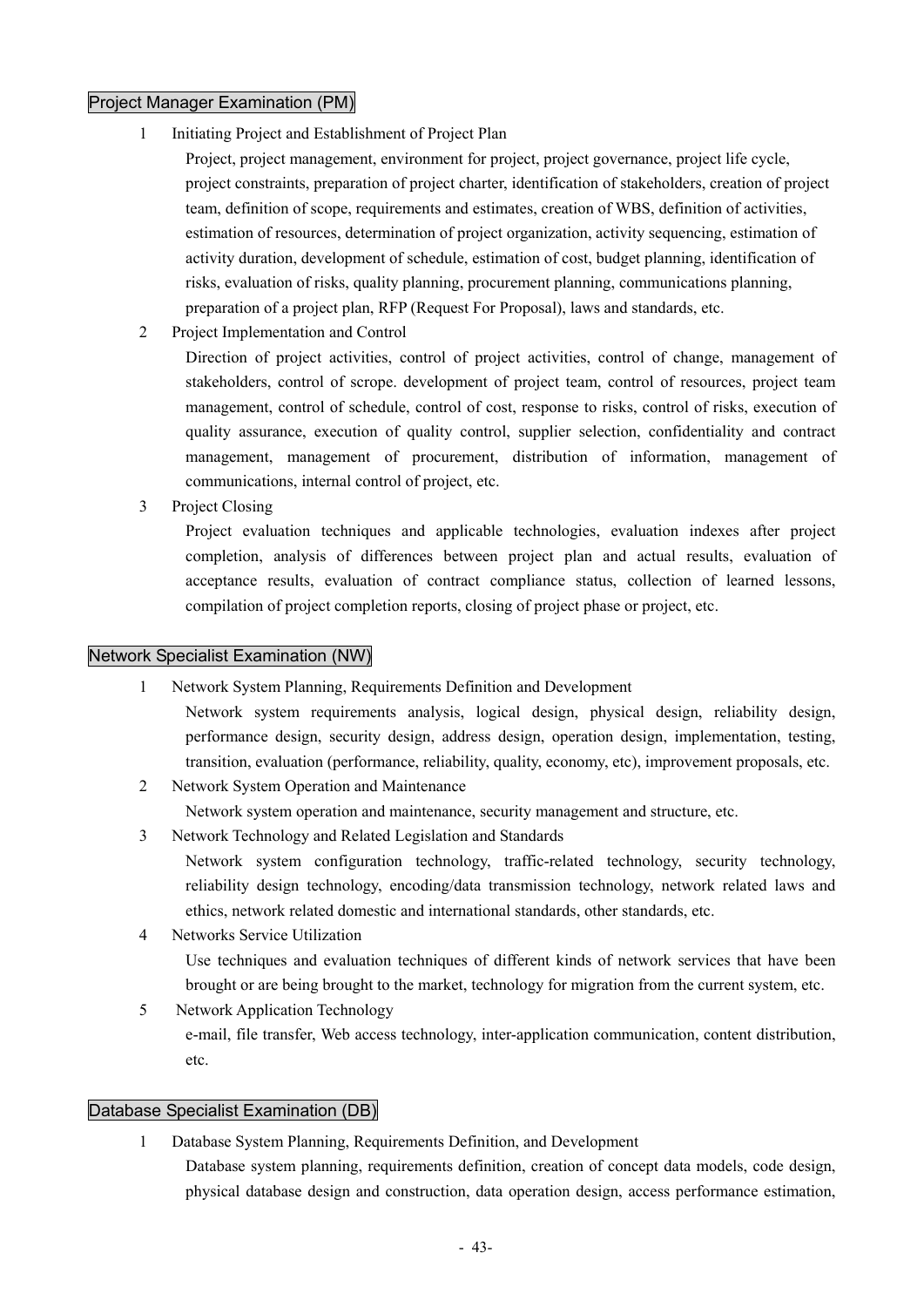security design, etc.

2 Database System Operation and Maintenance

Database operation and maintenance, data resource administration, performance management, capacity management, reorganization, reconfiguration, backing up, recovery, data transition, security management, etc.

3 Database Technology

Repositories, relationship models, relational algebra, normalization, database management systems, SQL, exclusive control, data warehouse, other trends in new technology, etc.

#### Embedded Systems Specialist Examination (ES)

1 Embedded Systems Design and Construction

Functional requirements analysis of development systems, quality requirements analysis, hardware-software trade-off that satisfies functional requirements, creation of software and hardware specification documents, system architecture design, realtime design, functional safety design, high reliability design, environmental safety design, security design, overall performance projection, electricity saving design, consideration of testing methods, development environment design, etc.

2 Embedded Systems Software Design

Application of realtime OS, device driver design, task design, shared resources design, investigation of software requirements specifications for software implementation and the process for carrying it out, software formula design, software detail design, software code creation and testing, software integration testing, system verification testing, configuration management, change control, etc.

3 Embedded Systems Hardware Design

Hardware requirements specifications, MPU or MCU selection, investigation of system LSI, use of high level hardware design language, hardware architecture design, memory level design, consideration of peripheral devices, hardware component performance evaluation, communication interface design, high reliability design, failure analysis, consideration of human interfaces, system verification testing, EMC evaluation, measures against defects, development and testing environment construction, consideration of problems relating to electricity and machinery, investigation on protection, etc.

#### Information Technology Service Manager Examination (SM)

1 Service Management

Service management (requirements of services, service management system, risk management, etc.), establishment and improvement of service management system (implementation planning, execution of implementation and operation, monitoring and review, development and management of improvement plans, etc.), etc.

2 Design and Transition of Services

Planning of new services or service changes, design & development, transition (acceptance of application system, acceptance of services, acceptance criteria of services, etc.), etc.

3 Service Management Process

Process for providing services (service level management, service reporting, continuation of services and availability management, budgeting and accounting services, capacity management), related process (business relationship management, supplier management), resolution process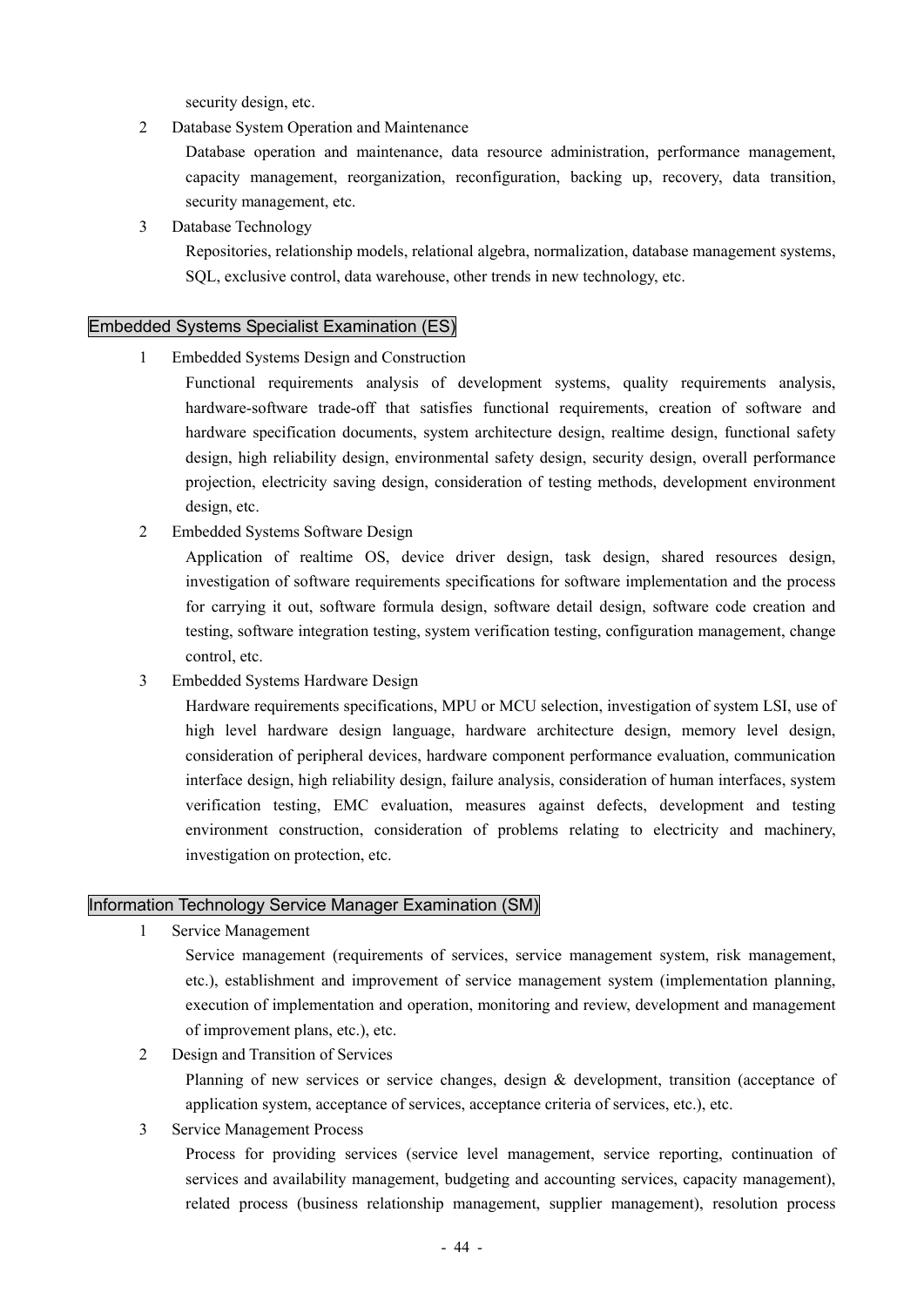(incident and service requirement management, problem management, integrated control process (configuration management, change management, release and deployment management), etc.

4 Operation of Services

System operations management (operations management, fault management, failure operation methods, performance tuning, etc.), operation (monitoring and operations of systems, operation status management, job scheduling, backup and restore, storage management of configuration items, etc.), service desk, etc.

- 5 Information Security Operation and Management ISMS, information asset management, information security incident, risk evaluation, physical security, access control, network security solution, etc.
- 6 Facility Management

Basic hardware and software technology, system maintenance management, data center facility management, equipment management, etc.

#### Systems Auditor Examination (AU)

1 Information Systems, Embedded Systems and Communication Networks

Management in general, information strategy, information systems (application system, software package, cloud computing, mobile computing, etc.), embedded systems, communication networks (Internet, wired/wireless LAN, etc.), software lifecycle models, project management, IT service management, incident management, IT risk management, quality management, information security management and information security technologies (measure against unauthorized access to computer, measure against cybercrime, measure against malware, etc.), business continuity management, etc.

2 General Systems Audit

IT governance, IT control, auditing of information system and embedded system planning, development, operation, and maintenance work, business continuity management audit, system development project audit, information security audit, personal information protection audit, collaboration and adjustment with other audits (accounts audits, task audits), etc.

3 Planning, Implementation and Reporting of Systems Audits

Audit planning, risk approach, audit implementation, audit reporting, follow-up implementation, CAAT (data analysis tool, electronic audit record system, etc.), digital forensics, CSA, systems audit tasks and management (including quality management of audit tasks), etc.

4 Systems Audit Related Legislation

Information security related laws and regulations (penal code, act on the prohibition of unauthorized computer access, act on the limitation of liability for damages of specified telecommunications service providers, personal information protection laws, intellectual property laws, labor related legislation, statutory audit legislation (Companies Act, Financial Instruments and Exchange Act, etc.), standards, guidelines and measures related to systems auditing and information security auditing, standards, guidelines and measures for internal auditing and internal control, etc.

### Registered Information Security Specialist Examination (SC)

1 Information Security System Planning, Requirements Definition, Development, Operation, and Maintenance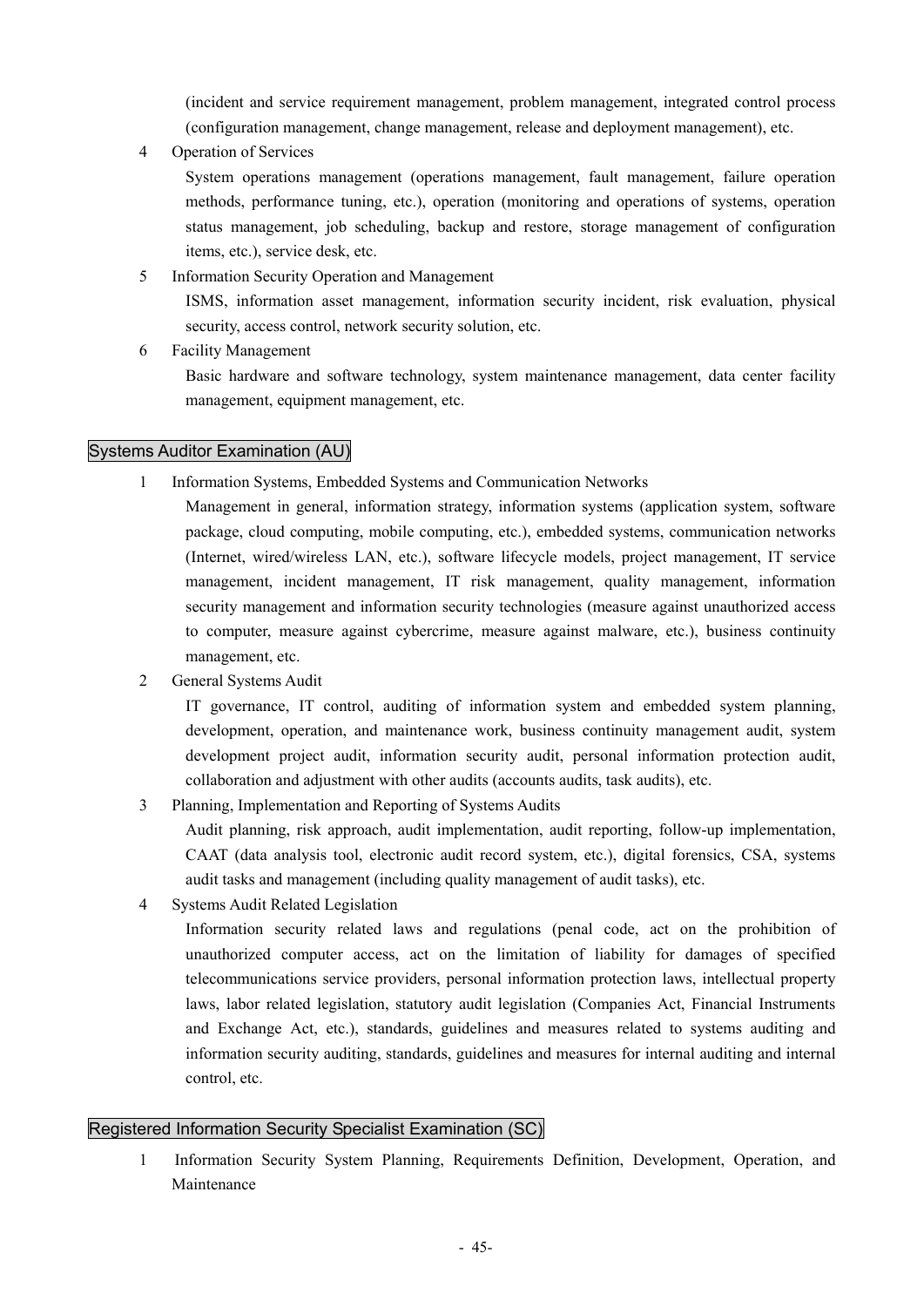Information system planning, requirements definition, and development; physical security measures; application security measures including Web applications; secure programming; database security measures; network security measures; system security measures; etc.

2 Information Security Operation

Information security policy, risk analysis, task continuity planning, information security operation and management, vulnerability analysis, misuse analysis, unauthorized access countermeasures, incident response, user security management, fault recovery planning, information security education, systems auditing (security aspects), internal control, etc.

3 Information Security Technology

Access management techniques, encryption technology, authorization technology, anti-malware technology (computer viruses, bots, spyware, etc.), attack methods (social engineering, cyber attack, etc.), security application systems (signature authentication, intrusion detection systems, firewalls, secure communication technology (VPN, etc), key management technology, PKI, etc. Peripheral devices are also included as target), methods of attack, log administration techniques for audit trails, etc.

4 Development Management

Development lifecycle management, system document configuration management, distribution and operation, human management methods (structure to prevent violations within the team), information security management for the development environment, etc.

5 Information Security Related Legal Requirements Information security related legislation, domestic and international standards, guidelines, copyright law, personal information protection, information ethics, etc.

### (3) Information Technology Terms and Specifications of Programming Languages used in Examination Questions

Information technology terms and the specifications of programming languages used in the examination questions are shown as in the URL below.

http://www.jitec.ipa.go.jp/1\_04hanni\_sukiru/\_index\_hanni\_skill.html (Japanese only)

### Reference About Syllabuses (Details of knowledge and skills)

"Syllabuses" for each examination category are available to the public to be used as learning guidelines or educationsl guidelines. They are details of knowledge and skills, composed of goal, contents and sample terms for each learning item, in which the scopes of exam questions are described in more detail and the breadth and the depth of knowledge and skills required for each examination are organized and clarified.

http://www.jitec.ipa.go.jp/1\_04hanni\_sukiru/\_index\_hanni\_skill.html (Japanese only)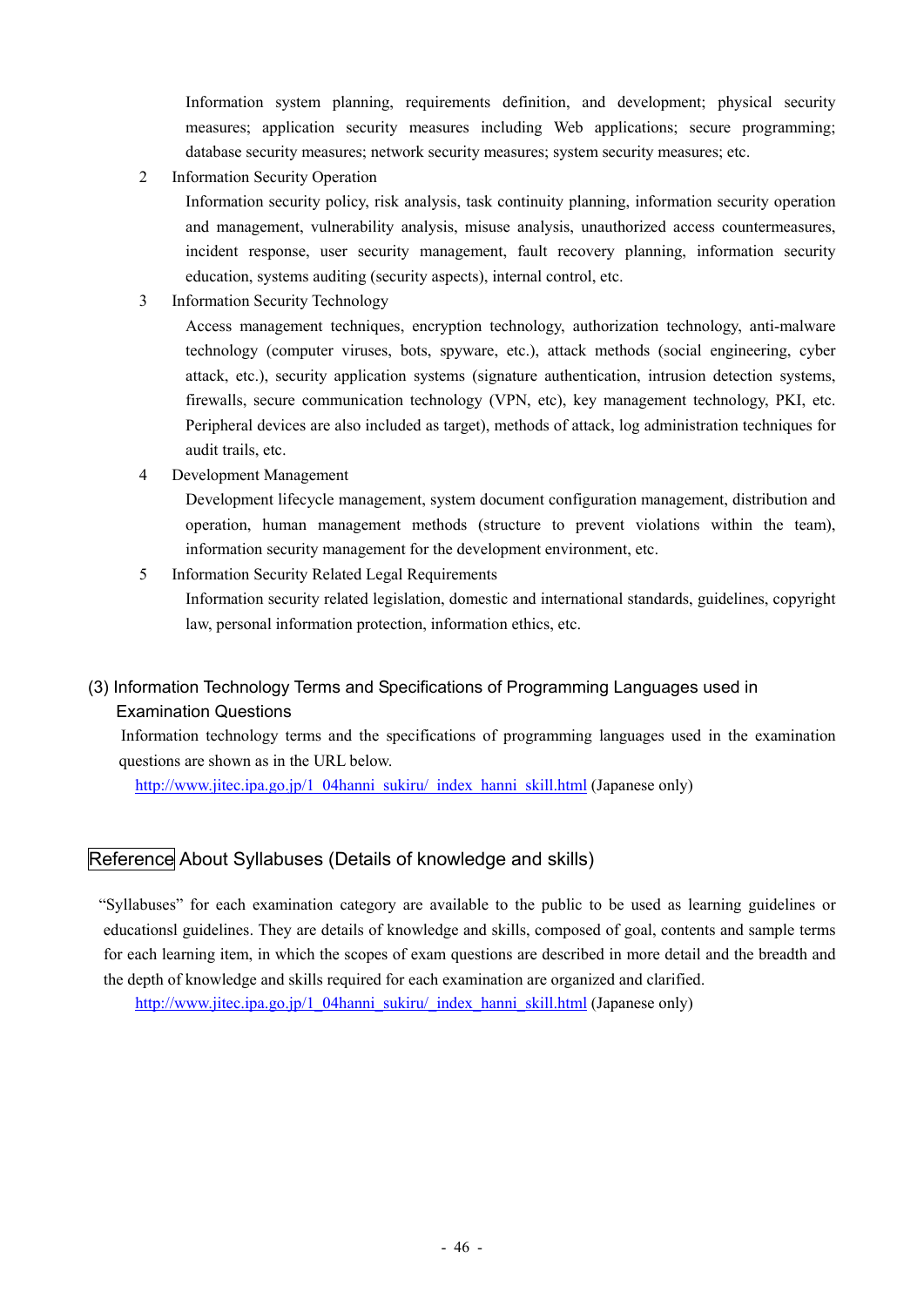Annex Breakdown of Number of Questions per Field in the Fundamental Information Technology Engineer Examination and Applied Information Technology Engineer Afternoon Examination

| Field                                  | Question 1 | Questions<br>$2 - 7$ | Question 8 | Questions<br>$9 - 13$ |
|----------------------------------------|------------|----------------------|------------|-----------------------|
| Hardware                               |            |                      |            |                       |
| Software                               |            | $\circ x3$           |            |                       |
| Databases                              |            |                      |            |                       |
| <b>Networks</b>                        |            |                      |            |                       |
| <b>Information Security</b>            |            |                      |            |                       |
| Data Structure & Algorithms            |            |                      | ●          |                       |
| Software Design                        |            | $\circ$              |            |                       |
| <b>Software Development</b>            |            |                      |            | $\bullet$ x 5 (Note)  |
| <b>Project Management</b>              |            | $\circ$              |            |                       |
| <b>Service Management</b>              |            |                      |            |                       |
| <b>System Strategy</b>                 |            | $\circ$              |            |                       |
| Management/Corporate and Legal Affairs |            |                      |            |                       |
| <b>Number of Questions</b>             |            | 6                    |            | 5                     |
| <b>Required Number of Answers</b>      |            | 4                    |            |                       |

Fundamental Information Technology Engineer Examination (13 questions of which 7 are to be answered)

 $\bullet$  = compulsory questions  $\circ$  = elective questions

(Note) In the Software Development field, there is 1 question on each of C, COBOL, Java, assembly language, and spreadsheets. 1 question out of these must be selected and answered.

#### Applied Information Technology Engineer Examination (11 questions of which 5 are to be answered)

| Field                                          | Question 1 | Questions<br>$2 - 11$ |
|------------------------------------------------|------------|-----------------------|
| <b>Management Strategy</b>                     |            |                       |
| <b>Information Strategy</b>                    |            | $\circ$               |
| <b>Strategy Planning/Consulting Techniques</b> |            |                       |
| <b>System Architecture</b>                     |            | $\circ$               |
| <b>Networks</b>                                |            | $\bigcirc$            |
| Databases                                      |            | $\bigcirc$            |
| <b>Embedded System Development</b>             |            | $\bigcirc$            |
| <b>Information System Development</b>          |            | $\bigcirc$            |
| Programming (Algorithms)                       |            | $\circ$               |
| <b>Information Security</b>                    |            |                       |
| <b>Project Management</b>                      |            | $\bigcirc$            |
| <b>Service Management</b>                      |            | $\bigcirc$            |
| <b>Systems Audit</b>                           |            | $\circ$               |
| <b>Number of Questions</b>                     |            | 10                    |
| <b>Required Number of Answers</b>              |            |                       |

 $\bullet =$  compulsory question  $\circ =$  elective questions